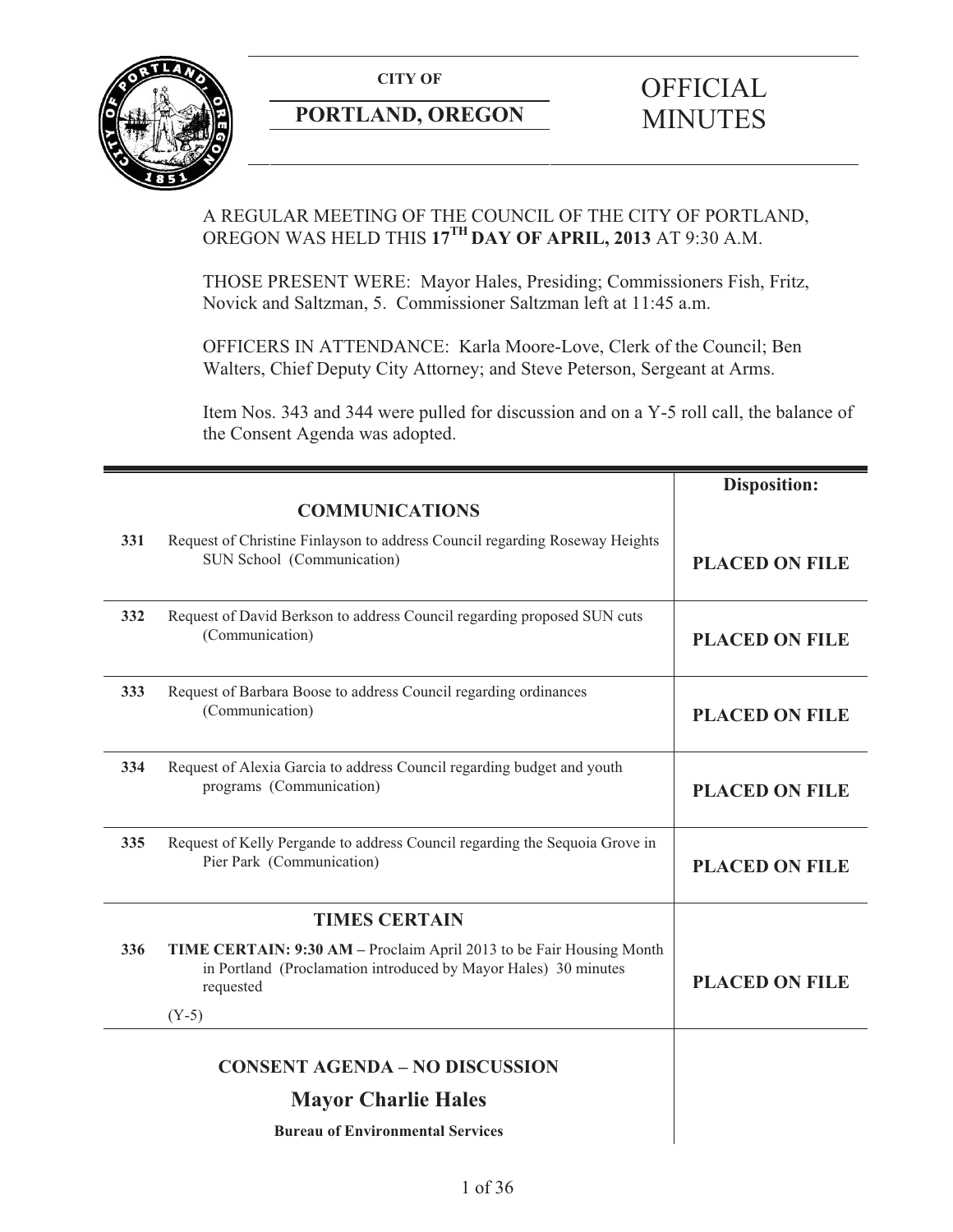|        | April 17, 2013                                                                                                                                                                                                                                                                                                                   |                                                                                  |
|--------|----------------------------------------------------------------------------------------------------------------------------------------------------------------------------------------------------------------------------------------------------------------------------------------------------------------------------------|----------------------------------------------------------------------------------|
| 337    | Authorize an Intergovernmental Agreement and provide payment for \$25,000<br>to Portland State University Professional Development Center to provide<br>Project Management training for Bureau of Environmental Services<br>Engineering Services (Ordinance)                                                                     | <b>PASSED TO</b><br><b>SECOND READING</b><br><b>APRIL 24, 2013</b><br>AT 9:30 AM |
| 338    | Authorize an agreement with AT&T Corp. for the NE 33rd Drive Culvert<br>Project No. E10377 for an estimated amount of \$58,310 (Ordinance)                                                                                                                                                                                       | <b>PASSED TO</b><br><b>SECOND READING</b><br><b>APRIL 24, 2013</b><br>AT 9:30 AM |
| 339    | Authorize the Director of the Bureau of Environmental Services or designee<br>and the City Attorney to enter into a settlement agreement with Terry<br>Vinocur for \$27,800 (Second Reading Agenda 310)                                                                                                                          | 185975                                                                           |
|        | $(Y-5)$                                                                                                                                                                                                                                                                                                                          |                                                                                  |
| 340    | Authorize the Bureau of Environmental Services to acquire a certain temporary<br>easement necessary for construction of the Albina Pump Station Force<br>Main Rehabilitation Project No. E10439 through the exercise of the<br>City's Eminent Domain Authority for an estimated amount of \$2,000<br>(Second Reading Agenda 311) | 185976                                                                           |
|        | $(Y-5)$                                                                                                                                                                                                                                                                                                                          |                                                                                  |
| 341    | Amend contract with Brown and Caldwell, Inc. for additional work and<br>compensation for the SW Multnomah Blvd Stormwater Improvements -<br>35th to 40th Aves Project No. E10242 for \$34,559 (Second Reading<br>Agenda 312; amend Contract No. 30002665)                                                                        | 185977                                                                           |
|        | $(Y-5)$                                                                                                                                                                                                                                                                                                                          |                                                                                  |
|        | <b>Bureau of Planning &amp; Sustainability</b>                                                                                                                                                                                                                                                                                   |                                                                                  |
| $*342$ | Authorize an Intergovernmental Agreement with Portland State University in<br>the amount of \$44,432 to implement the project Portland Residential<br>Waste Sorts 2013 (Ordinance)                                                                                                                                               | 185978                                                                           |
|        | $(Y-5)$                                                                                                                                                                                                                                                                                                                          |                                                                                  |
|        | <b>City Attorney</b>                                                                                                                                                                                                                                                                                                             |                                                                                  |
| 343    | Authorize City Attorney to appeal the judgment in Gallagher Smith v. City of<br>Portland, Multnomah County Circuit Court No. 1110-13098<br>(Resolution)                                                                                                                                                                          |                                                                                  |
|        | Motion to adopt friendly amendment to authorize City Attorney to file<br>notice of appeal: Moved by Novick and accepted with consensus.<br>Mayor asked for the roll call on the resolution as amended.                                                                                                                           | 37013                                                                            |
|        | (Y-3; N-1 Fritz; Saltzman absent)                                                                                                                                                                                                                                                                                                |                                                                                  |
|        | <b>Office of Management and Finance</b>                                                                                                                                                                                                                                                                                          |                                                                                  |
| $*344$ | Pay claim of Lisa Vasquez in the sum of \$87,500 involving Office of<br>Management and Finance (Ordinance)                                                                                                                                                                                                                       | 185988                                                                           |
|        | (Y-4; Saltzman absent)                                                                                                                                                                                                                                                                                                           |                                                                                  |
| $*345$ | Amend contracts with Merryman Barnes Architects, Otak for \$5,863, and Scott<br>Edwards Architecture, LLP to allow for completion of existing projects<br>(Ordinance; amend Contract Nos. 37917, 37921, 37942)                                                                                                                   | 185979                                                                           |
|        | $(Y-5)$                                                                                                                                                                                                                                                                                                                          |                                                                                  |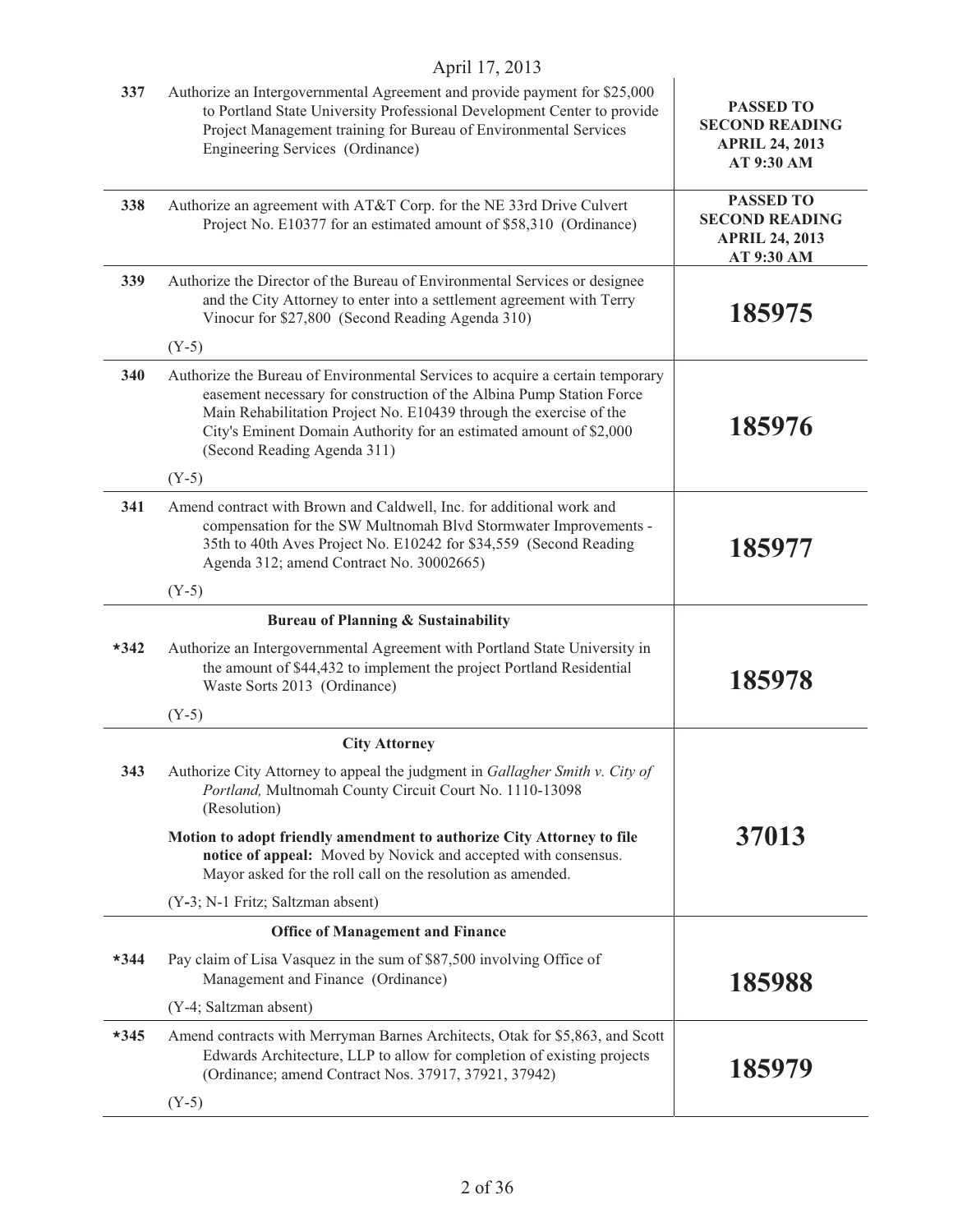|        | April 17, 2013                                                                                                                                                                                                                                                                                              |                                                                                  |
|--------|-------------------------------------------------------------------------------------------------------------------------------------------------------------------------------------------------------------------------------------------------------------------------------------------------------------|----------------------------------------------------------------------------------|
| 346    | Grant revocable permits to the Portland Rose Festival Foundation to perform<br>activities relating to Portland Rose Festival annual celebration from May<br>24 through June 9, 2013 (Ordinance)                                                                                                             | <b>PASSED TO</b><br><b>SECOND READING</b><br><b>APRIL 24, 2013</b><br>AT 9:30 AM |
| 347    | Grant a franchise to Integrated Regional Network Enterprise for<br>Telecommunications Services for a period of 10 years (Second Reading<br>Agenda 220)                                                                                                                                                      | 185980                                                                           |
|        | $(Y-5)$                                                                                                                                                                                                                                                                                                     |                                                                                  |
| 348    | Grant a franchise to LightSpeed Networks Inc. for Telecommunications<br>Services for a period of 10 years (Second Reading Agenda 221)                                                                                                                                                                       | 185981                                                                           |
|        | $(Y-5)$                                                                                                                                                                                                                                                                                                     |                                                                                  |
|        | <b>Water Bureau</b>                                                                                                                                                                                                                                                                                         |                                                                                  |
| 349    | Authorize Intergovernmental Agreement with Portland State University to<br>prepare population, housing unit and household estimates and forecasts<br>(Second Reading Agenda 317)                                                                                                                            | 185982                                                                           |
|        | $(Y-5)$                                                                                                                                                                                                                                                                                                     |                                                                                  |
| 350    | Authorize a contract and provide payment for the construction of the<br>Headworks Flow Meters Project (Second Reading Agenda 318)                                                                                                                                                                           | 185983                                                                           |
|        | $(Y-5)$                                                                                                                                                                                                                                                                                                     |                                                                                  |
|        | <b>REGULAR AGENDA</b><br><b>Mayor Charlie Hales</b>                                                                                                                                                                                                                                                         |                                                                                  |
|        | <b>Bureau of Environmental Services</b>                                                                                                                                                                                                                                                                     |                                                                                  |
|        |                                                                                                                                                                                                                                                                                                             |                                                                                  |
| 351    | Amend contract with Brown and Caldwell, Inc. for additional work and<br>compensation for the SW 86th Avenue Pump Station and Appurtenances<br>Project No. E09051 for \$359,811 (Second Reading Agenda 322; amend<br>Contract No. 30002215)                                                                  | 185984                                                                           |
|        | $(Y-5)$                                                                                                                                                                                                                                                                                                     |                                                                                  |
|        | <b>Bureau of Transportation</b>                                                                                                                                                                                                                                                                             |                                                                                  |
| $*352$ | Amend agreement with Portland Streetcar, Inc. for vehicle engineering services<br>related to streetcar vehicles being procured from Oregon Iron Works for<br>the Portland Streetcar Loop Project and increase compensation by<br>\$270,384 (Ordinance; amend Contract No. 30001193) 15 minutes<br>requested | 185985                                                                           |
|        | $(Y-5)$                                                                                                                                                                                                                                                                                                     |                                                                                  |
| 353    | Vacate a portion of SW Moody Dr north of Ross Island Bridge subject to<br>certain conditions and reservations and rename a portion of SW Moody<br>Dr (Second Reading 323; VAC-10084)                                                                                                                        | 185986                                                                           |
|        | $(Y-5)$                                                                                                                                                                                                                                                                                                     |                                                                                  |
| 354    | Implement the temporary suspension of system development charges for the<br>construction or conversion of structures to accessory dwelling units<br>(Second Reading Agenda 326; amend Code Section 17.15.050)                                                                                               | 185987                                                                           |
|        | $(Y-5)$                                                                                                                                                                                                                                                                                                     |                                                                                  |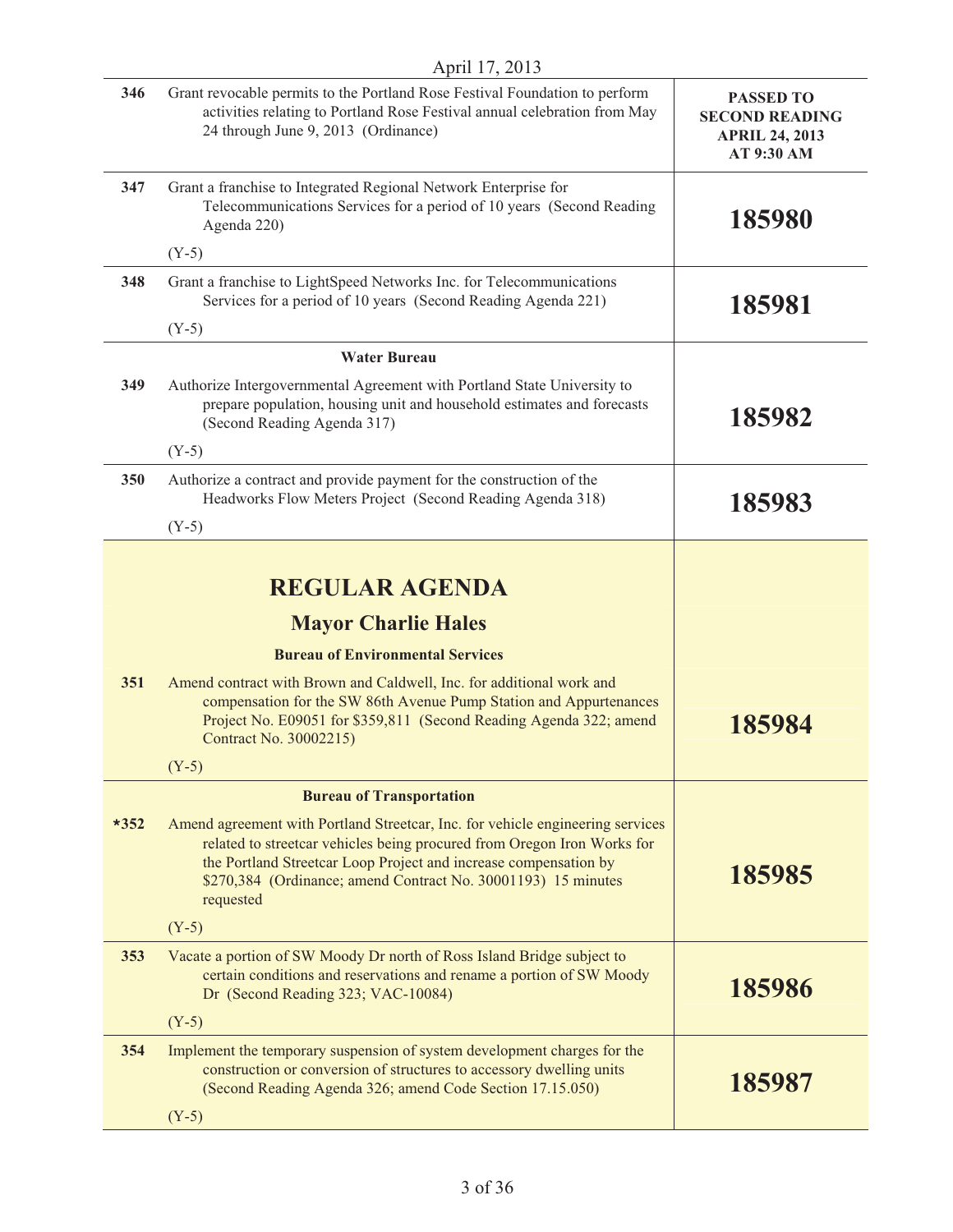|     | April 17, 2013                                                                                                                                                                                                                                                |                                                                                                              |
|-----|---------------------------------------------------------------------------------------------------------------------------------------------------------------------------------------------------------------------------------------------------------------|--------------------------------------------------------------------------------------------------------------|
|     | <b>Parks &amp; Recreation</b>                                                                                                                                                                                                                                 |                                                                                                              |
| 355 | Authorize an agreement with the Trust for Public Land for acquisition of the<br>Eagle Point property for park purposes (Ordinance) 15 minutes requested                                                                                                       | <b>PASSED TO</b><br><b>SECOND READING</b><br><b>AS AMENDED</b><br><b>APRIL 24, 2013</b><br><b>AT 9:30 AM</b> |
|     | Motion to amend directive e. to increase O&M cost to \$1,875 and move<br>funding to FY 2013-14 budget: Moved by Fritz and seconded by<br>Saltzman. (Y-4; Fish absent)                                                                                         |                                                                                                              |
|     | Motion to remove emergency clause: Moved by Fish and seconded by Fritz.<br>$(Y-5)$                                                                                                                                                                            |                                                                                                              |
|     | <b>Water Bureau</b>                                                                                                                                                                                                                                           |                                                                                                              |
| 356 | Authorize the Water Bureau to acquire a permanent easement necessary for<br>construction of the Fulton Pump Station Improvements Project through<br>direct negotiation or exercise of the City's Eminent Domain Authority<br>(Ordinance) 10 minutes requested | <b>PASSED TO</b><br><b>SECOND READING</b><br><b>APRIL 24, 2013</b><br><b>AT 9:30 AM</b>                      |

At 12:14 p.m., Council adjourned.

## **LAVONNE GRIFFIN-VALADE**

Auditor of the City of Portland

By Karla Moore-Love Clerk of the Council

For a discussion of agenda items, please consult the following Closed Caption File.

## **WEDNESDAY, 2:00 PM, APRIL 17, 2013**

**DUE TO LACK OF AN AGENDA THERE WAS NO MEETING**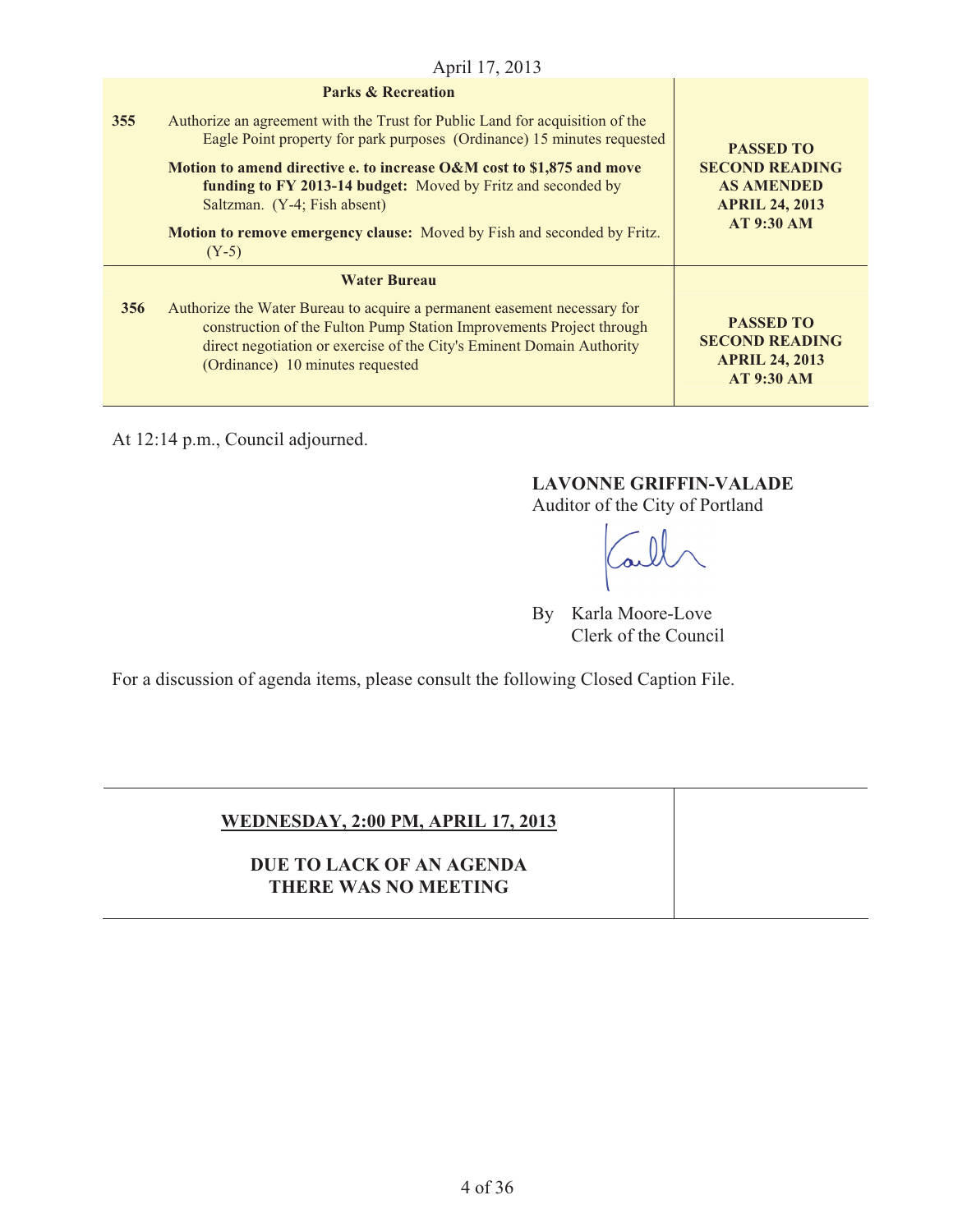### **Closed Caption File of Portland City Council Meeting**

This file was produced through the closed captioning process for the televised City Council broadcast and should not be considered a verbatim transcript. Key: **\*\*\*\*\*** means unidentified speaker.

#### **APRIL 17, 2013 9:30 AM**

**Hales:** Good morning and welcome to the april 17 meeting of the Portland city council, the council will come to order, and will you please call the roll, Karla.

[Roll taken]

**Hales:** All of us are shocked and saddened by what we've experienced as a country this week, and this -- this vicious and cowardly and heartless act of violence in boston, so I would like to ask us today to begin with a moment of silence, to remember the victims, their families, all who loved them, and all who loved the great city of boston. Let's be silent together in prayer and hope for those that still need to heal. [moment of silence] Thank you. We have some communication items on the council this morning -- on the calendar this morning. We will address those first. And then we have an excellent presentation on fair housing with honored guests here that we're very pleased to have here this morning. So, let's take the communication items first, please, Karla. **Item 331.**

**Hales:** Good morning, and welcome. You have three minutes, state your name into the record and have your say this morning.

**Christine Finlayson:** My name is christine finlayson. And a few weeks ago, I asked my children to write letters to all of you and draw pictures for the council and the mayor, and I was really struck by this one that my daughter drew, a huge sun on it, and she said, sun helps us grow. Please don't cut our sun school. And sun really does help kids and our community. I'm here today to talk about the roseway heights sun school, which is one of the three schools on the chopping block this year, but I do want to speak on behalf of all of the sun schools because I have seen, as a parent, first hand the value that it has for children and for families. Just to give you an idea of how our sun school impacts our community, using roseway heights as an example. Our sun school offers about 80 afterschool classes each quarter, and they cover sports, art, computers, music, and academic enrichment. over half of our school, 300 students participate in these classes every week. There are community classes for adults, as well. Starting with fitness boot camp at 6:00 a.m. And ending with evening classes such as intro to i-phones and i-pads and cooking dinner on a dime. The roseway heights sun school serve as our neighborhood community center. And we love it because we can walk there. It's right in our neighborhood. During the winter, the program hosted 22 youth basketball teams. Including eight girls' teams. And our sun program also offers a very vibrant summer camp at glenhaven park, in, at northeast 82nd and siskiyou. It's 100% outdoors, and during the eight weeks of camp each supper, it provides about 1,000 spots for kids to go to summer camp. And learn about art, nature, science, and sports. Busy kids are kids are happy kids, I am a sure we all know, and it keeps them out of trouble, which is wonderful. It's not just the registered campers who benefit from these camps. The sun school summer program also serves about 5,000 free lunches to the northeast Portland community each year. Every day at noon, glenhaven park is filled with kids from daycare or neighborhood families, and children in need of a healthy meal. So, those are all reasons that the sun school is very important to us. The school has also helped to fill critical gaps in school funding. When our p.e. got cut to once a week, sun stepped in and offering step and field, cross country, basketball classes, dodgeball classes, skateboarding. When budget cuts meant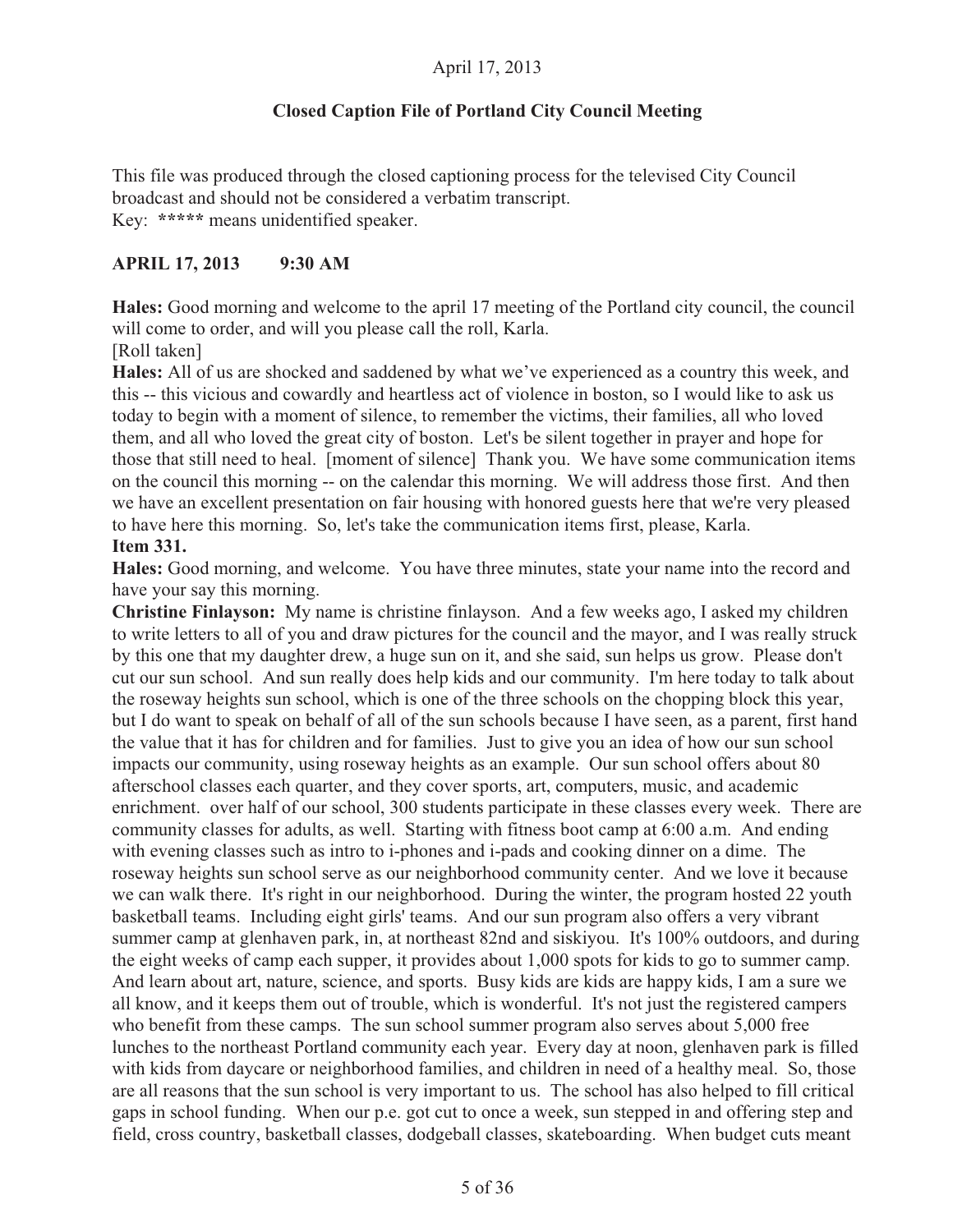that our computer construction at our school got eliminated for kindergarteners through third graders and cut to Once a week for fourth, fifth, and sixth graders, sun also stepped in. They are helping our kids learn basic technology so that they can compete in high school and the workforce. Without sun, at our school, many kids will lose their access to computers, and that's critical for these 254 students that come from low income households. It's also a safe place for kids to gather after school. They don't have to head home at 2:15 when school gets out. But they can be there with other kids and sign up for classes such as girl power and boys mentoring, science, theater and art, music, and sports and computers. We love our sun school program and we hope your budget will allow it to stay open. The benefits to Portland families are huge, it's so great we think that every school should be sun school.

**Hales:** Thank you very much. Thanks for coming. Good morning, everybody. [applause]

**Audience member:** Yes!

**Hales:** Good morning. Ok. Thank you. Next one, please.

#### **Item 332.**

**Hales:** Good morning. Welcome.

**David Berkson:** My name is david berkson. I am grateful for the opportunity to testify today. Thanks to all of you for hosting this field trip. Our kids are happy to be here. Our son, nicholas, is a nine-year-old student at buckman elementary, one of the schools At risk of having its sun program eliminated entirely under the current budget proposal. I have been a teacher for 16 years, and I cannot put in more bluntly. sun is the best, it is necessary, it is essential, and it is a model of excellence to be preserved and built upon, not eliminated. Our principal, brian anderson states because of major cuts to the budget over the years, buckman has virtually no additional support in place for struggling students. Positions such as reading specialists, math support specialists, educational assistance, special education para-educators have cut. We no longer have p.e. in fact, there are days in which the only structured school time exercise my son gets are the activities that are provided by sun. Mr. Anderson concludes, the possibility of losing sun renders us unable to support students who desperately need help. Buckman has a population of 500 kids, more than four out of five of those children are served by the sun program. The scope and variety of its services are stellar. write night, math night, tutoring, behavioral mentoring, homework club and 50 afterschool classes a week. Sun provides help for families struggling with financial, domestic, medical, and substance abuse issues. Buckman sun serves 450 kids, and is somehow managed and coordinated by only two part-time staff members. It also keeps struggling families in the workforce, including mine. eliminates sun, and I am one of many parents who will have to drastically reduce my work hours and be forced to bring my child to work with me on many of the school closure days. I wonder if sun has become a victim of its own success. Sometimes, when a program works incredibly well, it's hard to see its necessity. Isn't the point of a social services program to create an environment where children are thriving? To keep them engaged and challenged and happy? Portland public schools are reeling from years of deep and painful cuts. There is not a single school that does not need sun, and you have said so much yourself in the 2012 Portland plan, which states the sun service system has a strong record of promoting educational success and family self sufficiency, now, it would be hard enough to shoulder a cut to any sun site, but at least for buckman, the current budget proposal risks its elimination at a time when our kids are being asked to shoulder more. Last year, this body made the right choice. By preserving an essential and unique service. And for the sake of the kids in this room, many of whom have, have contributed artwork testimony for you to read, and look at, and for the sake of the kids that they represent, I urge you to repeat that act of good judgment and make no cuts to sun. I thank you for your time.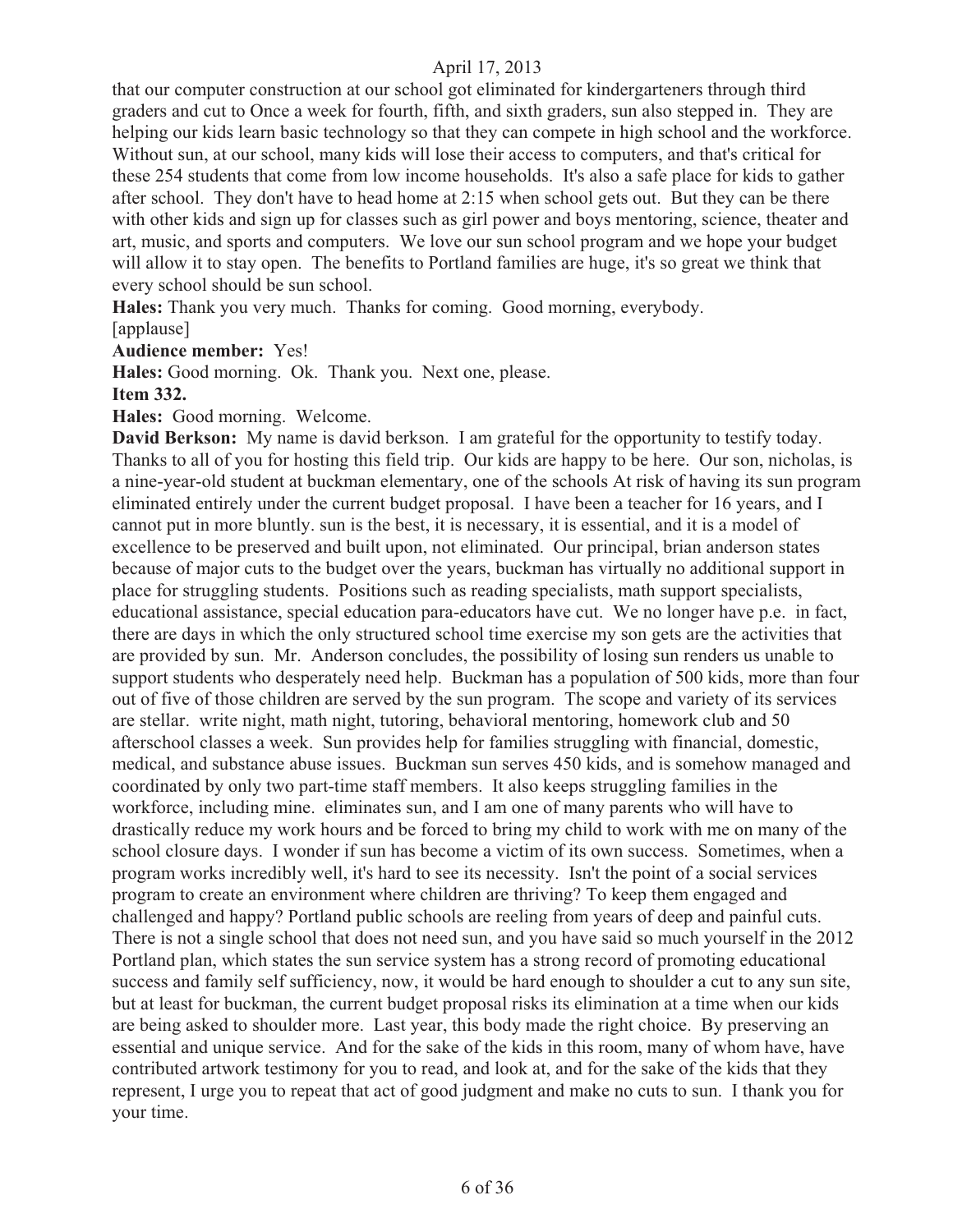**Hales:** Thanks for being here. Thanks very much. Welcome, kids. [applause] i'm glad we were the field trip today. Thank you for being here. Next one please, Karla. **Item 333.**

**Barbara Boose:** my name is barbara boose, and my first ordinance request is for the bureau of development services to build drainage barriers between older homes, too close together, and this, this will also serve as root barriers and, and enclosed is a design submitted by dexter bacon who also helped to set up metropolitan learning center. This is galvanized, corrugated metal like three feet high to 4 feet, that goes into the earth, and then there are river rocks for better drainage, and you can have a French sock in which you can build a fence in between the, for the foundation between the older buildings in question. Also enclosed is his phone number and anybody is welcome to call him, and this is a very good proposal for the city of Portland to maintain older buildings. Number two, the deputy chief marco benety told me for at least two or three years, the fire department can only put out meth cooks on fire and/or exploding -- meth cooks in homes are private, and basically, legal. Mitchell Rianna on street tests, air, three weeks after meth cooks, and this process proves ineffective. Will you please reinstate the fire department as hazmat team for complete personal property inspection during the meth cooks. Is this an ordinance? And also, meth smokers have in their, in their smokes, like tobacco, marijuana, black tar heroin and herbs, like a cocktail and the fumes are sickening to all living beings. The problem here is that the police are not in a position to use the sensors to test them adequately as the sensor equipment on the fire department truck, on the hazmat. And this, this is a problem because when the person becomes an addict, sometimes, they engage in children trafficking. The picture enclosed of these two children were on my sidewalk, and I did not know that they were missing. And it is such an eerie feeling that I have, to have looked into this child's eyes and not know what to do. A woman was with her. She was -- she had a Washington license plate. I did not check it. I mean, it was too quick. But I had seen her before on northeast 26th with lots of babies. There was also a texas license plate, and I enclosed it for your view. That texas license plate has shown up three times when kids have been deposited, and it breaks my heart that trinity grant so courageously spoke for herself and her brother. And I didn't get it. Because I didn't know about child trafficking being number three in the country in Portland. And the drugs are causing it.

**Hales:** Thank you for bringing this to our attention, I appreciate that. Thanks very much. **Boose:** You are welcome. And the police have also suggested that I have a type of video camera, so if they have an extra one, i'd appreciate using it because the neighbors who just moved in have been at my door three times in the first week between midnight and 4:00 in the morning, and it's very traumatizing for them to be ringing the doorbell.

**Hales:** Thank you. Thanks for coming. Thanks for letting us know. I appreciate you giving us this. Thanks.

#### **Item 334.**

**Hales:** Good morning, and welcome.

**Alexia Garcia:** Hello. My name is alexia garcia, and I am a senior at lincoln city high school and involved in both of the student unions in Portland, and I am here today to talk about cuts to youth. so I would like to start off by saying thank you for supporting the youth past and another school year, that's so important to our students, and there is 12,000 high school students in Portland public schools that are going to be benefiting from that, so first off a huge thank you from the students of that. But, i'm sorry to say, that it's not going to be good enough for this year, and we're still are seeing cuts to youth, we're seeing the students here representing the sun schools, we're seeing security guards, the Multnomah youth commission be called into question, and at this point, we are not in a position in which we can cut these programs. And, and I hate standing up here and, and talking been behalf of The youth because I feel that i'm being pinned against the other groups that are being cut. And I would like the conversation to be more about how we can raise revenue and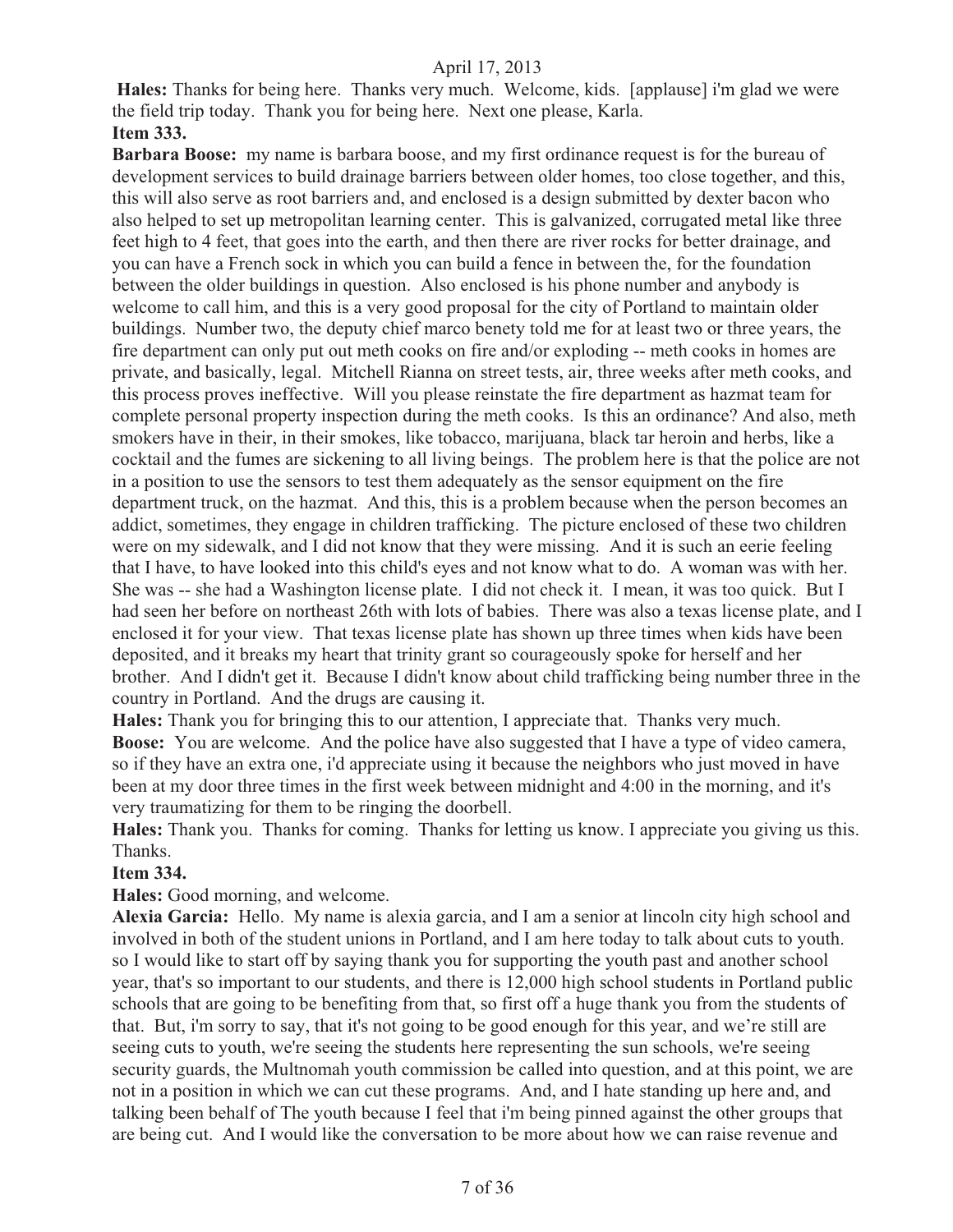how we can find ways to sponsor all these programs because currently, some of the most vulnerable populations are looking to be cut, and I think that there is a way, there is a solution, and once we can fund the programs, and it's going to be about calling, finding a way to raise revenue, pulling money out of our reserves and seeing if we can tax the corporations that are currently getting away with tax breaks, and finding a solution because we're not in the position with our economy this low to be cutting youth, to be cutting the low income people, and some of the most vulnerable populations. and beyond that, I think i'm a product of no child left behind, of constant cuts to youth. I have never seen a school year go by in which we don't come back the next school year and have to give five more desks in our classroom to fit the students or have our music programs cut. So, I'd would really look to find a solution because I know that there is a solution, and I know that we really need to be supporting our citizens and, as youth, we need to find a solution to fund our education and to fund these programs. So, thank you.

**Hales:** Thanks for coming. thanks being here. [applause] One more. **Item 335.**

**Hales:** Good morning, welcome.

**Kelly Pergande:** Good morning. My name is kelly pergande. I live in st. John's. I realize in the past few weeks, you have all heard from members of our group of concerned citizens regarding the impact on the giant sequoia as a result of the new pier chimney bridge construction. We have also spoken about the necessity to have a completed ada trail that will allow access for all to the new bridge. And I appreciate your attention again today. Thank you commissioner Fritz for attending the recent st. John's neighborhood association general meeting as an observer. As you no doubt recall at the meeting, a passionate debate took place among members of our community. We have good news to report. After that meeting ended, our group was approached by the np greenway group, requesting that we join them at the budget hearing last week. We attended that meeting as a unified voice to, request funding for completed ada trails from the new bridge through the park. And in the near future, we'll be joining with friends of pier park, the st. John's neighborhood association, and np greenway group to discuss how to best complete, or how best to accomplish the task of making the bridge successful, while also considering the integrity of the sequoia grove, so neighborhood unity is becoming a reality. I am here today to impress upon you how important it is to consider other options for the design of the 65-foot trail section on the south side of the bridge. Pp&r stated they never considered any alternatives regarding this specific 65-foot section. We have ideas that we feel would resolve the design challenges that have only been recently identified and acknowledged. As you stand in the grove, you could see that it was planted in two sections, front and back. The trees in the front section was planted a circle, and while we do not currently know the significance of the circle, it is unique and may even have historical significance. The 65-foot trail section, as it is currently drawn, lands right in the middle of the circle. For, for an ada compliant trail to continue, it would need to go through several sets of trees. One of our proposed alternative routes for a completed ada trail directs between the two grove sections, keeping both intact, and minimizing the number of trees affected, so the current 65-foot section design doesn't work well with this alternative route. Designing the trail in pieces simply doesn't make sense. If options for this trail section can't be considered at this time, because of budget constraints, we ask that construction of the section be delayed until the end of the bridge project. By that time there may be adequate funding available to redesign and the remainder of the trail. We are convinced that one of the several alternatives we want to propose would cost the same or considerably less than the current plan. When the project is completed, it will be part of the pier park for many generations, the city of Portland and Portland parks and rec need to consider all options before construction of the 65-foot trail section. It is important that the entire trail from where the bridge touches the pier to the end be designed as a whole with careful consideration for practicality, tree health, grove integrity and aesthetics, thank you.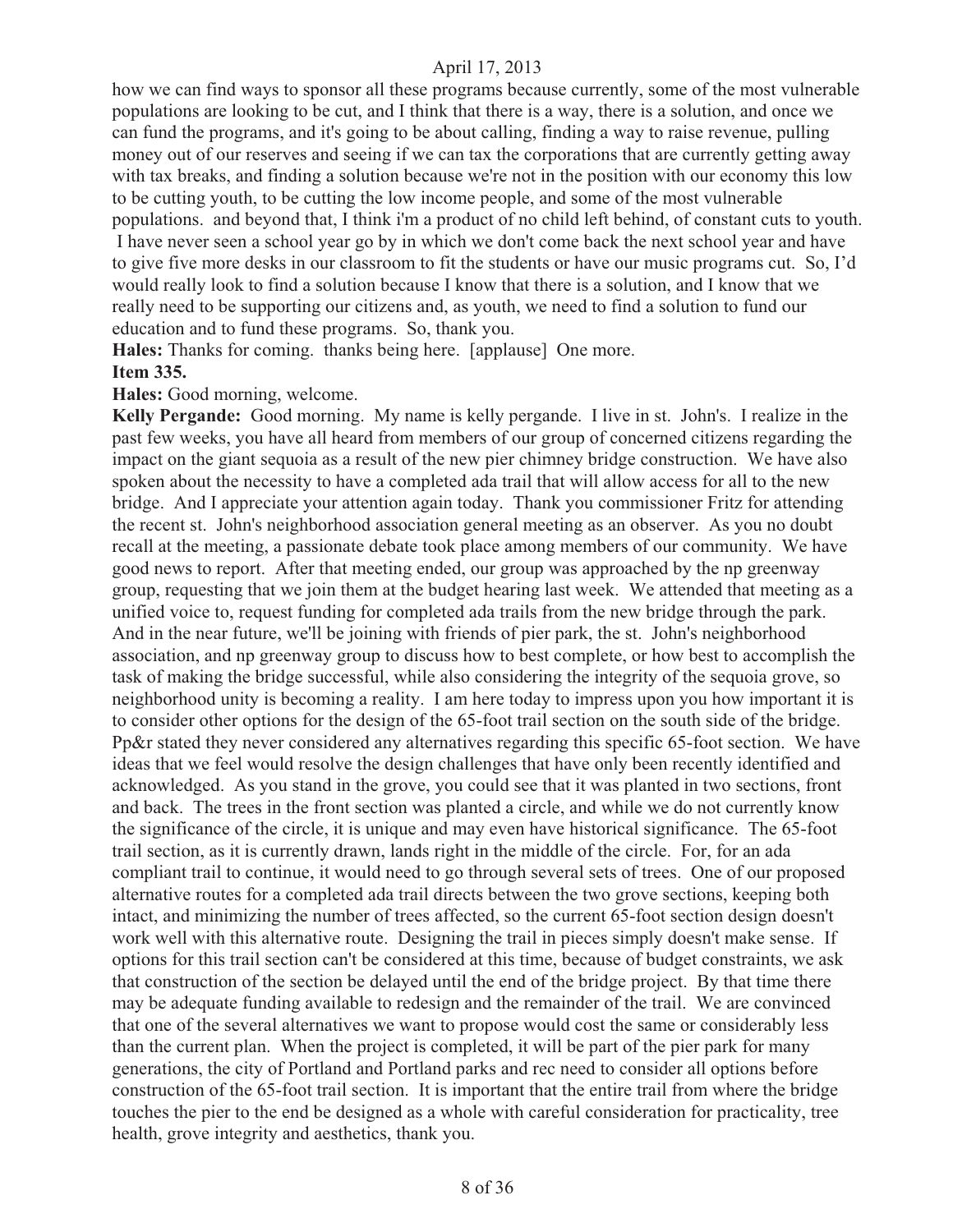**Hales:** Thank you and thanks for your advocacy and working with parks on these issues. Appreciate it. Thank you. [applause] So this is fair housing month and I would like to hold the consent agenda a while because we have items to discuss there and move immediately for the time certain, unless --

Fish: Why don't we at least vote on the consent agenda.

**Hales:** Get the consent out of the way? Ok, because I know there is one item to pull. All right, let's go ahead and deal with the consent and pull the item that commissioner Fritz you wanted to pull item no. --

#### **Fritz:** 343.

**Fish:** And I wanted to pull 344 with the understanding we'll take them up at the end of the agenda.

**Hales:** Any other items to be pulled from the consent agenda? If not, let's take roll call on the remainder of the consent agenda.

**Fish:** Aye. **Saltzman:** Aye. **Novick:** Aye. **Fritz:** Aye.

**Hales:** Aye. We'll move all those two over until the end of the calendar, and now I am pleased to turn this over to commissioner Fish to talk about fair housing month and welcome our guests. **Item 336.** 

**Fish:** Thank you, mayor and colleagues, and welcome honored guests as we celebrate fair housing month, 2013. Mayor hales and I joined with local leaders this morning to welcome deputy assistant secretary sarah pratt, whom we'll be hearing from shortly, she's our quarterback on fair housing issues at the federal level. But we were joined by all of our jurisdictional partners and I think the message that came across loud and clear to me is that this community is united in its determination to end discrimination in housing and remove barriers to opportunity. and it's just an honor to welcome a high ranking federal official as this community celebrates fair housing month. Mayor, we have presentation today that begins with a panel that going to review a little bit of our progress, and we'll meet remarkable young woman whose poster was selected this year as the featured poster of the fair housing council of Oregon, and i'm hold she will be hanging around to sign copies of the poster in english or spanish, and we're also going to screen a couple of the psa's that were prepared for our campaign this year. But I want to begin by welcoming our first panel and ask traci manning, the director of the Portland housing bureau, debora imse, executive director of multi-family northwest, and neisha saxena, the fair housing advocacy committee co-chair, and as they are getting seated, I also, colleagues, want to acknowledge we have made progress since we approved in 2011, our fair housing action plan. And we do so because we have strong partners like peggy mcguire of the fair housing council of Oregon. And debora imse from the landlord community at multi-family northwest, and our friends at hud, at the u.s. Attorney's office, the attorney general's office, the bureau of labor and industries. the truth is no one of us can make dent. We have to work together to make progress. We are united in that effort, and I am very pleased to introduce our first panel starting with director manning.

**Traci Manning, Director, Portland Housing Bureau:** Thank you, commissioner and council. The Portland housing bureau, we're working to ensure equitable access to housing, and in a couple of key ways, first, to remove discriminatory barriers to housing, but also, to work to create opportunities and choice for people in our community and people in need, and two approaches really go hand in hand. Our work is part of what we do in the whole bureau, everybody's got a part to play, very excited to be able to highlight some of the partners we work with here at the table and with us here today, and they do wonderful work in awareness and educational opportunities, for landlords, as well as tenants who need to learn their rights. And they help us strengthen our existing work but also be creative and, and sarah pratt challenged us, think out of the box about new ways to challenge housing discrimination. So, very honored today to have them, to thank our partners, contributors to our fair housing efforts during the month of april. Multnomah county, of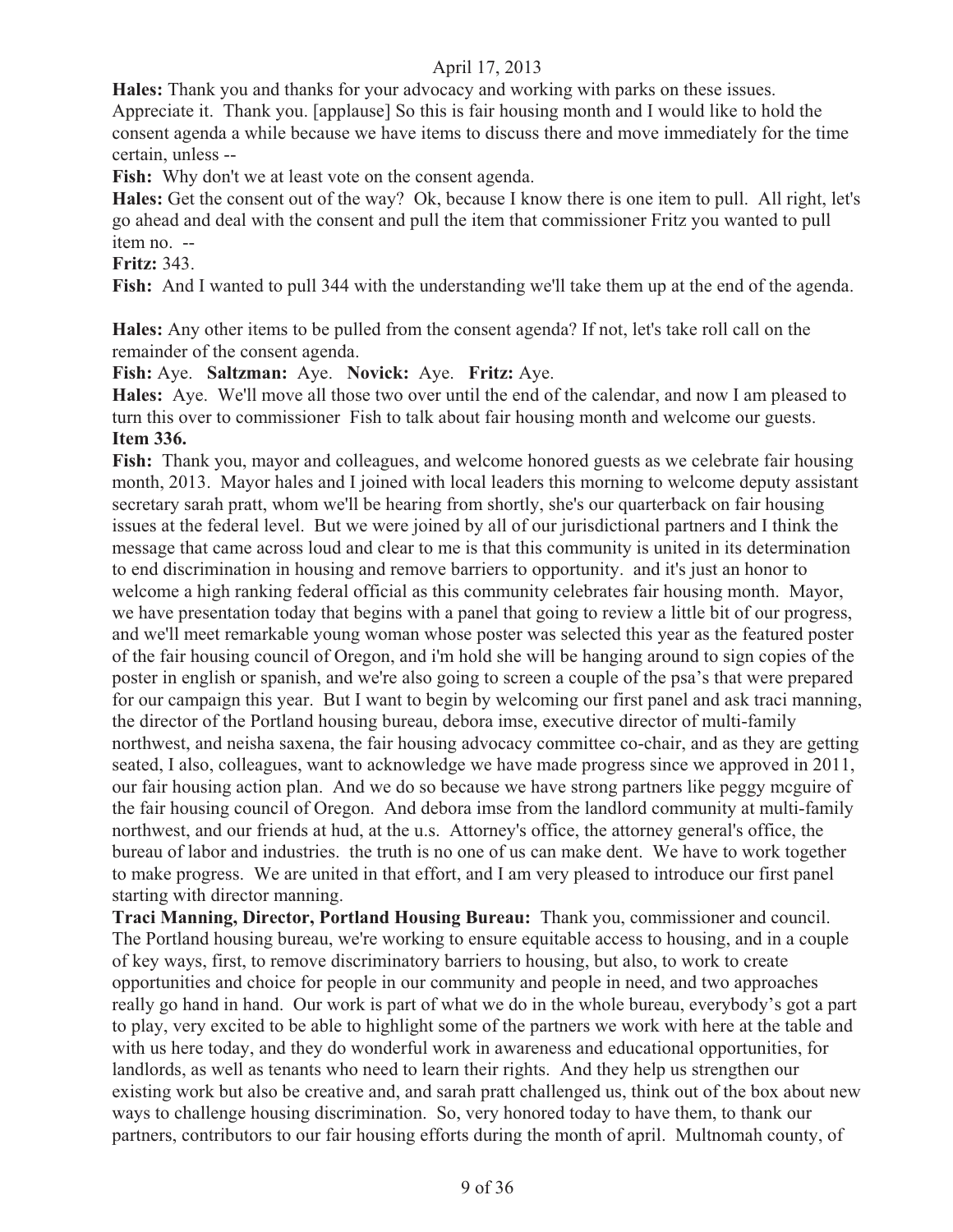course, the city of Portland, city of Gresham, Multi-family northwest, and the apartment finder, national fair housing alliance, and the u.s. Department of housing and urban development. Without further ado the co-chair of our fair housing advocacy committee, neisha saxena and our fair housing advocacy committee and Portland housing advisory commission member debora imse will give us details about what we're doing this month to celebrate fair housing month.

**Hales:** Welcome Debora.

**Debora Imse:** Thank you. It's good to be here. As a reminder my organization members own or manage over 150,000 units in the region. And that might be one unit left to them by grandma or might be 18,000 units in the state. So, they are all across the board in levels of experience and education. One thing that I was asked to comment on this morning is why do I have a passion for fair housing? I have a passion for fair housing because my members house 35 to 40% of the population, depending upon what geographic region you are talking about. And I get up in the morning to help them do the best possible job that they can do. And that's where my passion lies regarding fair housing. Last year alone, we conducted over 55 fair housing related trainings in the state, and hope to do more next year. I was quite inspired with our out of town guest this morning, and so that will send me back to find more unique and innovative ways to get my members to think outside the box. And on that note, it is now my pleasure to introduce another member of the Portland housing advisory commission, neisha saxena.

**Neisha Saxena:** Thank you, and I want to say I really appreciate deborah's passion for fair housing and partnership in this area. And thank you all for your commitment to ending illegal housing discrimination. I am an attorney with disability rights of Oregon and co-chair of the fair housing advocacy committee, and I was also asked to talk about my passion for fair housing, and on a very personal note, my parents moved to the united states in 1967, and had a very difficult time a few months before I was born, had a difficult time finding housing in the city of chicago and walked up and down the streets of chicago and had a really hard time finding an apartment, and that's the beginning of my passion for this work, and then I also, we see it every day with our clients. We get a lot of calls from, from people with disabilities having issues in housing. One of the most effective ways to combat housing discrimination is through outreach and education. And we're going to be talking a bit about the, the education piece. Many people are not aware of their housing laws, and the various groups to which it applies. So, some of the strategies that the fair housing advocacy committee is using is, is public service announcements, in conjunction with the national fair housing alliance, and the u.s. Department of housing and urban development. The fair housing council of Oregon has been doing readings at our local library branches, and there is -- there are plans for radio and tv spots. A social media campaign, and a fair housing website, and also, just information distributed in languages at libraries, parks and local movie houses. So, we're going to share now one of the public service announcements. So thank you. [technical problems]

**Hales:** Karla, can you help?

Fish: Mayor and colleagues, we previewed this, this morning, but as we've learned with the technology upgrade that we did at council, it seems -- we're in big trouble. And I always feel sorry for our presenters because when we rehearse them, there is something.

**Hales:** I have had my powerpoint moments as well. So I can relate.

**Fish:** Fortunately I have an expert in my household that helps me with my computer technology issues. He's not here.

**Hales:** Right, where are the sun kids, come on down. Help Karla.

**Fish:** Karla, do you think when we do the johnson piece later, we can get the sound? Ok.

**Hales:** If you are looking for a movie file, it's the next one down on the list there, Karla.

**Kim McCarthy:** We'll slow the video and the song title is missing.

**Hales:** Ok.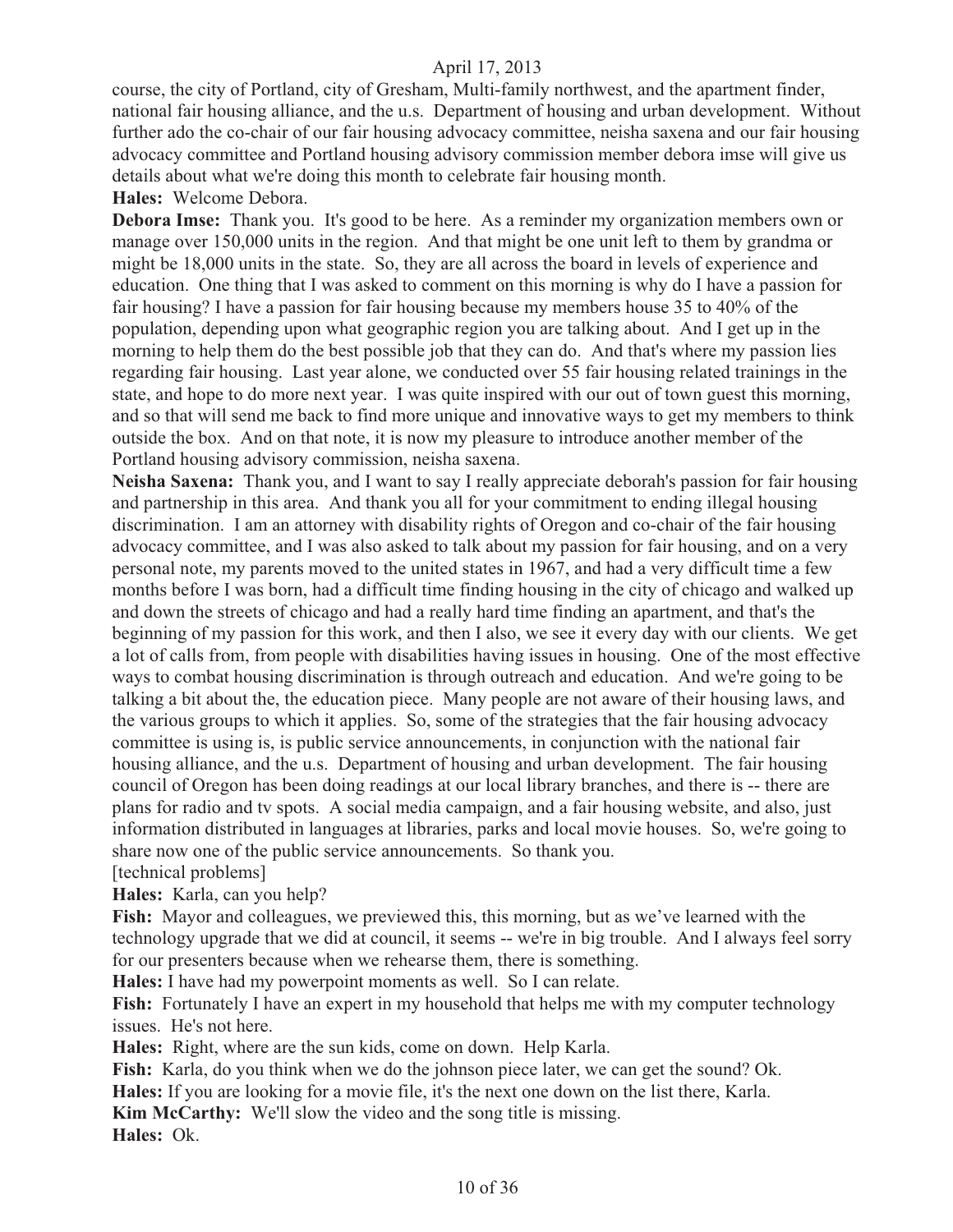**McCarthy:** Can I say a few words about this? Thank you. Sorry that you can't hear the sound. The fair housing alliance along with hud put together some really great words that are going to be distributed nationally about fair housing, and they are empowering, they are available on youtube, and along with them are these images that are posters, we're going to be putting these up in the libraries, and showing them in movie houses and just getting the word out about, about how folks have, have the right to, to say something if they are experiencing discrimination, and fair housing council of Oregon is a great resource for them to have their complaint heard. So thank you. **Fish:** Thank you very much, kim. We have another video piece we're going to come back to in a moment. Karla. So, we can, we can come back to the council for second. And here we go. Thank you, kim. It's next, my honor to introduce ashley robinson. Ashley is, was the winner this year of a poster competition, and her art was selected for the fair housing council of Oregon's poster. Ashley, would like to come forward with any special guests you are with, and, and say a few words? And let me, as she's coming up, let me say that she is 11 years old. She attends duniway elementary school. Come up with your mom and sister. Have a seat.

**Hales:** Bring the enforcements. It's ok. Come on up.

**Fish:** Ashley is 11.

#### **Ashley Robinson:** What?

**Fish:** She attends duniway elementary and enjoys art, music, dance and of course, most important, soccer. When she learned about housing discrimination in school, ashley says that she thought of her family's diverse circle of friends and agreed with the importance of making sure that everybody feels equally valuable. By the way, she's available for autographs after her presentation. And she is joined by her sister and mom, and actually, let's give her a round of applause. [applause] **Robinson:** I hold it up?

Fish: Look at that. Wow. Ashley, as the winner of the poster contest this year, the -- you get the chance to say anything that you'd like to your city council, we are very proud of you and what you have accomplished, so the microphone is yours.

**Robinson:** I don't know what to say. Thank you for making me win.

**Robinson's mom:** For picking you.

**Robinson:** um-hmm…I don't know what to say.

**Fish:** That's the most eloquent thing that we have heard in a long time. So thank you for joining us, and to her family and friends that are here. We are extremely proud of this young woman. So thank you. And thank you. [applause]

**Fish:** In addition to ashley, we have another vip with us today. And that is hud deputy assistant secretary sarah pratt, would you please come forward and the mayor will introduce you.

**Hales:** We are very pleased to have the assistant secretary pratt here this morning because she is an advocate for this cause. And she is an activist in making sure that the tools are in the hands of housing providers, and attorneys and everyone else who has the responsibility of enforcing the law.

 And she's, as we heard earlier this morning, in a conversation with her, she's a real believer in enlisting the private sector as a partner in solving these problems and providing housing opportunities for everyone. And I was really impressed by not just your energy and your knowledge, but by that spirit of, let's get everybody together and working on this shared enterprise, solving problems, and trying new things, and examining old habits. That maybe have caused discriminatory effects without people actively thinking about it. So, you certainly got, got those of us who have heard you already actively thinking about it. And we're very pleased to have you here in Portland this morning. It's an honor for the city of Portland that you are here helping us celebrate fair housing month. Welcome.

**Sarah Pratt:** Thank you so much. Mr. Mayor, commissioners, thank you very much for inviting me here today to celebrate the 45th anniversary of the passage of the fair housing act with you. You know, it seems to me that there is no more fundamental american value than the opportunity to be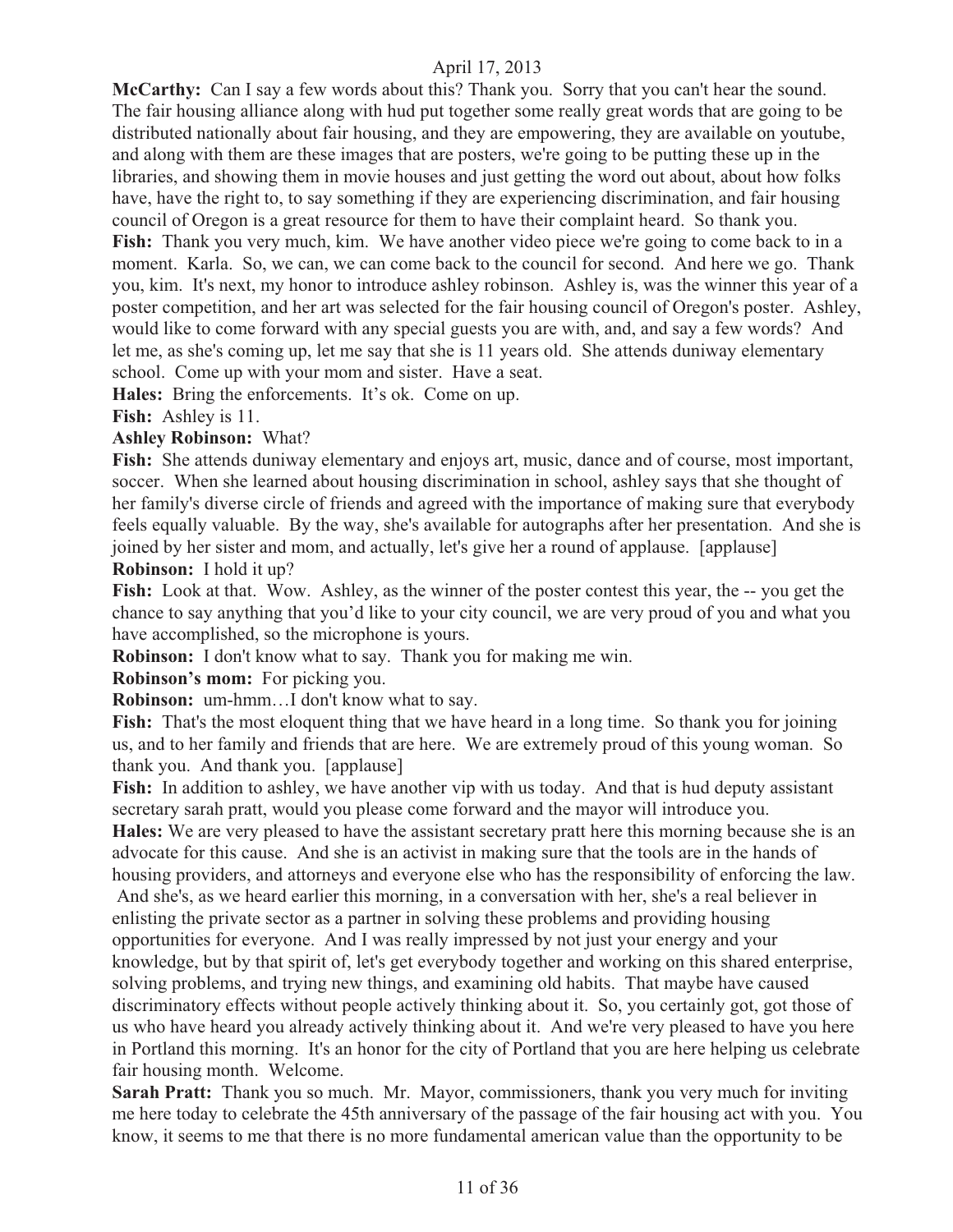able to choose where you live, to have access to housing through lending, and through rental opportunities, through your home-buying options. Whether or not you make a lot of money. To have access to housing choices, without discrimination. Without discrimination, because of the color your skin, or from where, because of where your parents came from because you have a disability, because you have kids. Because you are a male or a female. my work is to ensure that, that the rights included in the fair housing act are enforced across the country. But it's also part my job to make sure that we, together, are all part of this solution to discrimination. It is my office that funds the national fair housing alliance to prepare posters and public service announcements that you will see across the country, and perhaps, see on television, as well. Over the years. It is part my office's responsibility to encourage kids like ashley and her family, folks here in the, in the room, many diverse partners and voices. To come together to address the issues, the barriers that still people encounter because of discrimination. And those barriers are sometimes unequivocal and sometimes even quite unpleasant. And sometimes they might be just, an unexamined part of your life, as I said earlier this morning, Portland and its partners from the people that I saw in the room this morning, are working hard and going in the right direction. But this work is not easy. Change not easy. Creating an environment that is safe and comfortable and diverse across communities is not an easy job. But I am convinced, that you mr. mayor, your commissioners and all the partners I saw around the room today are up to the job. I congratulate you on this great celebration today, and I am very delighted to be here. Thank you.

#### **Hales:** Thank you.

**Fish:** madam secretary, Thank you, and also we want to just salute the whole hud team. From secretary donovan and your partner and colleague john tresvenia to mary mcbride and robyn pritchard and all the front line people from hud here, we could not ask for stronger and more effective partnerships with the federal government, and we thank you for that.

**Pratt:** We are delighted to partner with you, and keep up the good work. Thank you. **Fish:** Thank you. I would like to invite kim back to tee up our video. Since this is the 45th anniversary, our crack team went into the archives and they found some archival footage of president johnson signing the fair housing act of 1968. We're going to run that, and then mayor we'll read a proclamation and take a picture if we could.

#### **Hales:** Great.

**[video audio]** On an april afternoon, in the year 1966, I asked a distinguished group of citizens, if who were interested in human rights, to meet me in the cabinet room in the white house. In their presence that afternoon, I signed a message to the congress. That message called for the enactment, and I quote, "on the first effective federal law against discrimination and the sale and rental of housing in the united states of america." few in the nation and the record will show very few in that room that afternoon, believe that fair housing would, in our time, become the unchallenged law of this land. And now, at long last, this afternoon, its day has come. Now, with this bill, the voice of justice speaks again. It proclaims that, that fair housing for all, all human beings who live in this country, is now a part of the american way of life.

**Fish:** Thank you, kim. I love that phrase, the unchallenged law of this land. And the voice of justice speaks Again. On that note, it is my honor – joe, please, there is a time and a place. **Hales:** No, no, this is not it.

**Fish:** It is now my honor to read a proclamation in commemoration of the 45th anniversary. Thank you, mayor. Whereas our community is committed to equal opportunity and housing choice for all. Whereas the theme of this year's national fair housing month is fairness matters. Or fair housing now. And whereas the city of Portland and it's partners are working together to combat discrimination and other impediments to housing choice, and whereas, the city council adopted Portland's first ever fair housing action plan in september of 2011, and established a fair housing advocacy committee to oversee its implementation, and whereas the plan calls for a combination of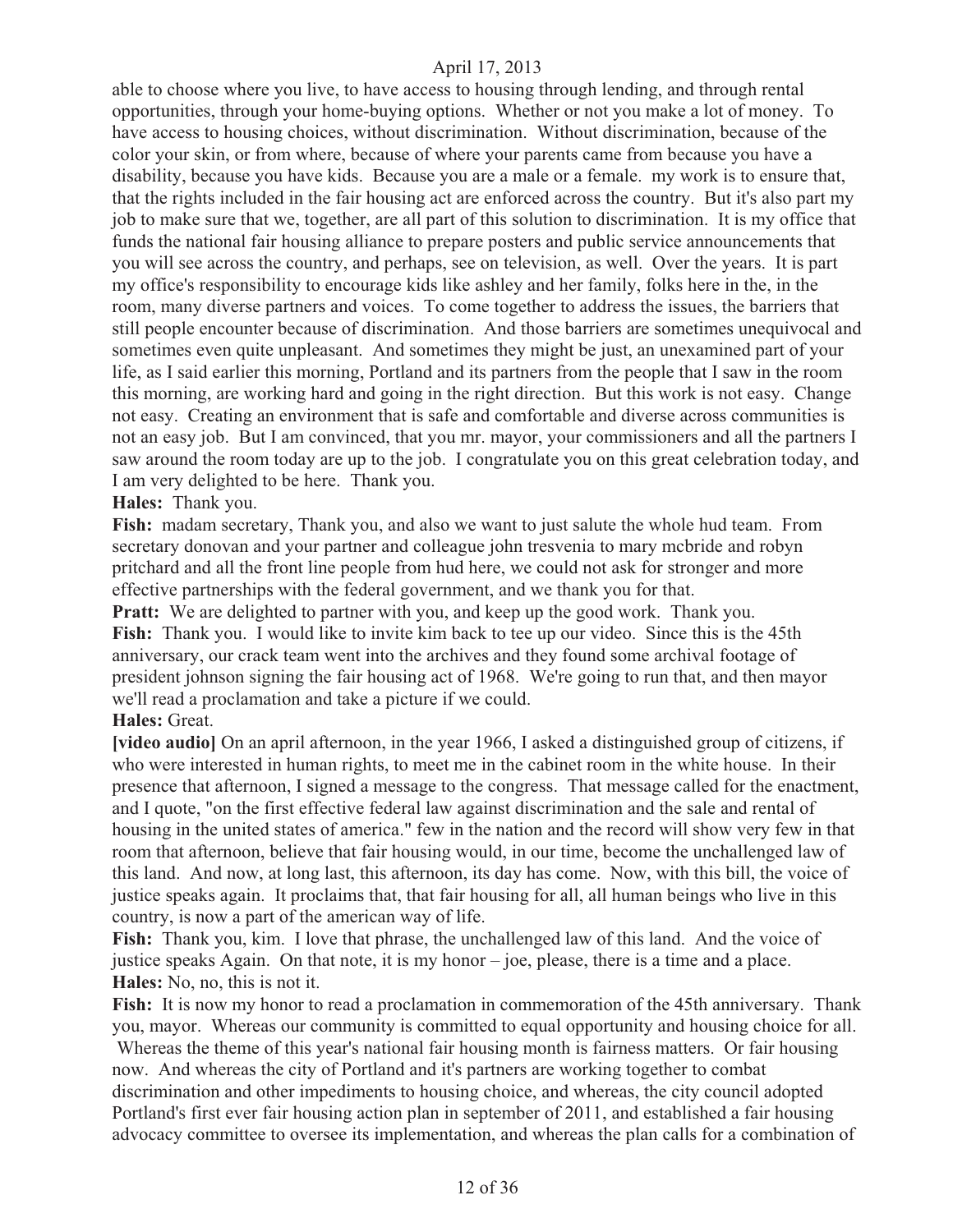enhanced outreach and education, increased testing and enforcement, and an expanded supply of affordable housing options, and whereas the Portland housing bureau is working with landlords and tenants to increase choice for low income renters city-wide, and whereas under federal fair housing laws, Oregon civil rights statutes and the Portland city code, it is unlawful to discriminate on the basis of race, color, region, sex, disability, familial status, national origin, marital status, sexual orientation, source of income, and military status, gender identity, or history as a victim of domestic violence, and whereas 2013 marks the 45th anniversary of the signing of title 7 of the federal - excuse me, title 8 of the federal civil rights act. The fair housing act. And the 25th anniversary of the fair housing act amendments of 1988. Which frankly, has special significance to me. And whereas the fair housing act amendments ban discrimination against families with children and people with physical or mental disabilities. And strengthen the enforcement of our laws, now therefore i, just in case there is any confusion, charlie hales, mayor of the city of Portland, the city of roses, do hereby proclaim april 2013, to be fair housing month, in Portland and to encourage all residents to observe this month by joining the effort to promote fair housing for all because fairness matters. Congratulations. [applause] mayor, can we get a photograph? [applause] Thank you, and mayor, while we're getting ready to, switch gears, I want to thank everyone at the Portland housing bureau, at the office of government relations, and my office, who works so tirelessly on this, particularly, danielle and jamie, and sonia, martha and neils, and frankly, everybody in a leadership position who work tirelessly to bring this presentation to council, we're very grateful for their efforts. [applause] Excuse me, and kim mccarthy. [applause]

**Hales:** Thanks very much. The work goes on. Ok, lets turn -- we don't take public testimony on proclamations but we'll go to the first item on the regular agenda.

#### **Item 351.**

**Hales:** Second reading, roll call.

**Fish:** Aye. **Saltzman:** Aye. **Novick:** Aye. **Fritz:** Aye. **Hales:** Aye.

[gavel pounded]

**Hales:** Next item, please.

#### **Item 352.**

**Hales:** The project manager is here. And, and do we have a presentation this morning on this? Or just here to answer questions? It's an emergency ordinance, authorize the additional funding, and I think people understand the reasons for this. Any reason for further council discussion and is there flynn that wants to testify on this item?

**Moore-Love:** No one signed up.

**Saltzman:** Is this money coming from contingency?

**Hales:** Greg, do you want to come up? We're on 352.

**Greg Jones:** What is the question?

**Saltzman:** Is the additional money coming from the contingency of the project?

**Jones:** That's correct.

**Hales:** Ok.

**Saltzman:** How much remains in the contingency?

**Jones:** I believe about, about -- 1.6 million.

**Saltzman:** After this.

**Jones:** After this. That's correct.

**Hales:** So we're on track in terms of the utilization of that contingency.

**Jones:** That's correct.

**Hales:** For the project.

**Jones:** Yeah.

**Hales:** Thanks, greg and thank you, vicki. Any further questions? Emergency ordinance, roll call, please.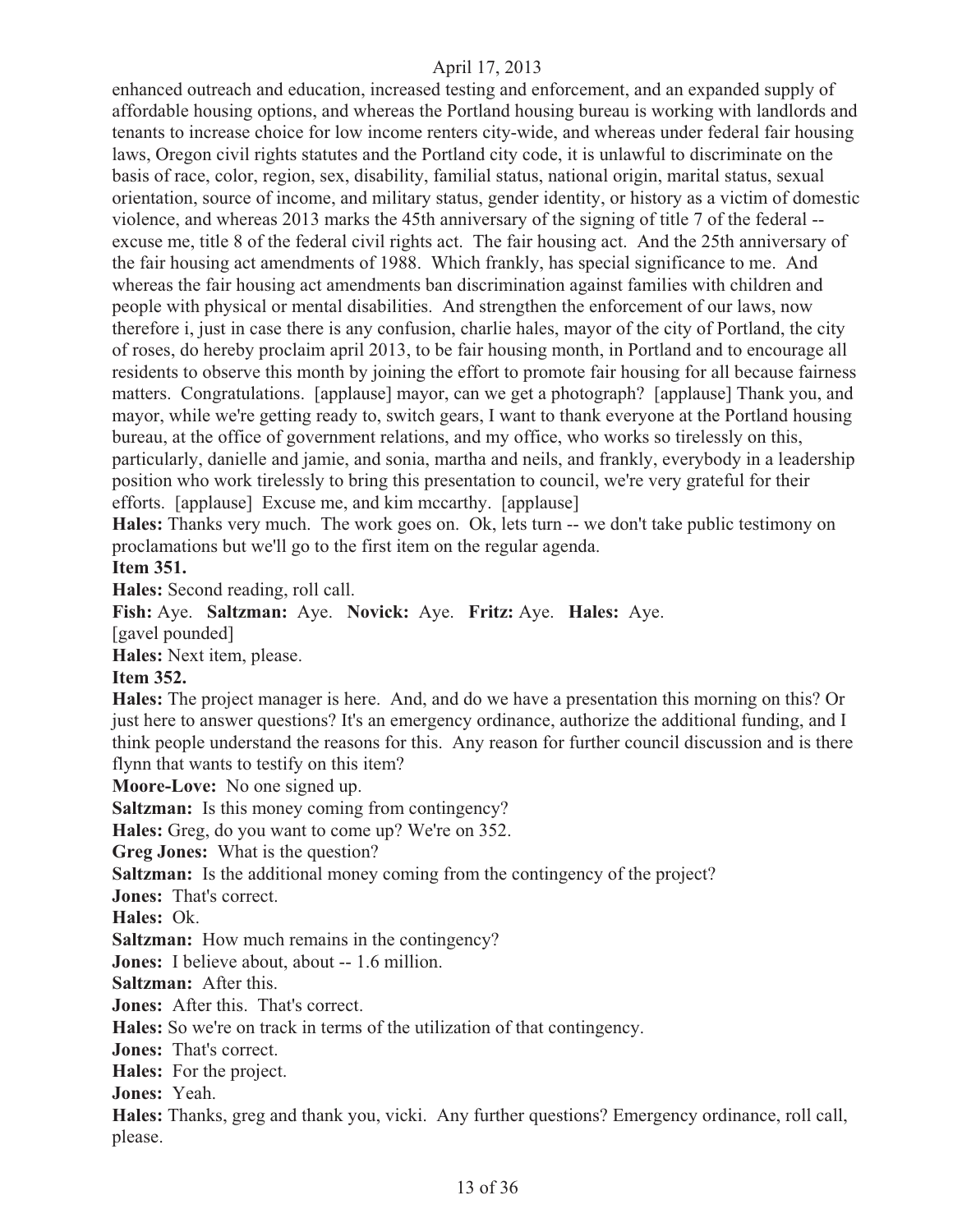**Fish:** Aye. **Saltzman:** Aye. **Novick:** Aye. **Fritz:** Aye. **Hales:** Aye. [gavel pounded] **Hales:** 353. **Item 353**. **Hales:** Second reading, roll call. **Fish:** Aye. **Saltzman:** Aye. **Novick:** Aye. **Fritz:** Aye. **Hales:** Aye. [gavel pounded] **Hales:** 354. **Item 354. Hales:** Second reading and roll call. **Fish:** Aye. **Saltzman:** Aye. **Novick:** Aye. **Fritz:** Aye. **Hales:** Aye. [gavel pounded] **Hales:** And 355. **Item 355. Hales:** I believe that there is some revised language in front of us here, mike. Is that correct? Could you come up and just explain that for us so we can have the amended language? **Hales:** Good morning.

**Mike Abbaté, Director, Portland Parks and Recreation:** Thank you, mr. Mayor.

**Hales:** Thank you. Ok, so why don't you explain the original agreement and then the amendment, if you would.

**Abbaté:** Sure. Mr. Mayor, there is an amendment in front of you today makes couple of changes. In the original ordinance, it asks that the funding for  $\alpha \& m$  of the eagle point property if you choose to move ahead with that, would happen in the first bump after the acquisition, and this moves it to the 2013-14 budget as part of our cal target, that's primarily the main change. At the request of the budget office.

**Hales:** Ok so commissioner Fritz, moved the amendment is there, a second?

**Saltzman:** Second.

**Hales:** Roll call on the amendment.

**Saltzman:** Aye. **Novick:** Aye. **Fritz:** Aye. **Hales:** Aye.

[gavel pounded]

**Hales:** Ok. Any questions for staff on the, the ordinance as amended?

**Fritz:** Are there any other changes?

**Abbaté:** You mean, another amendment?

**Fritz:** Yes.

**Abbaté:** There is a slight change from \$1250 per year to \$1875 a year.

**Fritz:** I thought it will be an amendment regarding the house and the timing.

**Abbaté:** We can discuss that, and i'm prepared to discuss that, you know, during the q&a after the presentation.

**Hales:** ok. Great, let's proceed.

**Abbaté:** Thank you, mr. Mayor. Mike Abbaté, director of Portland parks and recreation. i'm joined today by riley whitcomb from our staff, anton vetterlein the president of the friends of terwilliger, and also, I want to recognize don goldberg from trust for public lands, who has been a key partner in this. And this is a rather historic occasion. We have an acquisition, small but mighty about one acre in size. And but, what makes this property special is that it's been on the city's radar for over 100 years. Targeted for acquisition. And only recently for the first time has this property actually been up for sale, and credit anton and the friends of terwilliger for calling us, I don't know if it was the same day that they saw the for sale sign up, but, they called us right away and I think all of us recognize how significant that piece of property is. This is a wonderful view from 1894, a view from the riverview cemetery looking north, obviously, you could see the willamette river, and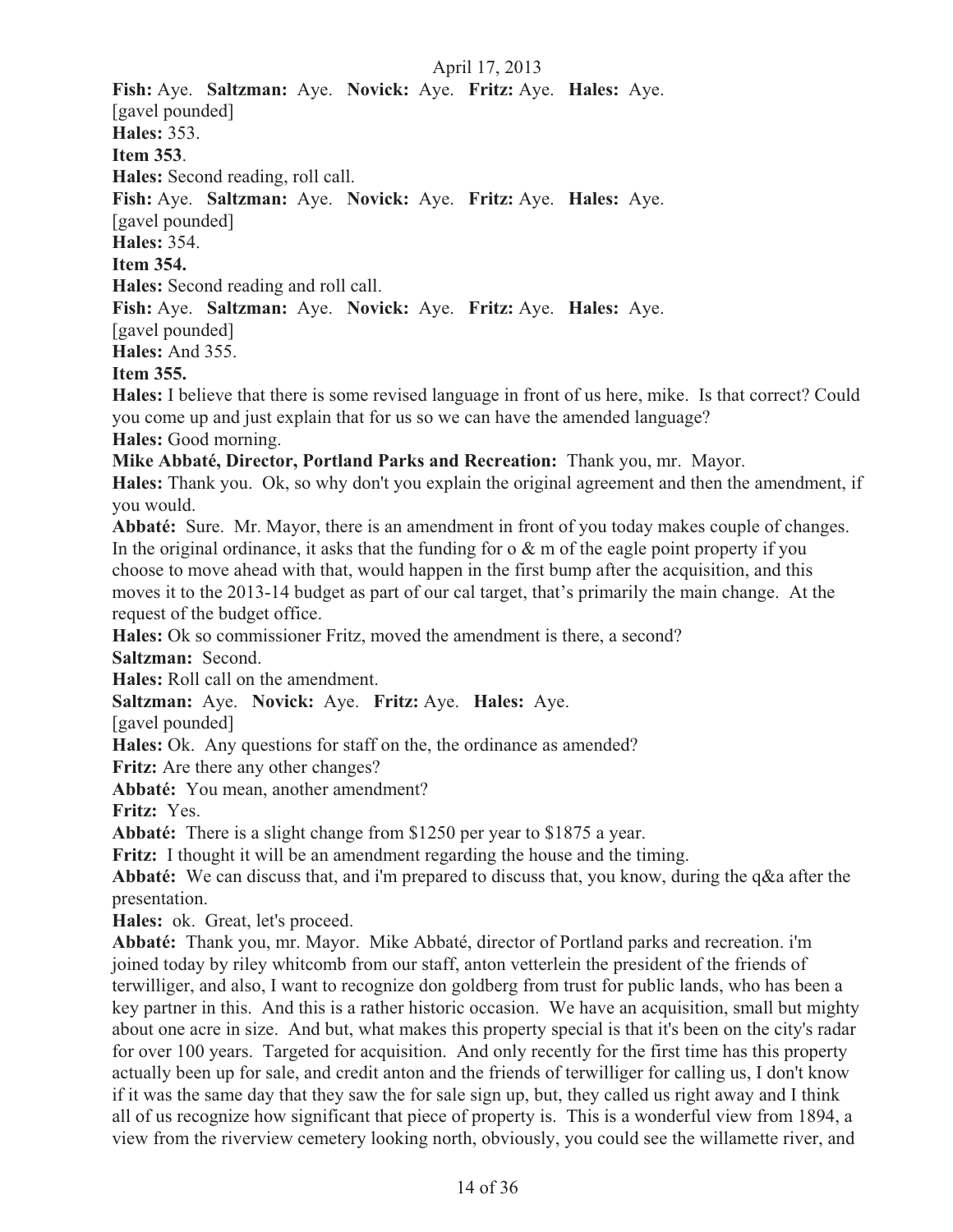then you could see eagle point. and that pointy mountain in the background is mount st. Helens, and 86 years before its eruption. It looked a bit different. Eagle point is a natural outcrop with a panoramic view of the willamette river, Portland, and the cascades. In 1903, the parks board engaged the olmsted brothers as you note, to outline a parks plan that include boulevards and parks, and included in their vision was, was a parkway. A parkway that ran south from downtown and provided opportunities for pleasure drives and extraordinary views. The report recommended the acquisition of land needed for right-of-way for this parkway, and it described it as we need sufficient land for, to ensure command of the views. And that was kind of the public benefit that was seen in 1903, a place for viewing the city as it changed. And no plans were prepared in 1903. But, the proposal did call for this parkway that would run down to the riverview cemetery. Speaking of that, a major portion of that, that destination riverview, was acquired two years ago. From by the city over 100 acres and, and sort of another legacy part of this project. In 1912, the first plan for what was called the hillside parkway, at that time, was done. And done by emanuel meshe, the first superintendent of parks for the city of Portland and came to us from the office of john charles olmsted. And it established that alignment, north is to the, to the right on, on this slide. And establishing this line, alignment from sam jackson parkway all the way to capitol highway. The plan specifically highlights the desire to acquire, at that time, 4.3 acres of property at eagle point. which, in 1912, would have Been valued at 8,000 or \$10,000, and funds from a 1907 voter approved park and boulevard bond measure were first and foremost for acquisition, and this was targeted to acquire in 1907. However, circumstances and, I was not there so I don't know how it went down but we acquired what is duniway park with those funds instead of eagle point. the hillside plan specifically highlights the desire to acquire those acres, and you could see in the box, i'm sorry, the, the 4.3 listed there. But, moving forward to 1982, in 1982, we accomplished the terwilliger parkway corridor plan, and it affirmed the 1912 hillside parkway plan and also noted eagle point as an important feature. The recommendation was to clear, landscape and improve eagle point as a scenic loop and viewpoint, and the corridor plan was adopted by council in december of 1982. It did recommend the acquisition of pedestrian right of way or an easement following the vacated portion of lowell lane. And as you could see, it also has a house on it, and in 1982, it still had a house, and at that time, knowing, that that the city works with willing sellers, there was not any opportunity to purchase the entire property, so that's why the right-of-way was identified for the viewpoint. Here's, here's a current shot. This is a view of eagle point from the tram. And the prominent and exposed nature of eagle point would really be Significantly degraded if developed and our land use would allow that property to be developed into a seven residential lots, you can imagine seven fairly high priced homes could go onto that piece of property. As I mentioned in summer of 2012, friends of terwilliger brought it to our attention, and that they had seen some for sale signs, and the friends have prepared an extensive history outlining many of the, of the points that I just shared with you. They are wonderful partners, and as you know, last year, we celebrated the centennial of terwilliger parkway. As soon as this sort of came up, and we realized my goodness, this is something that the city has wanted for such a long time. We, we recognized that we needed to move quickly, and because of the property ownership, the willing seller not being an individual but a trust, we knew that it was going to be somewhat complicated deal. So we asked the trust for public lands to come up aboard as a partner and negotiate that acquisition. tpl was successful in getting the property under contract and we have, we have executed a purchase and sale agreement with them. And so, now, we are bringing there to council for authorization to close on this. And so, here's the details. 1.1 acres on lowell lane near terwilliger parkway, and the cost is being paid for by parks Sdc's, and as you know, they are used to -- are projects eligible, which expand our capacity. This is an expansion of our capacity in providing a new viewpoint. So, 950,000 for the property and plus closing costs, and 75,000 to reimburse trusts for public land for destruction of the house, and 10,000 for site stabilization. Just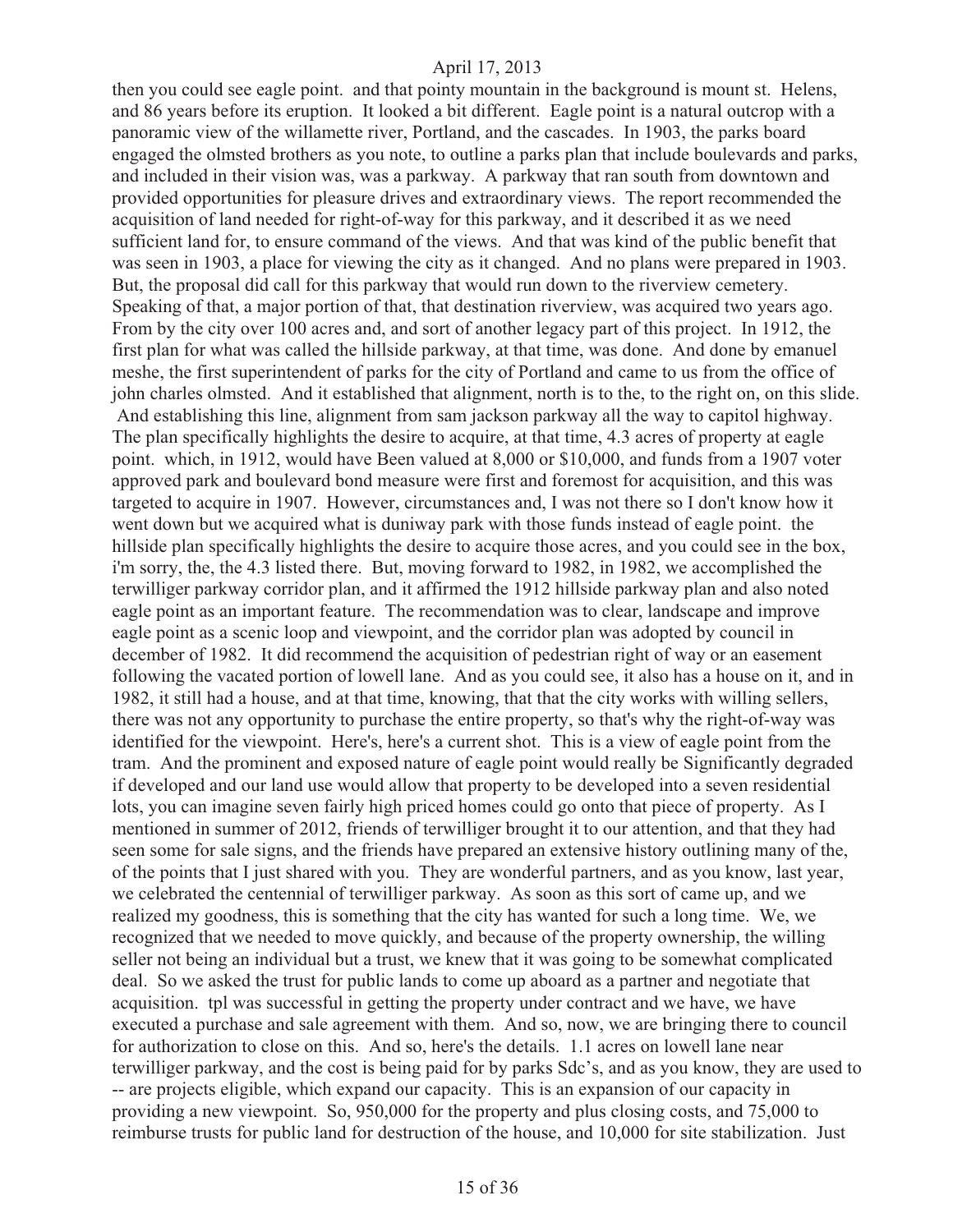to mention, yes, there is a house on the, the property, it's over 100 years old, and it is a property that it's a nice period piece in terms of being an older building, and however, it is not part of our plans for developing a viewpoint. And but, what we have done is trust for public lands has talked to the rebuilding center and we have a relationship with them where that house can be carefully deconstructed and, and significant pieces reused and incorporated into other projects. And I mentioned in the amendment, the o&m request of nearly \$1900 a year. That's not including a building. So, just so we're clear on that. Conditions of the acceptance, council approval of the purchase of sale agreement are needed, and tpl will be deconstructing the structures. And environmental and title conditions have to be met prior to closing. With that, I wish to just thank the friends of terwilliger for energy and foresight and passion and in bringing this Opportunity to our attention. and again, a great partnership. and really, trust for public lands willing to step in, they had a full plate, and many things going on to be able to come in and say yeah, we understand how significant that is. We'll make this a priority. And just appreciate don's work on our behalf. And at this point I would like to turn it onto, over to anton vetterlein from the friends of terwilliger.

#### **Hales:** Thank you, Mike.

**Anton Vetterlein:** Good morning, and mayor hales, and commissioners. I want to say that the friends of terwilliger enthusiastically supports the purchase of the eagle point property. It's a, a property we have had our eyes on for many years. I got to know the, the former residents there, john and his wife, mary jane. Late in their years. I just kind of felt like it was important to develop a relationship with them, and you know, to talk to them about what they saw the future of their property being, and then since then, I have gotten to know their son, kirk kenword, who moved in there and, you know, I was, I told them you have a wonderful piece of property here, and I hope that you can find some way to keep it in a natural state. So, we're happy that, that the parks bureau and the city of Portland, I hope, is moving forward with purchasing this property. As mike pointed out, it is a very prominent knoll. It has a prominent location on terwilliger parkway. It is one of the few places in that section, the only place in that section of the parkway where rather than sloping down to the east, it slopes up to the east. So, and it kind of unfolds the roadway in that location. And seeing from the east side of the river, from waterfront park, from the ross island bridge, the tram, it's a prominent knoll that sticks out from the rest of the hillside, and the houses around it. As mike mentioned, the olmsted and niche plans for terwilliger parkway showed eagle point as one of two major viewpoints, the other one was elk point. And that got developed with a succession of weigh stations. Now we have the chart house there but we do have a viewpoint there, which is nice and we would like to sort of fulfill that vision to have two major viewpoints on terwilliger there. It's unfortunate the city didn't move ahead with that original purchase of 4.3 acres in 1907 or 1912. And interestingly, the burkhardt family, which owned the house, for much, you know, from I think, 1904 to until it was sold to john kenward in 1970, the burkhardt family, I think, in the 1920s, they recognized that desire for a viewpoint there, and they dedicated a right of way, which is lowell lane, loops around the point there. And they dedicated that right of way, through their private property, for public use, and then a few years later, they sold for \$1 the downslope lots from lowell lane, for public use to the city, and those are now actually shown on city maps as public right-of-way, as well. So, obviously, they were in support of that idea of the viewpoint there. And unfortunately, it seems the city never acted to develop a viewpoint there. And in 1963, part of lowell lane was vacated, possibly by the burkhardts, as well as adjacent property owners on the other side because nothing had ever happened with it. So, certainly, purchasing eagle point fulfills this longstanding vision for terwilliger parkway, but we also hope that, the city will move forward and develop that there finally get some kind of public access in there and develop the viewpoint so we have that wonderful view off to the east out over the, the river, and the east side, and the buttes, and the east county and off to mount hood and the cascades and beyond. I also want to mention that in 19 -- let's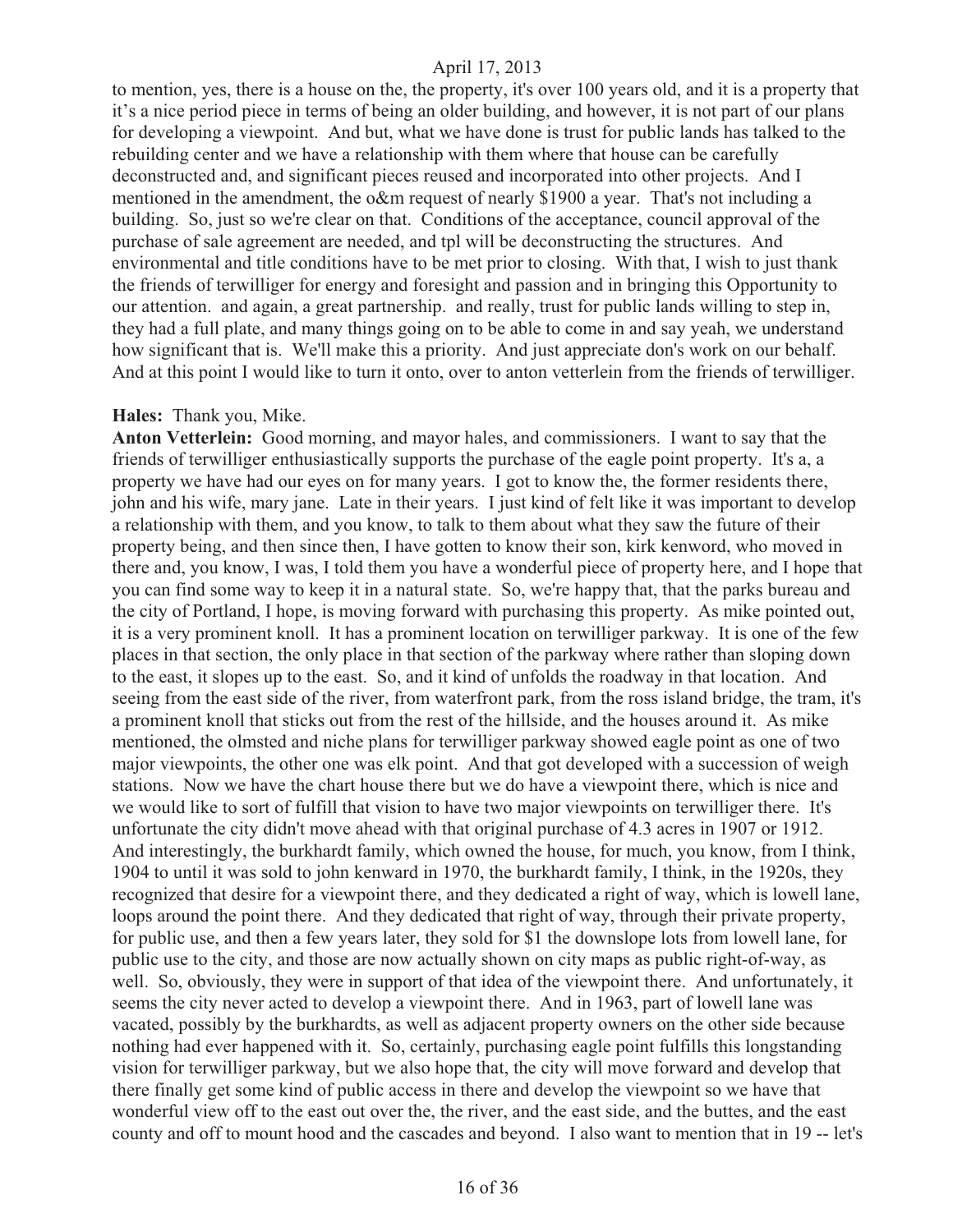see, in july of 2004, the city of Portland agreed on a memorandum of understanding with Oregon health science university and the city, and it was related to the marquam hill plan, the tram, the south waterfront. And in that mou, ohsu committed \$50,000 to an update of the terwilliger parkway plan. And unfortunately, a lack of consensus within the southwest community put that on hold, and it was finally, I think, the mou was modified to say when funds become available for the city's portion of that update. Then that project would go forward. But nevertheless, ohsu committed themselves to \$50,000 to fund that update of the plan. Now, i'm not sure if an update of the parkway plan is really on the radar still. But, it seems that there might be a way to get ohsu to carry through with that commitment to the parkway. In some kind of planning process, either for this viewpoint, for another project that we've been talking to the park bureau about is the interpretive signage plan and a general capital improvement plan for the parkway, we're looking at building additional gateways, we talked to ohsu about, about that \$50,000 commitment, they are a bit coy about that and, and so, any kind of help and push that we get from the city would be appreciated. So, I think that's all that I have to say, thank you.

**Abbaté:** That concludes our presentation.

**Saltzman:** This is really fantastic. And very pleased to support this. I'm just curious what will be the public access plan for eagle point. Just build on the current driveway? And the lowell lane? **Abbaté:** Thank you, commissioner. I think, you know, in our acquisition processes, we don't do a master plan ahead of time. We know that this was identified primarily for the development of the viewpoint. About, we would need a public process to talk about what does that mean and accessibility, and does that mean, does it need, you know, seats and benches and all of that. So, the next step for us would be to, to do that, that planning work, and involve both friends, neighborhood associations, and all of Portlanders who enjoy terwilliger parkway to come up with, what does that mean? How do we take that 1912 vision, 1982 vision, and now that we have the entire parcel, including, you know, a fairly rare thing, which is a piece of flat land, along terwilliger parkway, what should we do, so those are questions that we'll be asking as we move ahead.

**Saltzman:** Once we acquire it and the house is deconstructed and all of that, I assume that there will be some interim immediate public access opportunities?

**Abbaté:** Yeah, and thank you for bringing that up. We'll have to create kind of an interim access plan, that uses existing driveway or something while we go through a planning process so that it could be open as quickly as possible.

#### **Saltzman:** Ok, thanks.

**Fritz:** Why would we deconstruct the house since we have a viewpoint from the house, and it rains a lot in Oregon? Why would we deconstruct it before we have that discussion as to how we're going to provide public access?

**Abbaté:** Thank you, commissioner, that's a good question. And, and it can be sort of answer on several levels. First of all, the going back to the vision for the site was really a parkway that has a designated viewpoints along it. and though the parkway was designed for pleasure driving, what has changed is now terwilliger parkway, what accommodates cars is a place for bicyclists and pedestrians, primarily. And the house takes up a pretty good size of that flat portion of the site. And the house over 100 years old. We've have taken look at, would assess the house, and asbestos issues and lead paint and ada access. The challenge for us is that we don't have a good purpose for the house. And in addition to, I think, our estimate is \$150 to \$200,000 to make it accessible, the ongoing requirement for a building that does not have a designated purpose is really a challenge. And since, you know, the vision hasn't been that there be some facility there, that it's really sort of meant to be a place that you come to along terwilliger parkway, you go out and you see this view, and you continue to move through and that's the, the primary reason. On the other side, just in terms of our assets, the parks and recreation has many, many, many older buildings, that don't have purposes. For example, park restrooms that are wonderful little buildings, but were built in ways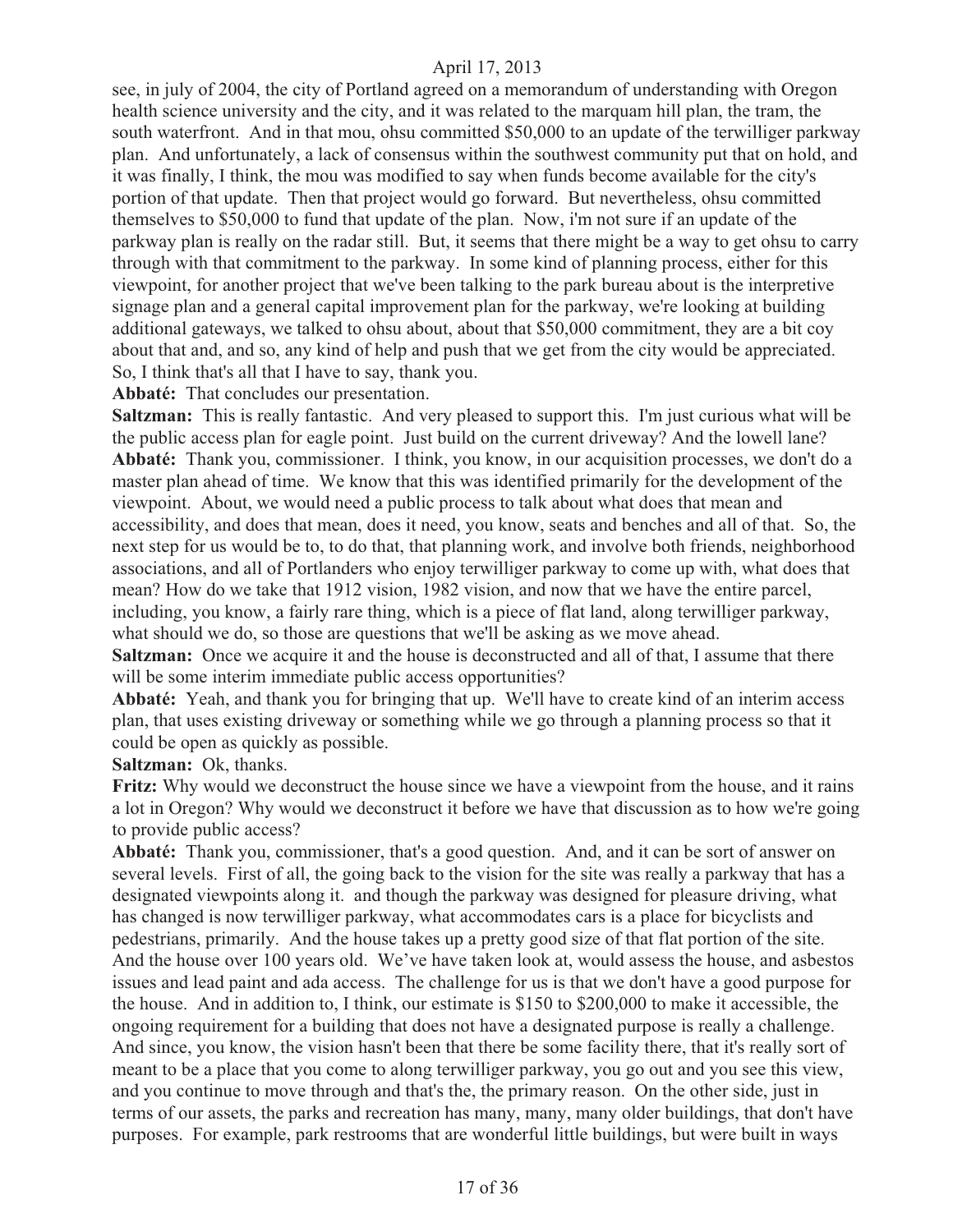that they cannot provide ada access so we have built an accessible bathroom but we have got in this park a building that doesn't have a purpose, and that's what we're afraid of here, is that since the public benefit primarily has been views, having a structure, and then trying to figuring out who is the tenant and how does that get maintained. It seems we're adding something to our obligations that we really have no way of taking care of long-term.

**Fritz:** and Anton, does the friends of terwilliger have a position on that?

**Vetterlein:** We are very interested in being able to use the house as a, kind of visitor center and a display place for information about the parkway, about the olmsteds, about the plan for Portland. About connected park systems, about restoration. We would very much like to be able to use it for that. We don't have the resources at this point to really maintain the house or develop it. So, the desire is there but the ability, at this point, is not. So, we took a vote recently and just felt like we could not commit ourselves at this point to that. If we were given more time, we could look for, we would have to look for partnerships to, to make something like that happen.

Fritz: And are others going to testify on this?

**Vetterlein:** Yes.

**Fritz:** Thanks.

**Hales:** Great. Further questions for the team here and don, did you want to add anything from trust for public lands.

**Don:** I'm here to ask a question. And if you need any additional knowledge, i'm here.

**Hales:** Great. Thank you. So we have people signed up to testify Karla.

**Moore-Love:** Yes, we have five people signed up. The first three, please come up.

**Hales:** Good morning.

**Bill Hawkins:** Good morning.

**Hales:** You first, jay. Go ahead.

**Hawkins:** Oh, my goodness.

**Hales:** You are on first.

**Hawkins:** I would like to add my voice --

**Hales:** Just put your name in the record.

**Hawkins:** Hello, commissioners.

**Hales:** Put your name into the record.

**Hawkins:** Bill hawkins, sorry. I have followed the parkway, I should say, my family has followed this parkway for over 110 years, from its, its inception to its celebration of 100 years and so forth. So, it means a great deal to me to see to this wonderful land acquisition adding eagle point. It was in the original plan. It is clearly a feature, an olmstedian future of the planning that he did. He had viewpoints, incorporated in all his plans, as meesh did on the top of mt. Tabor, there were wonderful viewpoints, and those viewpoints have miraculously been kept. There are viewpoints on council crest, all of the other buttes, rocky butte, and in many of them, there were structures at the top. At the viewpoint. So, it could be said that having a structure, a small pavilion of some sort would be a celebration of this viewpoint. Having it there. This little house has been, has been greatly discussed, and it is a nice little house, it's not a major landmark. But, it is a structure from which the view was everything when it was built. The porch encompasses that view. I would like to suggest that there is a compromise on looking at the house. Certainly, that it be allowed to have an interim time to study the matter in further degree here. It might, in the compromise, there might be a house smaller back to the original size or something. There is other ways to accommodate public use, ada use, and such. I think it has become a happenstance, a part of this experience. You now approach the house through a narrow roadway with stonewalls going up to it. And the experience of the view doesn't really happen until you get onto the porch, and all of a sudden, it opens up. Of course, in Oregon here, we have an ever presented problem of the views disappearing behind rapidly growing firs and maples so all our viewpoints are constantly in this state of needing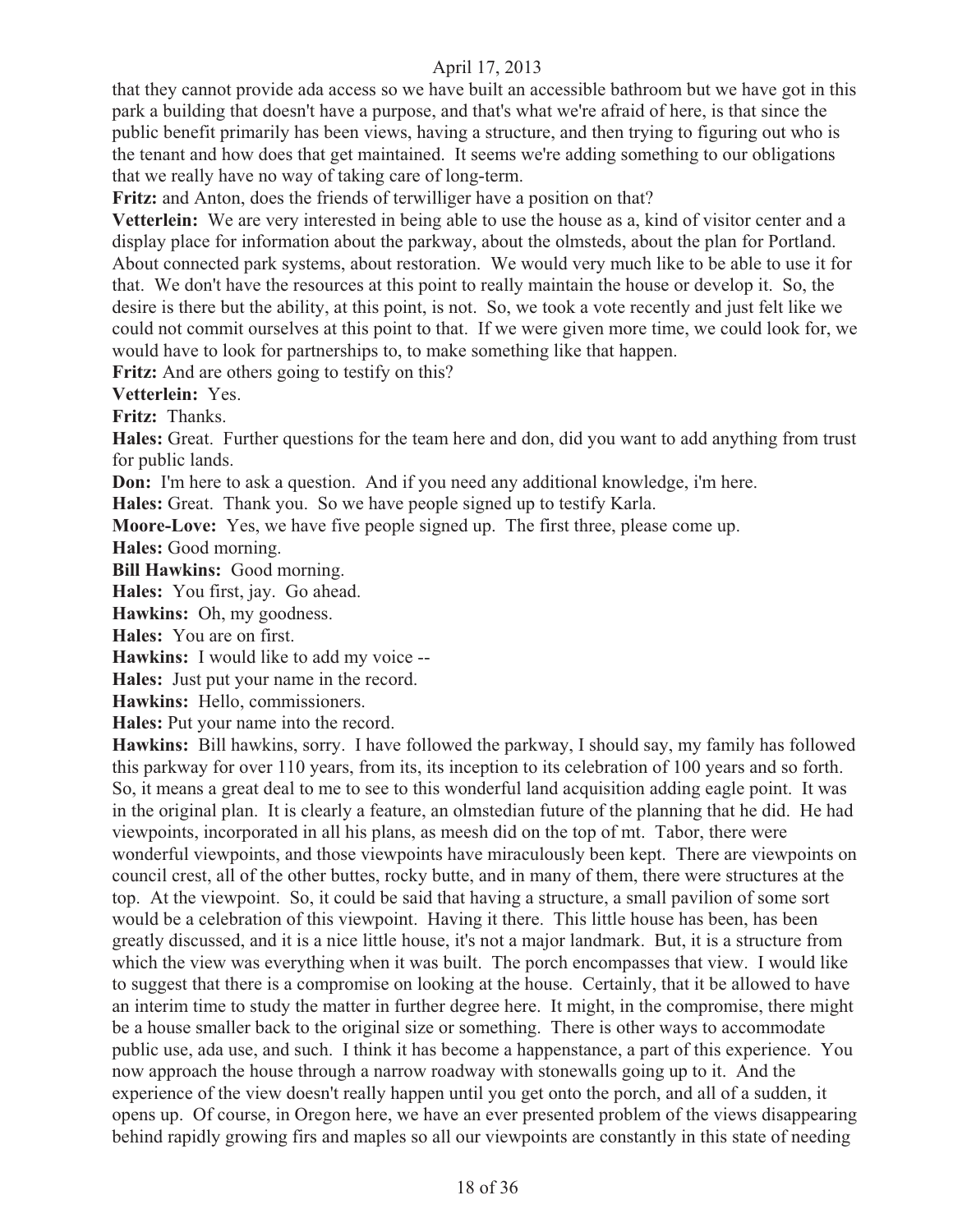attention to bring them up. But, in tying it back to an olmsted thought, it is a wonderful place, it has a magic to it. And the city, everybody gains by taking advantage of these wonderful places in our city, where the view is everybody's. It is the public's view. And it is a place to know that we have a magical place, and a place where we connect with our mountains, and with the wonderfulness of this Location that is Portland, so the views certainly in 1903 when the report was written, and just as much today, they are very much of the specialness of Portland. So focusing on this house, I would like to endorse my friends, viewpoints that there might be a very strong reason for keeping it, putting it in the plans, and the original drive could go through, which was a right-of-way that was in the, was put in later on, but the little house, I think, should be considered further. Thank you. **Jay Mower:** Mayor hales, city council, my name is jay mower, I live in Portland, and I am one of the volunteers friends of terwilliger. And I was serving on the day of the celebration last year, the centennial, staffing the history booth, and at the end of the occasion, the road was closed for bicycles and walkers. It was a great day, and I walked back over to go down one of the streets I saw the for sale sign on this property. I was amazed. And so I alerted others, and I called the number, just arranged a visit to the house, with kirk kenwood, and he has a lot of neat things in there, and various documents and photos of the house. The house used to have a windmill. And that brought water up, I guess, and also on the wall, he had a framed copy of the Oregonian from 1904. And I borrowed the original from him and had copies made, and I have given a digital version to the park staff, but here's one side of the, of the Oregonian is a rendering by the oregonian's artist. The headline says, mr. Olmsted's plan for Portland's parks, parkways and boulevards. So, there is a scheme of the city and various scenes of what could be, what the public could do out and about on these new things. The flip side of that same page, is this page, says, other picturesque hillside homes in Portland. And it says here, from several eminences in south Portland, we would use viewpoint, from several eminences, vancouver and Oregon city may be seen. And here on this photograph is the house in question. This is the, the eagle point house. So, this is pretty neat so even in the house, there is history there. Another thing that I was impressed with the house was, like old houses it has high ceilings and all the rooms have fireplaces. It's just a different experience going in there, it takes back in time. And I think that that's one of the neat things about Portland that we have various chances to go back in time and see things. And I think it has potential to be a resource, a stewardship through education. People don't know about Olmsted, people don't know about meesh, and they need to know these things. This would be a place where these stories could be told and retold. So, I think that, that the house should be saved for a while. To help it to find a way, and yes or no if it could be worked out or not. And I think it would be incumbent upon the friends of Terwilliger to find the partnerships to lessen the burden on parks because we understand the budget necessities. And, and those are my main points, and I am thrilled for this day, and I am thrilled that the city acquire this property, it's a great day, this is 100 years in the making, and I am very much in support of it, and thank you for your attention. **Fritz:** mayor, may I ask Jay, does the friends of terwilliger have a bay station, or is it your center or anything like that?

**Mower:** No.

**Fritz:** Have you any discussion the architectural heritage foundation about this property? **Mower:** Anton has, they are also short funded but for saving it. I have had talks with, with some email exchanges with one of the vice presidents of hoffman construction, bart eberwine, who used to be a neighbor up there. I said, could you partner with us in the future? We're working on this but we would need ada access, ramp, remodel of the door, a bathroom. And could hoffman construction be involved, and he said let me nose around. and then I talked to the international, the ibew, local 48, and do you guys work on projects for, for a good cause? And yes, we do, he says i'm busy in Olympia but call me back. so, some initial positive things. So, because there are probably electrical issues, the ada issues, so, in just a couple of phone calls, emails, I have gotten, some, at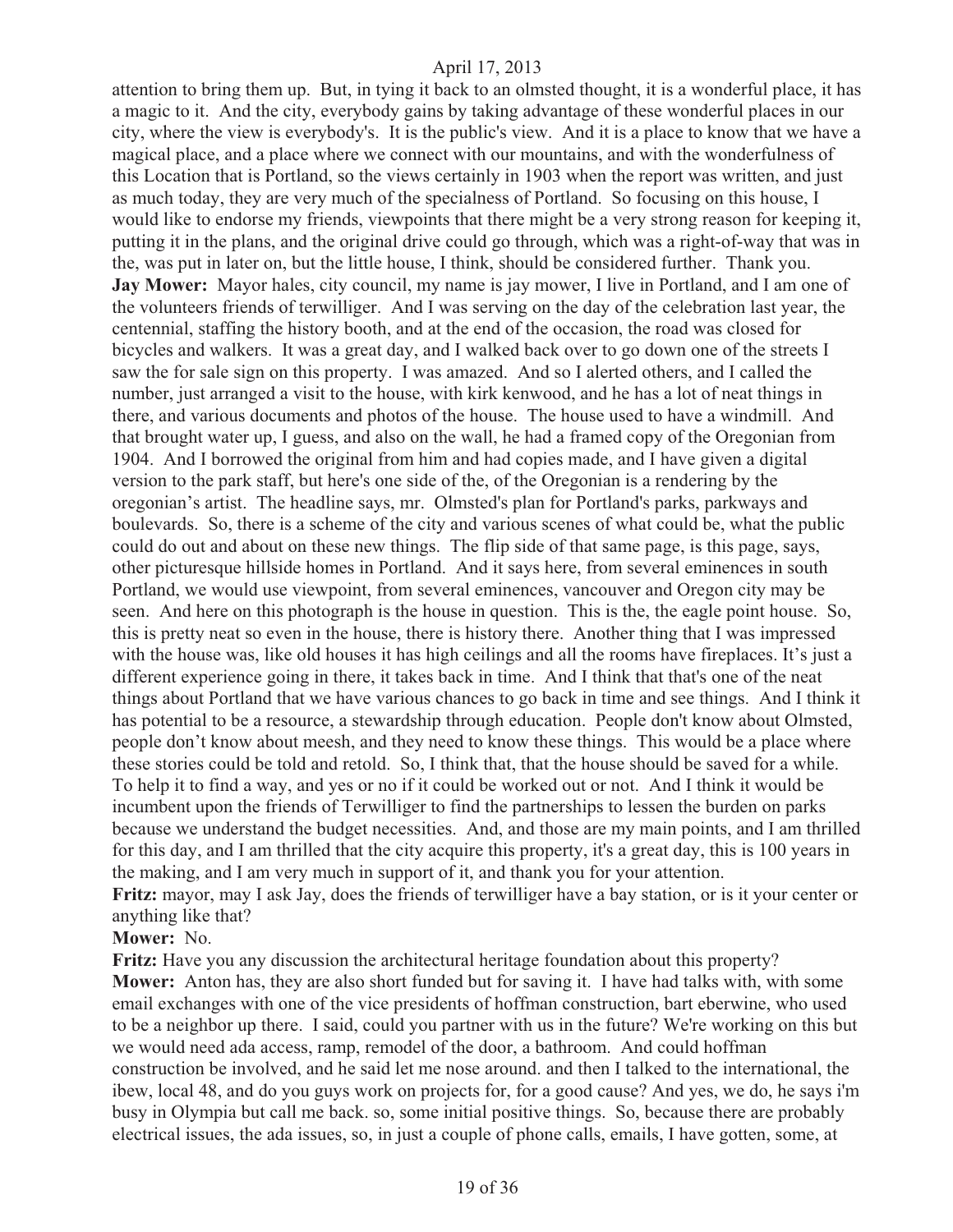least some nods, and that's why we need more time to, to really, once the tenant is vacated we can bring people in and have them look there over so we are constrained by time and availability. **Fritz:** And how much time do you think you would need?

**Mower:** Well, I would say surely a year, maybe two years. So, if we are going to make an extension, I would go for the two years.

**Fritz:** Thank you.

**Fish:** can I ask a related follow up question. I remember when this came to parks and was enthusiastically embraced by parks as connecting the wildlife corridor and providing a view. I don't remember ever in the discussions any conversations about preserving the house. In fact, the overwhelming value of this site was to create, was without the house, to have a place for people to capture the sight lines and I, you know, I have to say, if someone were to, to come forward and say we have just discovered that it's the only surviving work of, of an architect who is our most noted architect, or something happened there, and there is a last-minute reprieve, I might view it differently. But, I almost regret having this conversation because the entire objective was to acquire this as a place for people to come and enjoy the views, and I feel we're almost on the verge here of snatching defeat from the jaws of victory. This is a unique partnership that's happened very quickly with a lot of resources being dedicated and we're talking about a house was never intended to be preserved, and I will tell you, as the former parks commissioner, that has burdened, and a bureau that is burdened with lots of surplus houses they cannot maintain, and is looking at a 10% cut. I almost think that it's, it's irresponsible of us to be talking about, about maintaining this building and committing public resources when we frankly cannot maintain what we have. So, I just -- I thought this was going to be a celebration about a huge community win and somehow it feels like it's now about a house that frankly, no one cared enough about to mention throughout the time that we talked about this enterprise. So, I just offer that as an observation, and I frankly, regret we're having this conversation. It was not part of the original vision that was presented to parks, and I would rather salute parks for being incredibly responsive to a community vision and celebrating that win. Instead we're talking about a building which, from my perspective, actually obscures the view. So I think it's -- we're getting off the rail here somehow, and I don't know why, and i'm sorry that we are, frankly.

**Hales:** Wes --

**Wes Risher:** Mayor hales and commissioners, I have a presentation regarding the home. I don't know if I need to do something to get to it here.

**Hales:** You are already loaded into the system. Karla can…

**Risher:** I'm not sure where it's at Karla.

**Hales:** … initiate it.

**Risher:** I would like to take you through the home. As friends of terwilliger, we were able to get into the home and see it's assets and its Possibilities on the 4th of april, less than this month. And hopefully. I will see if it will load. It is still loading. Technology is fun. When it works. Come on. There we go.

**Mower:** While the technology is half the battle, I might add that, that during the initial outreach to parks about this property, and then just these recent, its coming together, there was a long period of silence while the parties were negotiated so we were in the dark for a number of months about, about any, any discussions.

**Fish:** I appreciate that, but I was the parks commissioner when this came forward, and I remember what the impetus was. And, and I know there will be a period of dark, and you just got in because you were not able to ask to get in the building years ago. And this has been something that's been a priority item for the community for a long time. And I don't mean the house, I mean acquiring the dirt for a particular use, and I don't grudge your raising it and I admire your advocacy, but at this stage to come to council and say, you have got no money. No committed partners, and it's a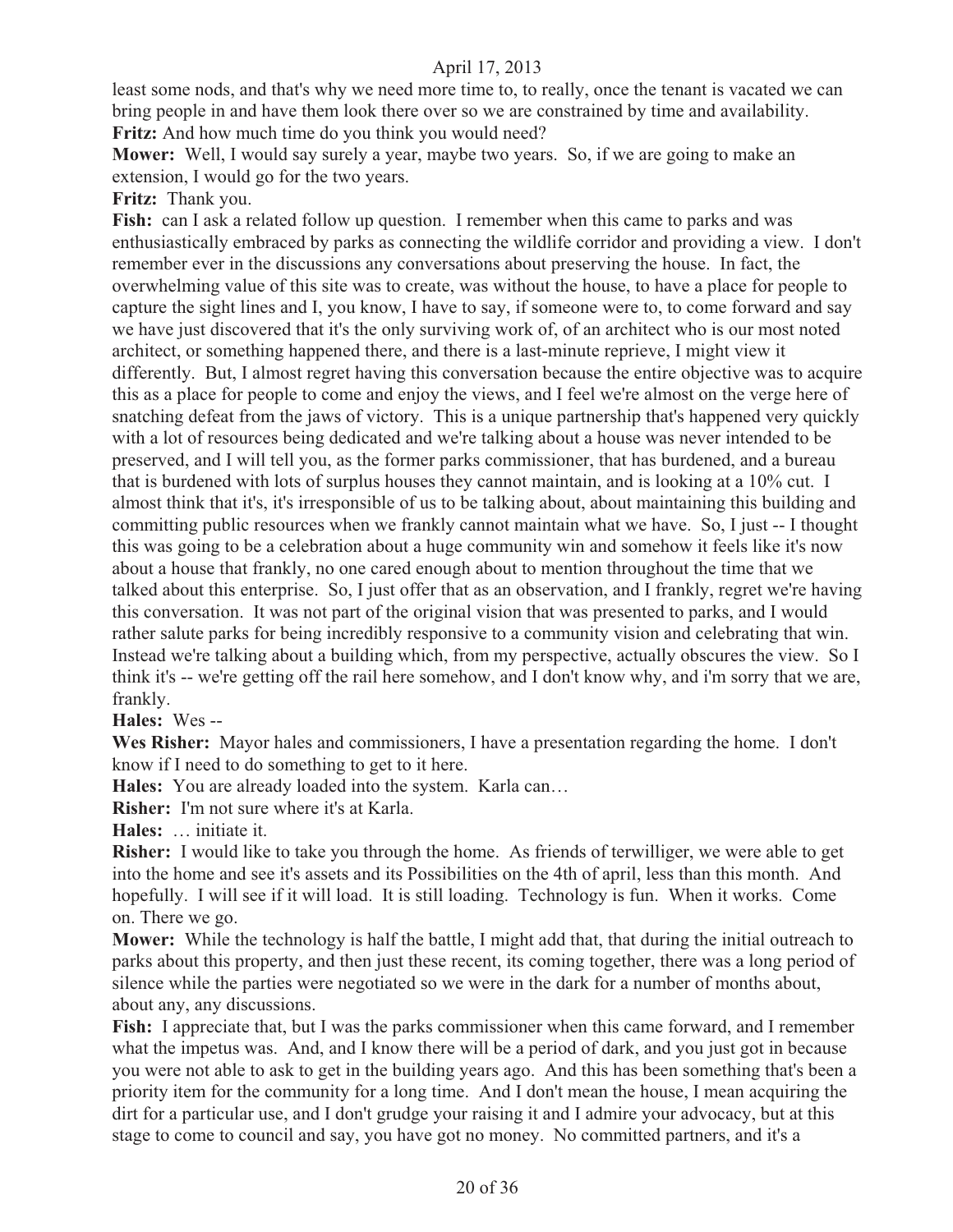building that has a huge question mark in terms of the costs of renovating, I just think it puts us in the position of being asked to do something which seems irresponsible. Particularly at a time when we have dwindling resources and are rightfully criticized for not maintaining what we have. **Hales:** Wes, did we manage to load your presentation?

**Risher:** I got it ready to go. And I just want to go through the home so you could see it, and so the community can see it, because most people have no idea this even exists. This is the house from a photograph that we took of a photograph in the kenward house on the 4th. kenward home, eagle point, at the top of the hill. This is the private drive that you see going up to the home. And the nice brick rock wall, and the detail that's there. It is really quite nice. this is the, home itself, the parking space next to it, and moving around from the north side of the home to the porch. And the east side of the large porch that sees the view to the city. The porch itself, the nice width of it, the view to the city and the unobstructed view from the columns. An incredible view but you could see the trees are really taking away the view. The north side, excuse me, the east side of the house, again, the historical detail, it's a shingle style home, 1893, and moving around, it has an unreinforced masonry foundation, and definitely in good shape. but, it's that vintage, the north side of the home, you could see the details, it's a nice shape on the north side, this is the structure that, that at one point held the windmill for water pumping purposes. And you can see you could see the detail on the home. Moving around to the back, this is the west facade. It's in good shape, I mean, again, for a home of this vintage, and it's been taken care of, and it does need some exterior work, but for the most part, I think it's in great shape. Inside the front door, there is the staircase leading up to the second floor, there is the living room to the left, parlor to the right. this is the living room, and radiator heat, and fireplace, hearth, built-in -- this is the parlor to the right. And the fireplace, and the view out to the east from the parlor, 10-foot ceilings, and this is the dining room, and then the look back to the entrance. And the pantry, butler pantry as you move through into the kitchen, dated, there is a half bath in the kitchen, and stairs to the basement, and basement landing, and you can see it is dry. Unreinforced, you could see the asbestos wrapped pipes, and they are accessible and easily removed. And with, of course, the right abatement technique. And exterior entrance with the covered hatch on the outside. Again, further parts of the basement, the boiler that is there, the natural gas boiler for the home. Mudsill and then stairs, upstairs landing, there's three bedrooms upstairs. There's the cover over the porch, the access space. And then you've got the various bedrooms, the three bedrooms upstairs. You can see the architectural detail in the space. And then the bathroom. Exterior of the home and finally the porch and the plan. The plan envisioned '83 was never to aquire that property with the home. It was intended to actually make the loop happen. We go back to this, the property, the acquisition is stellar. Don't get me wrong. The speed with which the house and the consideration for the home and its moving through the process is concerning. The house is a resource that Portland is acquiring with sdc funds and as a park resource. All we are asking is time to consider the options regarding the structure as a resource to southwest, as a resource to friends of terwilliger and other groups like, marquam nature park. And other groups that could partner. There's nothing to be necessarily gained by removing it today. It's simply removing an obligation for parks maintenance over the next number of years. But the money that is being allocated for this acquisition could easily be allocated to two years from now for demolition or deconstruction. But to actually, once the house is gone, it's gone. And I appreciate your position commissioner fish, in regard to this issue. We did bring it to parks, there's been a fair serious period of time with complete darkness because of the need to make the deal happen with trust republic land. We did not have any real idea that home was of decent shape and it could potentially be a resource. And that's why we're asking for consideration at this time. It puts a burden on the friends of terwilliger certainly but honestly parks has a huge history of successful partnerships with friends groups, leach botanical garden, friends of overlook house, and there's many other examples. the old church in sellwood. Portland strives with volunteers and parks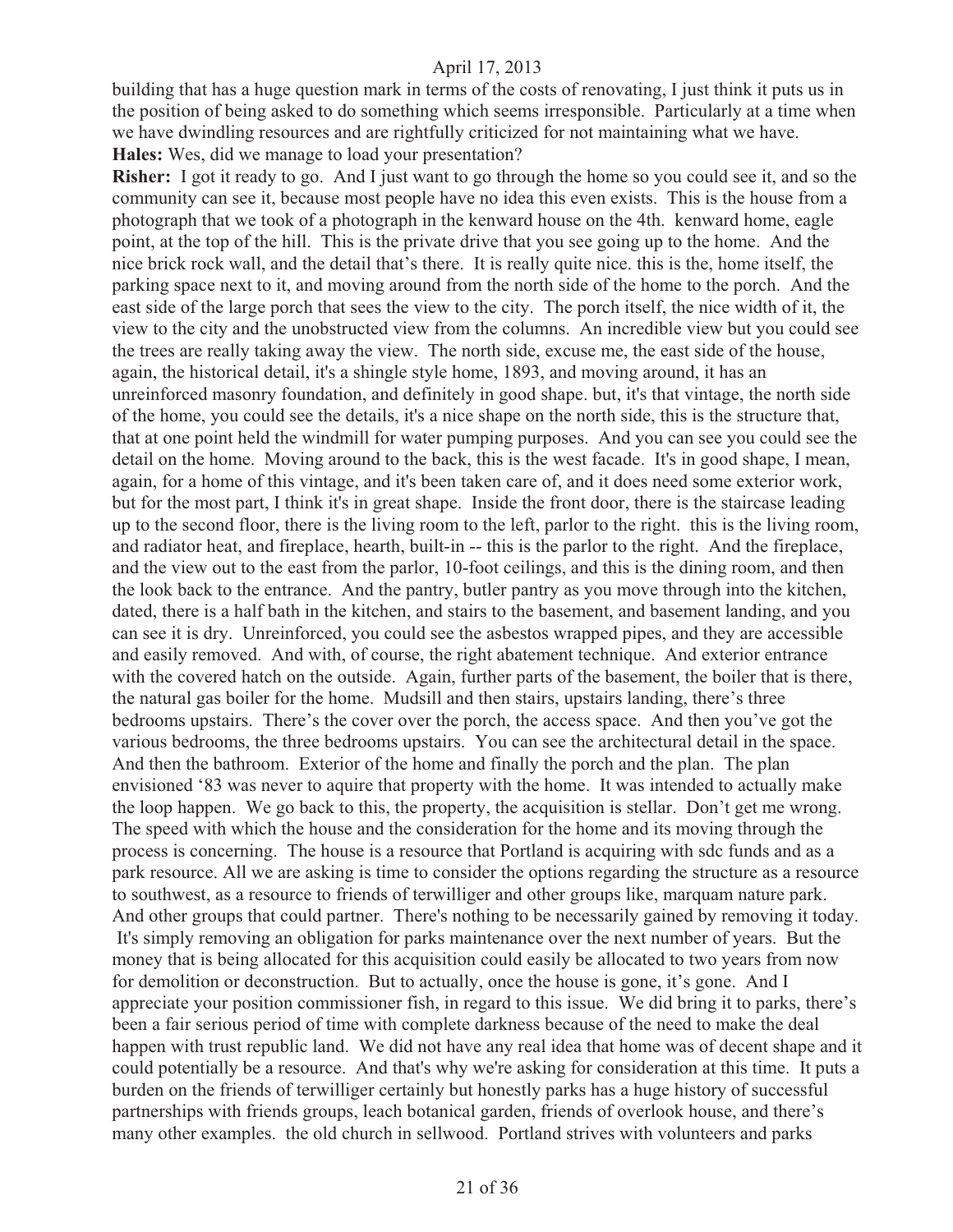recognizes that. I just passionately feel we should explore the options on this and not simply demolish the house as part of this ordinance.

**Saltzman:** I've got very knowledgeable people here. You mentioned it's an unreinforced foundation?

**Risher:** Unreinforced masonry foundation.

**Saltzman:** Wouldn't that require significant seismic upgrades if it were to be devoted to some public use?

**Risher:** Well, i'm sure there's a lot of other facilities in Portland unreinforced masonry that need to be seismically upgraded and a lot of homes in Portland. It definitely should get that treatment. Should the house be destroyed in an earthquake, honestly your resource is demolished if you don't change the ordinance. So, what's the benefit of -- it needs that kind of work eventually. it doesn't need to be done tomorrow. But we need to do it eventually.

**Saltzman:** and again, I know anton is still in the audience, you're both friends of terwilliger. The position of friends of terwilliger again on the house is --

**Risher:** We vote on the house to not save the structure given the time consideration that Portland parks gave us. We were given a month to consider options to look at partnerships to consider uses.

 We gave it our best shot in that short time frame. A month is very limited amount of time to come up with an answer. We chose to not move forward on the house. We're asking for an extension of two years to explore options before demolition. If that's not possible, we have a position where the house would be deconstructed and the property, of course, is the desired goal. But you have a structure that allows public use. You have a structure that allows covered views and there's nothing to preclude public use with the acquisition keeping all in the short term.

**Saltzman:** Why two years as opposed to --

**Risher:** When we met with director abatté he said that we're likely to be in the same position a year from now given the process time to go through these options, bring partners in and build an actual process that needs to go forward for conditional use and other things. He said we'd likely be in the same position a year from now, so I believe two years is sufficient to explore options and come up with a responsible plan for the home.

**Saltzman:** Thanks.

**Hales:** Thank you all. [applause] are there folks signed up?

**Moore-Love:** Yes, we have three more.

**Hales:** Good morning.

**Susan Egnor:** Good morning. Mayor haless, commissioners, i'm susan egnor, on the board of the homestead neighborhood association, which is the neighborhood association surrounding the eagle point property. When we learned last fall that the property might be available, we had a meeting about it in september and voted unanimously to support acquisition of the property. We wrote commissioner Fish and director abatté and i'm going to read from eric schnells, our president's letter because it says a lot. Portland truly has the opportunity to acquire perhaps one of the most unique properties in the city. We discussed this possibility at our homestead neighborhood association meeting on september 4, and unanimously approved the following motion. The homestead neighborhood association fully supports the public acquisition of the eagle point property and urges city and county offices to work in this regard in accordance with the intent and provisions set by the city ordinance and the terwilliger parkway plan of 1983. We really believe that the addition of this property to the city's natural assets would be a wonderful, wonderful contribution to the future, to our children and grandchildren. And other people who come to treasure this city. That's the position of the homestead neighborhood association. We did not talk much that I recall about saving the house or not saving it. Dr. Schnell and his wife considered acquiring it and looked at it extensively and he said at the meeting, if they were to buy the house it would be a lifetime before they would able to use it to have it be safe and up to code, before he would be willing to have his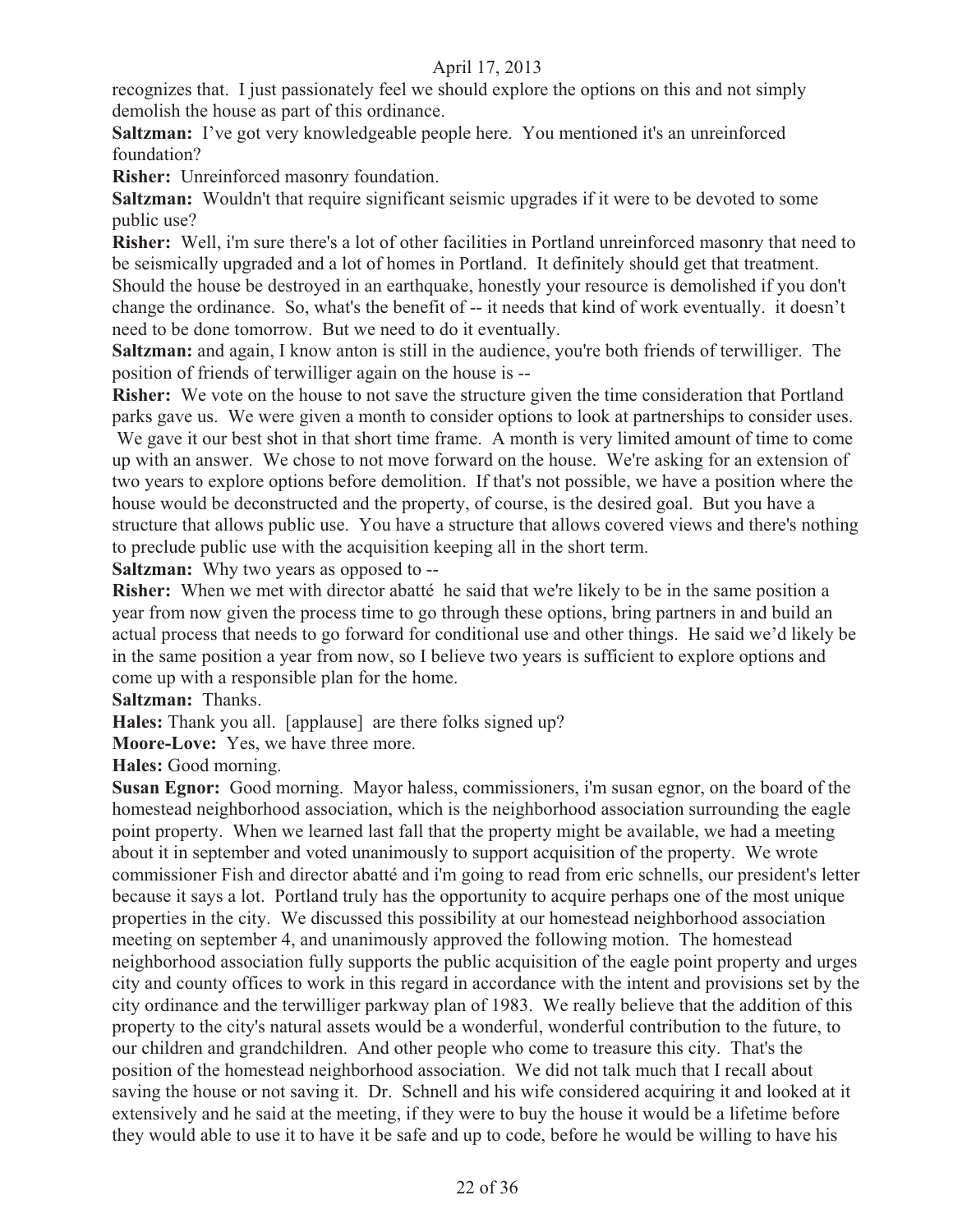children, who were quite young, be in a house without, say, the reinforcing, without the upgraded heating system. The house has not been tube wiring which I find daunting. Frightens me very much as a fire hazard. I think that's what the neighborhood association has said. We did not talk about as I said acquiring the house. I like a lot of other people here wear two hats. I also sit on the board of friends of terwilliger and was one of the people like mr. Mauer who noticed this for sale sign last july during the terwilliger parkway centennial. Personally, I have lived in Portland for a little over 25 years, when I moved here in 1987, terwilliger parkway is out my back door. Literally, ten yards from my back door the parkway starts. I realized how extremely fortunate we were to have bought a house in the neighborhood with the parkway. As I came to know the parkway I became aware of the house that was back from the road further south from us that I came to know was the norris' house. I said what's that nice house doing there? It looks kind of derelict, falling down. Why isn't anyone doing anything with it? What's going on? What I remember from the explanation was that the norris' had perhaps in a will or perhaps by gift had deeded the house to the city that friends of terwilliger had taken on the responsibility of the house, then found that they, friends of terwilliger and the city, were unable to deal with what the house needed in terms of, again, this is totally hearsay, seismic upgrades, electrical, other safety considerations. Were unable to use the property, further they were unable to sell it to realize any benefit. Eventually the house had to be torn down because it became a haven for folks who don't have any other place to live. At one point there was a great storm and the house filled up with water and it was just a hazard. In some sense it still is.

**Hales:** Thank you. I need you to wrap up soon.

**Egnor:** Personally, I would be very reluctant if I were a politician representing citizens of Portland in this economic environment to take on any additional monetary burden with the acquisition of this house. I just wouldn't do it.

**Hales:** Thank you.

**Joe Walsh:** My name is joe walsh. I represent the individuals for justice. I thought commissioner Fritz's question was a good question about the house. I don't have a great deal of information, so I listened very closely to you, commissioner Fish, about, hey, guys, you know, we were going to put this nice little thing that we could sit around and look at the view and the house is in the way so let's get rid of the house. If we get rid of the house we don't have to fix it and it's cheaper. Well, my personality doesn't go along with that kind of thinking. I don't like cheap. I like dignity. I like goodness. I like beauty. It seems to me you have a choice here. Your people tell you, give them a little bit more time. Two years took me back. You don't have to do two years. You could just put this off and get some kind of valuation on the house because if you use that house and you can save it and it doesn't cost you a fortune you could use it as a souvenir place, a place maybe you could serve coffee, whatever. We have great minds around here. You should think of something. Back off a little bit. Take your time. Take a breath. Maybe next week. Maybe next month. Someone will come up and say, you know what? We can save this house and it's a bargain. Thank you. **Hales:** Thanks. Morning.

**Charles Johnson:** Thank you, commissioners. I am thrilled to hear there's an 1893 house. **Hales:** just put your name into the record for us.

**Johnson:** Charles johnson. That might be valuable to save but I am not totally on board with commissioner Fish's position but the idea of parks having to protect this property for two years is of concern. I hope you will immediately pass the acquisition of the land but maybe put in an amendment so that in the fall perhaps, if there is not a combination -- I don't think friends of terwilliger maybe wants to be burdened with this. This needs to be a friends of the house. They need to present to council in the fall and you need a firm date that you can say it was beautiful but we couldn't save it. To get in bed for a two-year maintenance of the house is a significant problem for the city. On the other hand some people maybe feel there's been a limitation of public input. I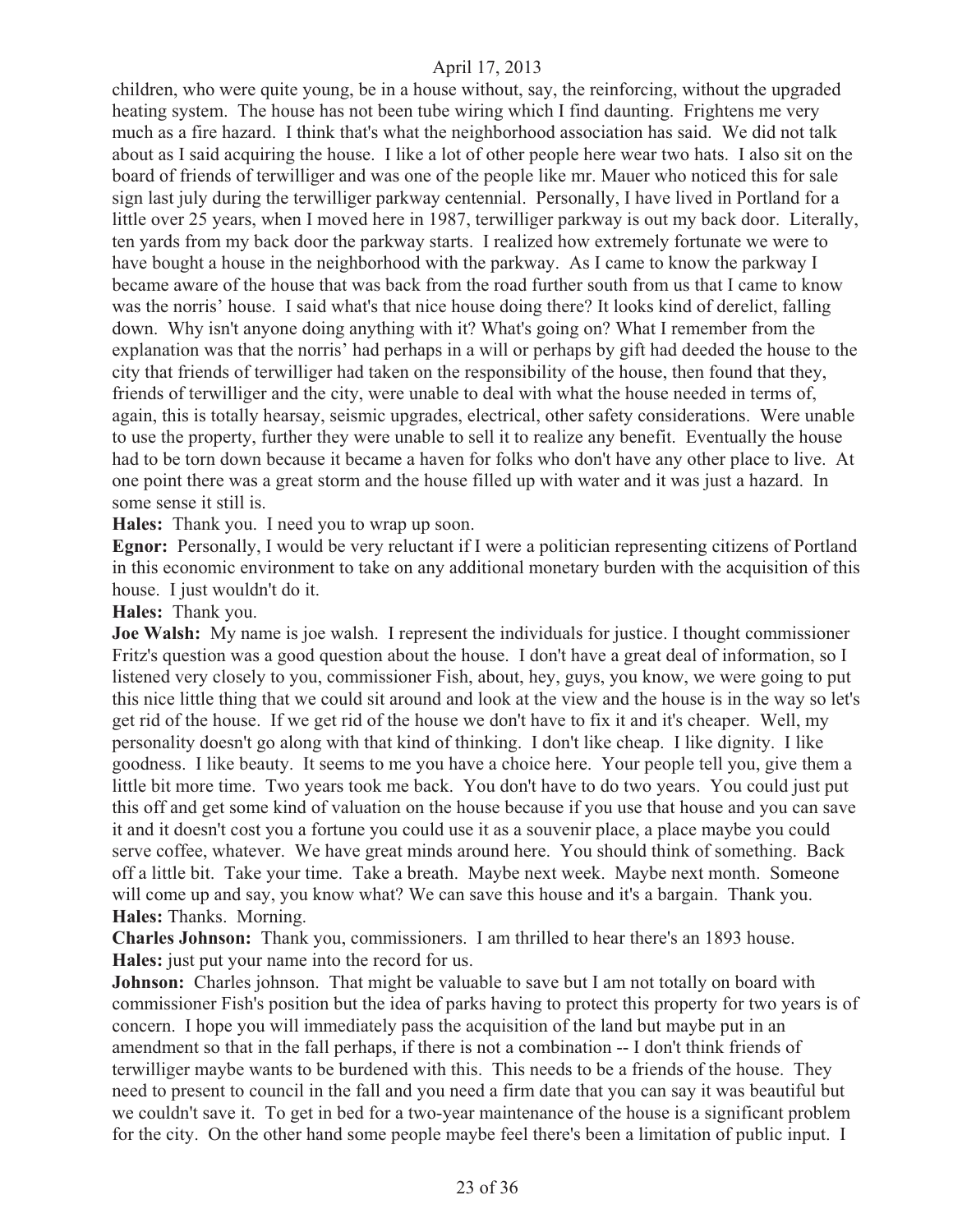hope you can pass and close on acquisition of the land and amend if necessary to have a process where in the time of less than two years the people who want to save the house can shake the trees of the directors, and the schnitzer's, and meyer memorial trust and the veteran endowed land holders in the area and can present something later on to the city, but I hope council can find a middle path there. Thanks very much.

**Hales:** Thank you. Any others signed up?

**Moore-Love:** No others signed up but we had a request for someone to speak.

**Hales:** Okay. Someone else wants to speak, come on up, please. Good morning. **Lightning:** Good morning. My name is lightning. We have a housing shortage. Save this 1893 historic house. It's a beautiful house. Has character. Absolutely amazing. Save it. If you put a little bit of money in this house I would have to say it would probably be worth more than 50% of the over all cost you're paying currently. That's just my opinion. Beautiful house. Fair housing month plan. A home for everyone plan to end homelessness for Portland-Multnomah county. Approximately 1700 people currently sleeping on sidewalks each night. Fair housing also means housing provided for everyone. 2% apartment vacancy factor currently in Portland. Multnomah county, equates to a shortage of affordable apartments for rent. Housing, housing, housing is the best therapy for people with mental illness, drug addiction and alcoholism problems. To cut down overtime costs for police, fire, medical and also achieve maximum efficiency for businesses throughout Portland, Multnomah county, we must end homelessness in Portland, Multnomah county. All these plans have great ideas. Although I have just a few words to say, show me the money to get these 1700 people off the sidewalks. Show me the money to take these ideas, put them into action and create positive results. Show me the money to develop more affordable lowincome housing units. Here's a lightning continuous revenue plan. First, real estate developers building any new condominiums agree upon inception that any sale that takes place throughout the existence of the condominium a 1% of the 7% brokerage fee will be directed to a city hall general fund account to end homelessness. Very simple, straight to the point. This will create a continuous on going lightning revenue producing plan to end homelessness and to develop affordable housing. Example. 100 million over all condo sales, 1% of proceeds equal \$1 million for the general fund. \$1 billion over all condo sales, 1% of proceeds equal \$10 million for general fund. Again, there is continuous on going revenue which also benefits developers, creating ways of ending homelessness. The plan will work. It should be implemented. There will be no more homelessness and nobody out on the sidewalks and the streets any more. Thank you.

**Hales:** Thank you. [applause] ok any further questions for the team? **Fritz:** I have one further. Two.

**Hales:** No, not for you. [laughter] It was a reasonable assumption, but I meant mike. **Fritz:** it's important to be clear right away that this is a spectacular achievement and a great cause for celebration, and as usual there are sometimes tweaks at the end, so I appreciate the conversation. Does parks have the money to improve the property to provide public access once acquired? **Abbaté:** Commissioner, it depends. In terms of interim access, yes. We don't have a master plan with a cost estimate so I can't answer that question directly. I don't know. What I would say, though, is we propose to make this purchase using sdc funds and this project development would be eligible for sdc funding at least the portion related to a viewpoint. If we were not to remove the house, one of the things, challenges in the short term is we need to find \$330,000, which is the value the structure and the land under it, that could not be funded with sdc. We would have to find a funding source for that in the purchase. I'll say that again. Currently, with the vision of it being expanding use public access as a viewpoint we can use park system development charges to purchase the property with that intent. We can't use sdc's for buildings and community centers and facilities like that, so the house itself and its footprint are not eligible for sdc funds. Our calculation on the value of the house and property is \$330,000. 200,000 for the structure and the \$100,000,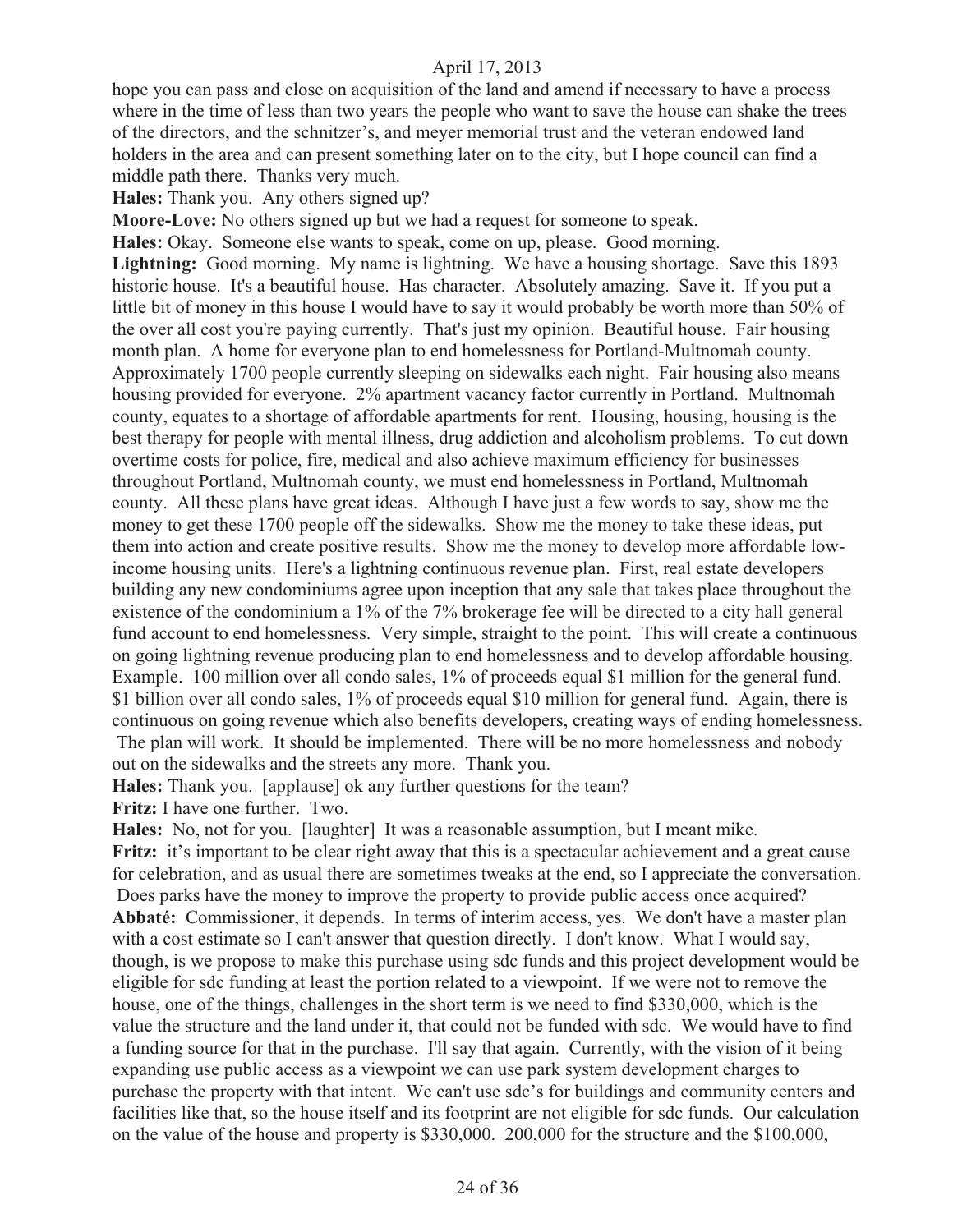110,000, for the land underneath it. We would have to find another funding source in the very short term to consummate the deal to purchase from trust for republic land.

**Fritz:** The appraisal done in november that came out at \$910,000, that was just for the land? **Abbaté:** No, commissioner, that was for the land and structure.

Fritz: So we're paying more than that as part of this deal. I'm not understanding where you're currently getting the 300,000 plus.

**Abbaté:** The appraised value of the property including structures is the \$910,000. We're using system development charges for all of it because we're saying that the use of the property is a viewpoint. That's the whole purpose of it.

**Hales:** All of it.

**Abbaté:** absolutely, all of it, mr. Mayor. So, all i'm saying is that if we bifurcate that and say maybe it would be helpful, I have an exhibit that might explain --

**Hales:** we're on a role, can we just stick with the bifurcated.

**Fritz:** That's more confusing to me. Because clearly there's a view point from the porch now. One answer would be to take down part of the house and leave the historic porch.

**Abbaté:** Has a small porch. And I'd say in terms of the scale of that space, just the porch space, doesn't accommodate very many people even once we provide some access. I would envision we would have a large viewpoint that could accommodate a group, for example.

**Fritz:** Do we have the money for that and where is it in the queue as far as sdc-funded park improvements?

**Abbaté:** That goes back to we need to do a plan, but that project would be eligible for sdc funds. I don't know how much we would need because we haven't done a plan yet. Actually, most of the time we acquire properties and we hold them. We recognize that there's a public benefit in having that property and then sometimes within months and sometimes within years we'll do a plan for how would we develop it. I think this is a prominent enough piece we would want to move quickly on that.

**Fritz:** I'm not understanding how the whole property including the house is appraised at 910,000. **Hales:** We may need you to have this conversation off line. I'm concerned about losing a quorum here.

**Fritz:** Can the committee set this over until next week?

**Hales:** I don't think we want to do that. Make a motion.

**Fritz:** I'm not prepared to vote for this emergency ordinance.

**Ben Walters:** If I may, the way the deal is currently structured, we are not acquiring the building. The building is going to be demolished before closing and therefore the property would pass into the hands of the city as a bare piece of property without improvements. If as is being contemplated we are going to acquire the property with a building on it, that's where the problem comes up that mr. Abatté has noted, that we would be buying not just the property but also the improvements on the property, which and the improvements which we would then hold on to and look to improve, those would not be available -- we do not have the ability to fund that portion of the acquisition of the building with with sdc funds. That's where the problem comes up.

**Fish:** If we took the emergency clause off and voted on this next week in the ordinary course, does that do violence to the schedule that you have with tpl?

**Abbaté:** I believe we could accommodate that.

**Fritz:** Commissioner Fish, if I might just --

**Fish:** I have the floor. I would like to make the motion --

**Fritz:** I have the floor.

**Hales:** Oh no, he has the floor.

**Fish:** I have the floor right now.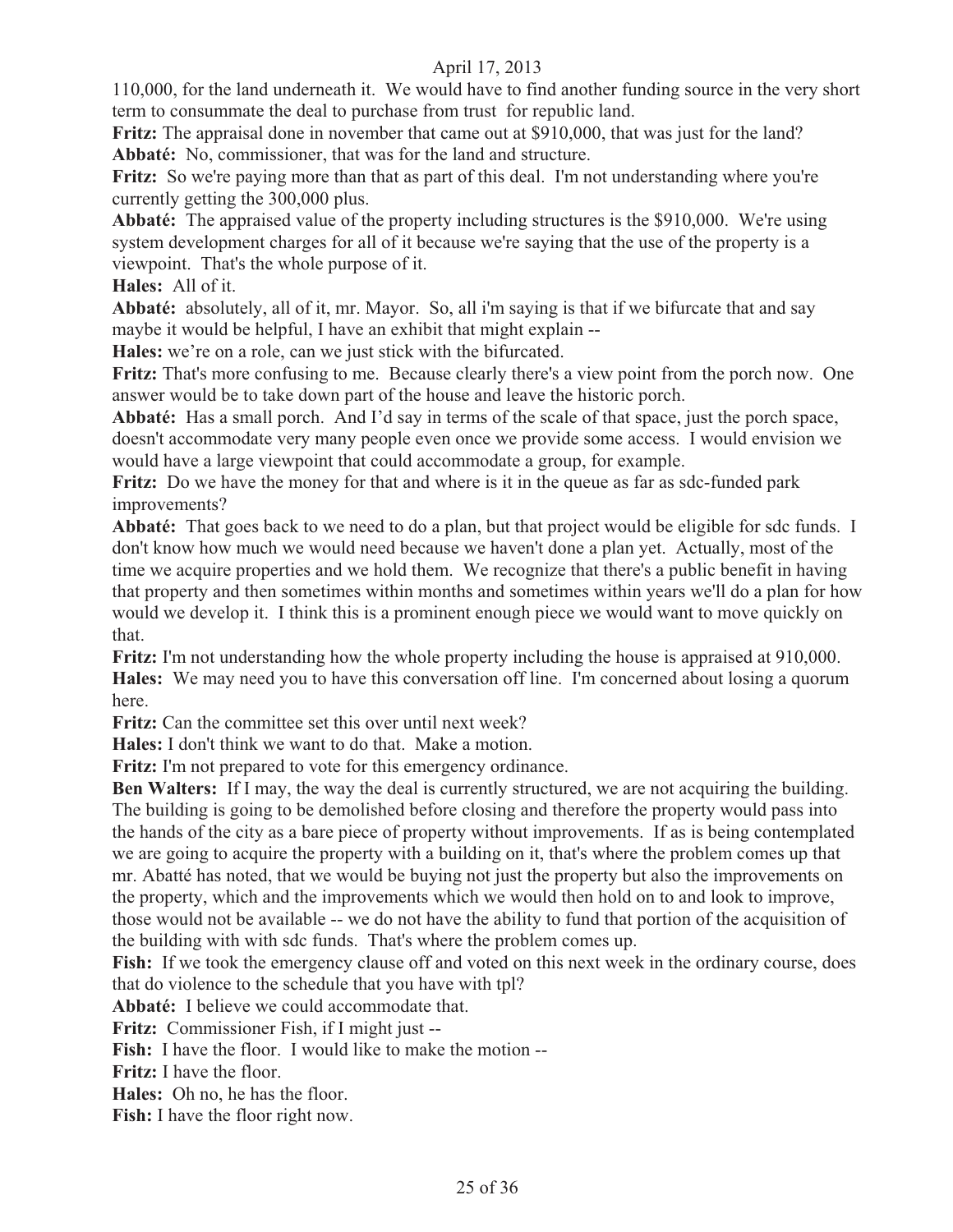**Fritz:** but you took it because I was in the middle of a course of conversation. What I was going to say was if you leave the emergency clause on, I might vote for it next week as an emergency. **Fish:** but we can put it back on next week but I would like to move to take the emergency clause off.

**Hales:** Is there a second?

**Fritz:** Second.

**Hales:** Roll call on removing the emergency clause.

**Fish:** aye **Saltzman:** aye **Novick:** aye

**Fritz:** aye and I might be willing to put it back on next week.

**Hales:** aye. Ok, the emergency clause is removed and it will come back for second reading next week. Thank you. Let's see if we can't finish up here before we lose a quorum. We have a couple more items.

#### **Item 356.**

**Hales:** Good morning.

**David Shaff:** Good morning i'm david shaff, I'm the director of the Portland water bureau. With me running the machine is keith walker, the pump station and program storage program manager for the water bureau. I'll try to go through this as quickly as I can. We're in the latter stages of the design for the fulton pump station replacement project. We have been in front of you several times over the last few years, and as it's progressed now we're at the next milestone that requires your action. This portion of the project requires us to build two large water pipelines, a 24 and 30 inch pipeline to connect with the existing water system. We're here to request that you authorize us to acquire easement from Oregon public broadcasting that will allow for construction and maintenance of these pipelines on property owned by opb. So the existing pump station was constructed in 1912 on sw Nevada between macadam and virginia. The building has been expanded four separate times over the years and each time we have been adding pump capacity. The pump station was identified as a top priority for replacement in 2006 and 2007 due to its poor condition. It's a critical facility that provides water directly to over 10,000 city of Portland services and a number of our wholesale customers, less to the willamette. 2010 you authorized us to construct a new pump station within willamette park, it's about 700 feet to the east of the existing station on nevada. You know that we have gone through a number of public processes. I'm going to skip through that a little bit and get to the chase. Oregon public broadcasting owns property both north and south of nevada between mcadam and willamette park, so their offices and their satellite dishes. They have three satellite dishes north of nevada and they uses nevada as the main entrance to their facilities. Their vehicular access from macadam is fairly constrained and if you're looking at the satellite photo, you can see the satellite dishes to the north. This is opb's property to the south. You can just sort of see where the pump station would go in that clump of trees, and then to the left there's a long, skinny building just on the very edge. That's the existing pump station. Nevada is this fairly small right of way in between the opb studio and the satellite dishes. So during the course of the design process we have met with opb for over four different occasions to explain the impacts of their -- on their operations during construction and to hear their concerns. one of the main concerns was the large pipeline construction project that was going to be planned in nevada. In addition to working with them on their operations, pipeline construction in nevada is going to be challenging for a number of reasons. The new pipelines are going to be constructed parallel to the Washington county supply line. 60 inch line located in nevada. Construction in close proximity to this pipeline requires additional stabilization of that pipeline to prevent damage. Macadam as you know is a busy odot controlled highway. There would be limited work hours during construction across macadam, traffic delays for commuters. You can see that nevada street on the east side is much more narrow than the west side of nevada. 32 feet versus 56 feet. This is going to make construction a lot more difficult due to the lack of space. We would be looking at having to stack the 24 inches and 30 inch lines which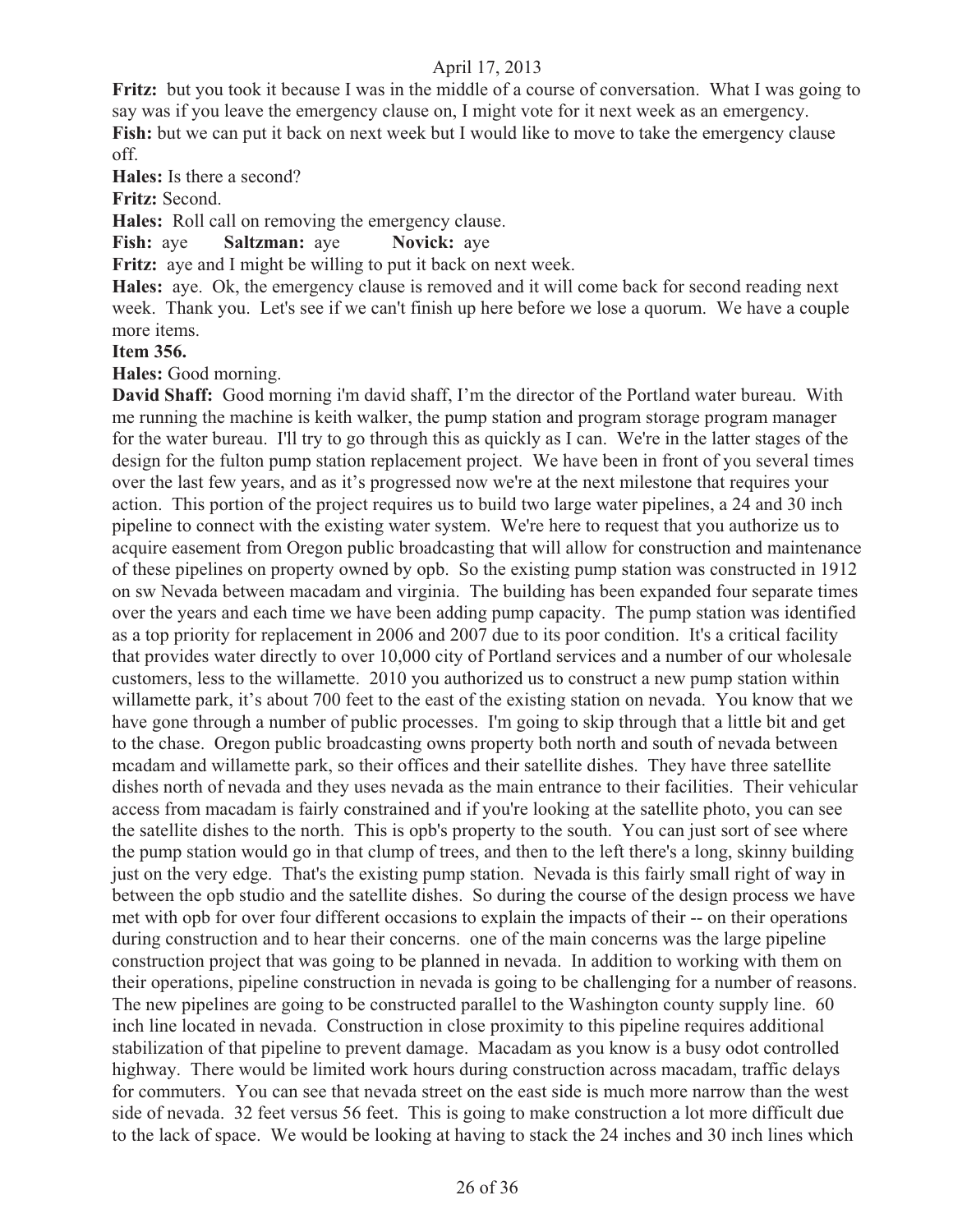would increase our risk and increase our cost. Then of course due to lack of space in nevada, the new pipelines would need to be located right next to or adjacent to opb's property line. This would require a temporary construction easement and permanent maintenance easement for future access. We looked at the problems, looked at the issues opb raised and came up with a different suggestion to an open trench construction from the park through nevada and macadam. And that was to bore or tunnel the new pipelines. Our preliminary estimates for construction indicate that the cost of the tunnel to dig in nevada and macadam are about the same, in the range of 850,000 to \$900,000. The bored pipeline option reduces or eliminates many of the construction impacts to opb, and is expected to reduce the construction duration for this portion of the pipelines from four to six months down to two, but that means that we would need to have the pipelines go under -- figure out how to do this. Two pipelines would need to go under the property on the north side of opb south tax lot. What you have in front of you, the upper shaded bar is the Washington county supply line in nevada, the two lower bars are going to be the 30 inch and 24 inch lines. The yellow box on either end would be the bore pit that we would dig down into and bore the lines through. So you can see that our two lines would need to go under the very northern portion of the parking lot of opb's property. That's why we're here. So that brings us to the subject of our request. We have hired a qualified consultant to appraise the easement rights needed and to negotiate with opb in good faith to obtain the easement. Our consultant has been instructed to complete all negotiations in accordance with imminent domains procedures provided for an ors chapter 35. with respect to valuation of the property rights taken, notice and relocation if any. So pursuant to ors35, chapter 35, we're now requesting the council give us authority to acquire permanent easement through the direct negotiation or by use of the city's eminent domain authority if necessary. Now, that's our last resort. It always has been in the eight years I have been here we have yet to acquire property through eminent domain or condemnation. Opb has indicated they are in favor of the bored pipeline alternative they'll support acquisition of the easement and we are proceeding with os chapter 35 procedures including authorizing imminent domain because any delay in negotiations for the easement is a risk to our over all pump station construction schedule. We anticipate beginning construction putting it out to bid in november of this year and beginning construction in february of 2014. Authorizing us to proceed with negotiations now will help this project remain on schedule. I know that opb has proposed language to the ordinance talking about their concerns about the construction and I would urge you to pass the ordinance as it's currently drafted. We will be working with opb on their construction concerns, but that's not what this ordinance is about. This ordinance is simply the acquisition of the permanent easement for us to put the pipelines in. Opb's primary concerns are actually above ground construction issues that are going to occur on nevada. We will be with keith and his folks, his team, working with them to alleviate the concerns that they have. The boring option is a good example of how we have met with them and discussed their concerns and come up with an intelligent alternative that resolves most of them. If you have any questions, either keith or I should be able to answer them. **Hales:** Questions?

**Fritz:** Comment that the public involvement statement is exemplary. Thank you for explaining how we got to where we are.

**Hales:** Is there anyone to testify?

**Moore:** One person, rebecca morris. Please come on up.

**Hales:** Good morning.

**Rebecca Morris:** Thank you for your time. I'm rebecca morris, I'm the general counsel for Oregon public broadcasting. OPB has been discussing the fulton pump station improvement project with the Portland water bureau for nearly a year due to the proximity to our studios. We appreciate the open and cooperative nature of our relationship with the project team and we look forward to maintaining that positive relationship as the project moves forward. That said we have been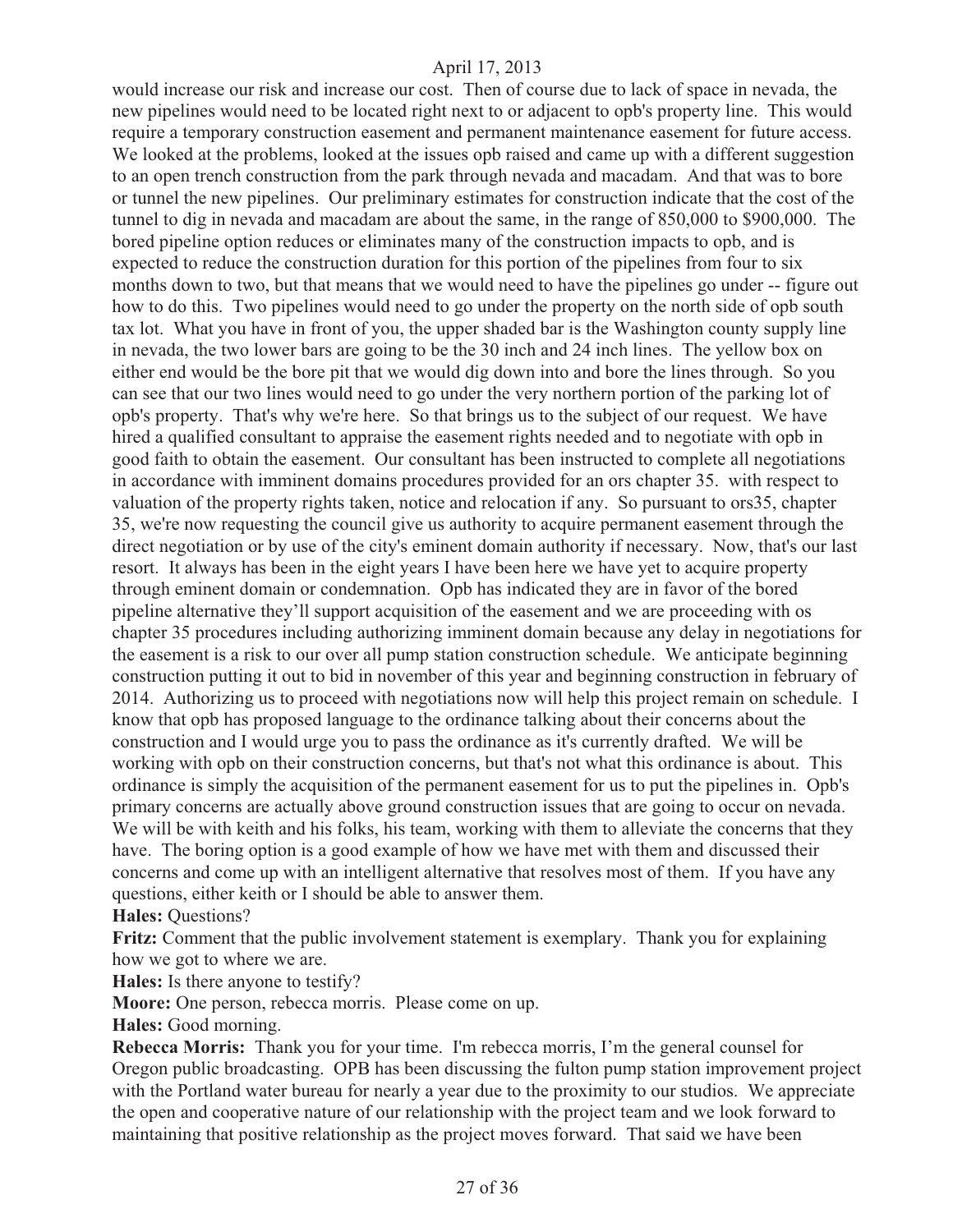concerned from the start that the construction and maintenance phases of the project could have significant negative impacts on the safety of opb's employees and equipment, our ability to continue our statewide over the air broadcasts in radio and television, the quality of our work product ultimately our ability to provide the important public services that are at the heart of our nonprofit mission. Opb is one of the largest cultural and educational institutions in the region delivering excellence in public broadcasting to more than one and a half million people. Our television, radio and website content are readily available and accessible to the public and is generously supported by opb's 115,000 contributors. making opb one of the most used, most supported public broadcasting services in the country. We're on the air 24 hours a day every day. Importantly, Opb has been designated state primary for the emergency alert system. opb receives and initiates messages from state and federal officials informing other broadcasters and residents of Oregon and southwest Washington of a wide variety of emergencies including tsunamis, floods, earthquakes, national emergencies and amber alerts. The Portland bureau of emergency management recently signed a agreement where opb, where by opb will broadcast emergency alert messages directly from the mayor during a major emergency. All of this is accomplished at opb's headquarters on macadam avenue which is directly adjacent to Willamette park where the new fulton pump station will be built. As you saw I was really glad they had the satellite images. That what's helpful. As you saw, this is directly the construction will directly affect our property. The water bureau will be tunneling under our main driveway to replace the major pipelines. Nevada street has also been designated by the water bureau's project team as a primary construction entrance for the pump project. Their proposed access road also functions as the only entrance to opb's parking lots and the only way that emergency vehicles can access opb's building. The proposed access road will run also within feet of our satellite dishes through which we receive all our national pbs and npr programming feeds. Our primary concerns regarding the project are set forth in the proposed amendment which I believe you have a copy of. Potential disruption of pedestrian and vehicular access, interference with satellite signals, vibration damage to transmitting and other equipment, damage to existing fiber, employee safety issues, et cetera. The water bureau has been very cooperative about working with us to address these issues. The changes we propose to the ordinance you have before you serve merely to identify these issues and ensure the water bureau has the authority to properly address them during the easement negotiations. It's our belief that addressing these concerns in this easement will protect both opb and the city by identifying the places where liability could arise and describing negotiated and enforceable solutions for allocating the identified risks between the parties. So we're looking to get this language in as a way of protecting both the city and opb. Thank you for your time.

**Hales:** Thanks very much.

**Saltzman:** Can I just ask you a question, is it Ms. Morris?

**Morris:** Yes, thank you.

**Saltzman:** Discussions, there's some pretty serious things here if we disrupt, or have vibration impacts or whatever on satellite dishes and other things but, I mean this has been under discussion with opb for over a year, I think it was said. These issues have been identified, I presume. And addressed?

**Morris:** the positions? I'm sorry --

**Saltzman:** the issues, the issues you're raising must have been discussed between opb and the water bureau.

**Morris:** Yes. We would like to be able to address those issues, identify them further in the easement so there's an enforceable way of making sure that the water bureau's promises to opb actually follow through. And that the city is -- so we don't similarly the city does not want opb to randomly raise another issue. This would be a way of, corralling them.

**Saltzman:** so these universive issues are identified in your proposal then.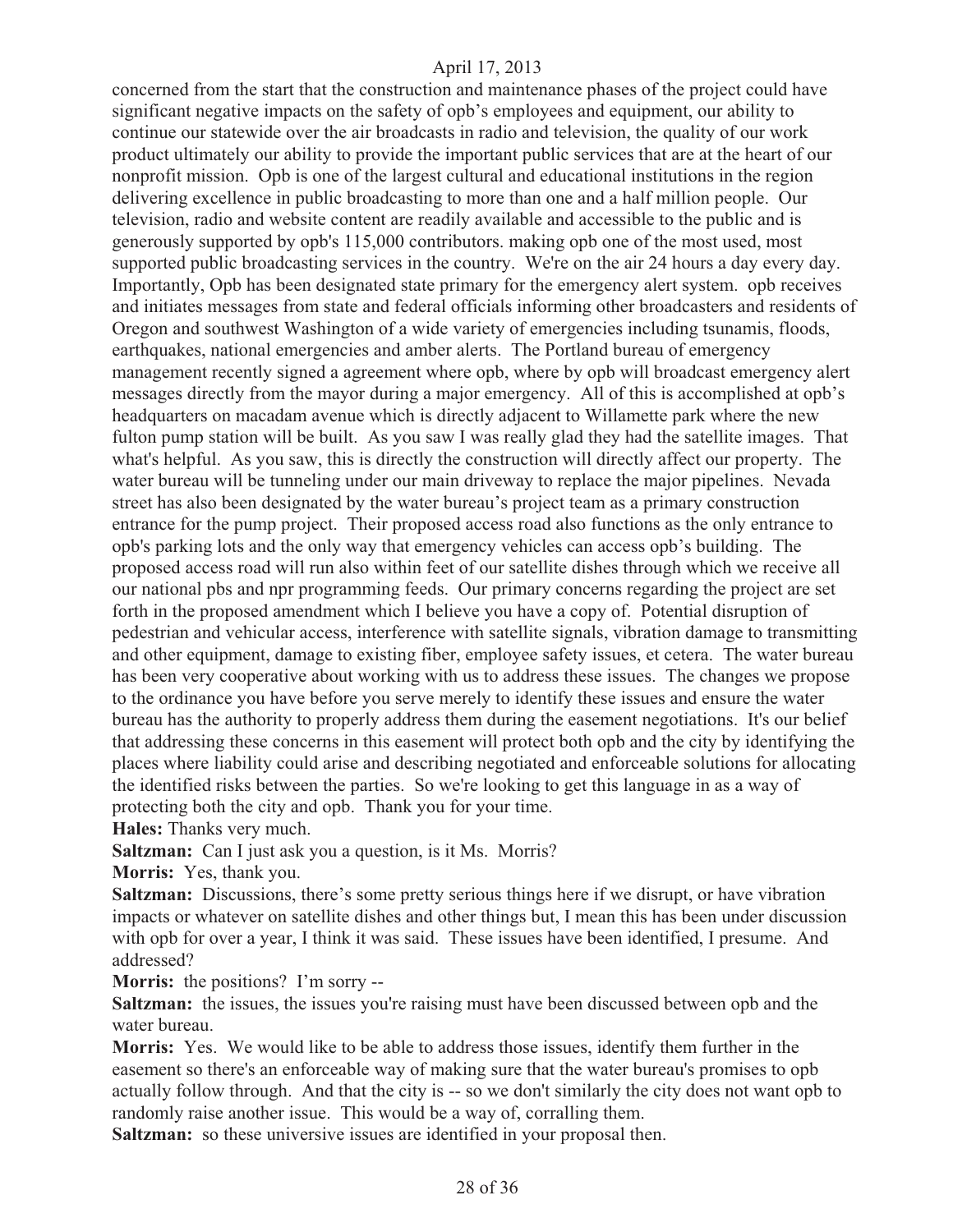**Morris:** that's exactly it, we're trying to identify the universive of issues and protect each side. **Saltzman:** I would move the amendment.

**Fritz:** I have a question. It's in the findings rather than in the now therefore be it resolved. Why do you think it's important? It just skips background. It doesn't tell -- I would like to hear from david shaff as well, why you think it shouldn't be in here.

**Hales:** or terry.

**Fritz:** or terry. Why do you think this is important to have in here because it doesn't direct the water bureau to do anything?

**Morris:** It does not but it puts everyone on notice. That's really -- we don't oppose this project. We have been very pleased with the project team's coordination with us. We are not planning any opposition or any stonewalling. We just want to make sure that everyone is on notice as to what the issues are and that we continue the positive relationship and positive negotiations that have happened to date. By putting it in the history of how we got to this place, I think that is helpful. **Fritz:** That was my understanding from the financial impact statement and the public involvement statement that it was crafted there. I would like to hear from the water bureau as to why they don't want it in there. Thank you for your testimony, I appreciate it. and your partnership. Hales: thank you -- Mr. Fish.

**Fish:** Mayor, I have been briefed by the city attorney's office on this. It is the preferred route of our attorneys that we simply acknowledge the concerns raised by the testafire, which are now part of the legislative history, placed in the record, we had before us simply a clean request for authorization for eminent domain and a companion representation by director schaff that he will discuss it and seek to work out these issues. It is the city attorney's office's position that we simply vote on the underlying ordinance.

**Hales:** I understand that. Thank you. So, did you need -- [speaking simultaneously] thatcher to come up and terry, won't you come up as well.

**Fritz:** I would like to hear from the water bureau still, what's the harm of putting this in.

**Terrance Thatcher:** I'm terrance thatcher, Deputy city attorney. I apologize for the informality of my dress. I don't mean to insult you.

**Hales:** it's ok, this is Portland, you know. You never know what we'll see.

**Fish:** We're overdressed. We're overdressed.

**Thatcher:** I know, I'm supposed to wear grey or blue. There are two reasons we think this shouldn't be in the ordinance. First, as the administrator shaff explained, the issues that they are asking you to put in the ordinance have nothing to do with the acquisition of this easement. They have to do with the water bureau's use of a public street and opb's concern about what might happen when the water bureau uses that public street. So to begin with, the area relevant to the issue before you. Second, if I may so bold, it's clear that opb has good lawyers. They just had you, if you adopt this, they just had you put into your ordinance their opening brief if we end up in condemnation. You have now said to them, we think these are all the problems that you have and we're essentially acknowledging their view of the facts. Frankly if we end up in litigation and I expect there will be disagreements about the facts, and to be blunt about it i'm trying to be a good lawyer for you as well as she's trying to be a good lawyer, ms. Morris is trying to be a good lawyer for opb. I have to discourage you from we hope we won't litigate, but I have to discourage you from putting into your ordinances things that come from the lawyers from a potential litigation opponent. It's simply going to make our life harder if you do so. It's irrelevant and it is potentially harmful. I think you can trust the water bureau to have these discussions. They have been talking to them, but we're really talking about what happens on the public street, not what the easement is. I think we should move forward on the project with all due respect to commissioners Saltzman's motion I would discourage the passage of it. But it's your choice, not mine. I'm merely giving you the best advice I can. **Hales:** thank you terry.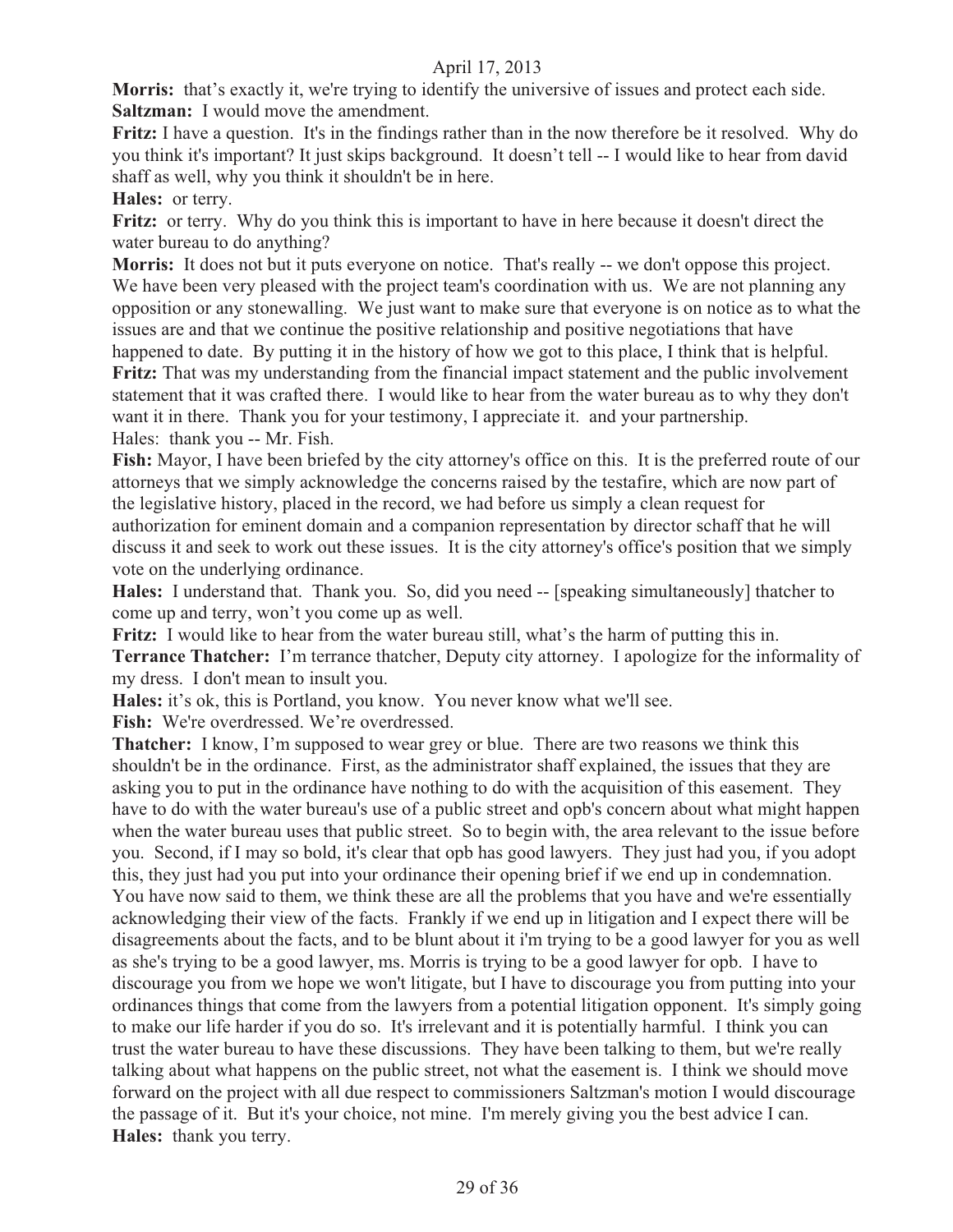**Fritz:** Thank you.

**Hales:** Commissioner, do you still want to proceed with your motion?

**Saltzman:** with all due respect, ms. Morris and opb, I stand sufficiently intimidated by our city attorney's comments and will not make the motion.

**Hales:** Thank you. Further questions for staff? If not, this passes to second reading. Thank you. I think we have one more? Two more. Sorry. Two more. Items pulled from consent. **Item 343.**

**Hales:** ok, the city attorney is here. You want to give us a brief explanation of this? Brief since we're in grave danger of losing a quorum.

**Jim Van Dyke, City Attorney:** Mayor, council members, good morning. jim van dyke, city attorney's office. Item 343 is a proposed resolution authorizing the city attorney's office to file a notice of appeal in the case of gallagher smith versus city of Portland. The purpose of our appeal in this case is to clarify the use of a city code provision to determine a police officer's authority to control the sidewalk when disturbances occur, when they are trying to maintain order. The court found that the officers' orders were not lawful and therefore the officers did not have probable cause to arrest mr. Smith when he refused to follow that order. Police officers need to know what they can and cannot do and we believe that the appeal would help us understand that. First of all we think we're right, and that officers did have the lawful authority to direct mr. Smith in the manner that they did and the circumstances then and there existing. however, if we're wrong, we need some guidance so that police officers will know what they can do or what circumstances would allow them to direct people in such circumstances.

**Hales:** Questions?

**Fritz:** so we're not appealing the monetary damages? Monetary damages resulted from the claimed excessive use of force rather than from the unlawful -- whether the order was lawful or not. **Van Dyke:** We believe the entire case would be reversed if we're correct because we think the jury was very influenced when the judge told the jury that the officers did not have probable cause to arrest mr. Smith. We believe contrary to opposing counsel's believe that the entire case could be reversed and remanded for a trial on everything including the battery claim if we're successful. **Fritz:** If we're not it would take about how long? Regardless, how long will it take to take this to a fair court?

**Van Dyke:** A year to a year and a half.

**Fritz:** The interest that would accrue on the damages would be payable if we lose?

**Van Dyke:** Yes.

**Fritz:** and that's about \$55,000.

**Van Dyke:** That's correct.

**Fritz:** Even if we prevail on the lawful piece, we may still have to pay the damages.

**Van Dyke:** I suppose there is an outside chance of that, but we do not believe that's what would occur.

**Fritz:** Could the higher court rule on the lawfulness of the order and not reverse the damages? **Van Dyke:** I'm sure that's what mr. Smiths's attorneys will argue but we believe and I have consulted with our appellate attorneys that that would not be the case.

**Fritz:** What do you believe is the broad authority for officers to tell citizens to move from a part of the sidewalk outside of the cases where the code specifically says sidewalk obstructions ordinance and the drug free zones where we have very clearly given the police that authority?

**Van Dyke:** Well, I believe the police have broad authority when they have a legitimate reason to ask people to move along the sidewalk. I don't think I can cite every single example because there would be many in which they would have that broad authority. They certainly don't have authority to abuse. They can't abuse that authority. They can't tell people to move along because they don't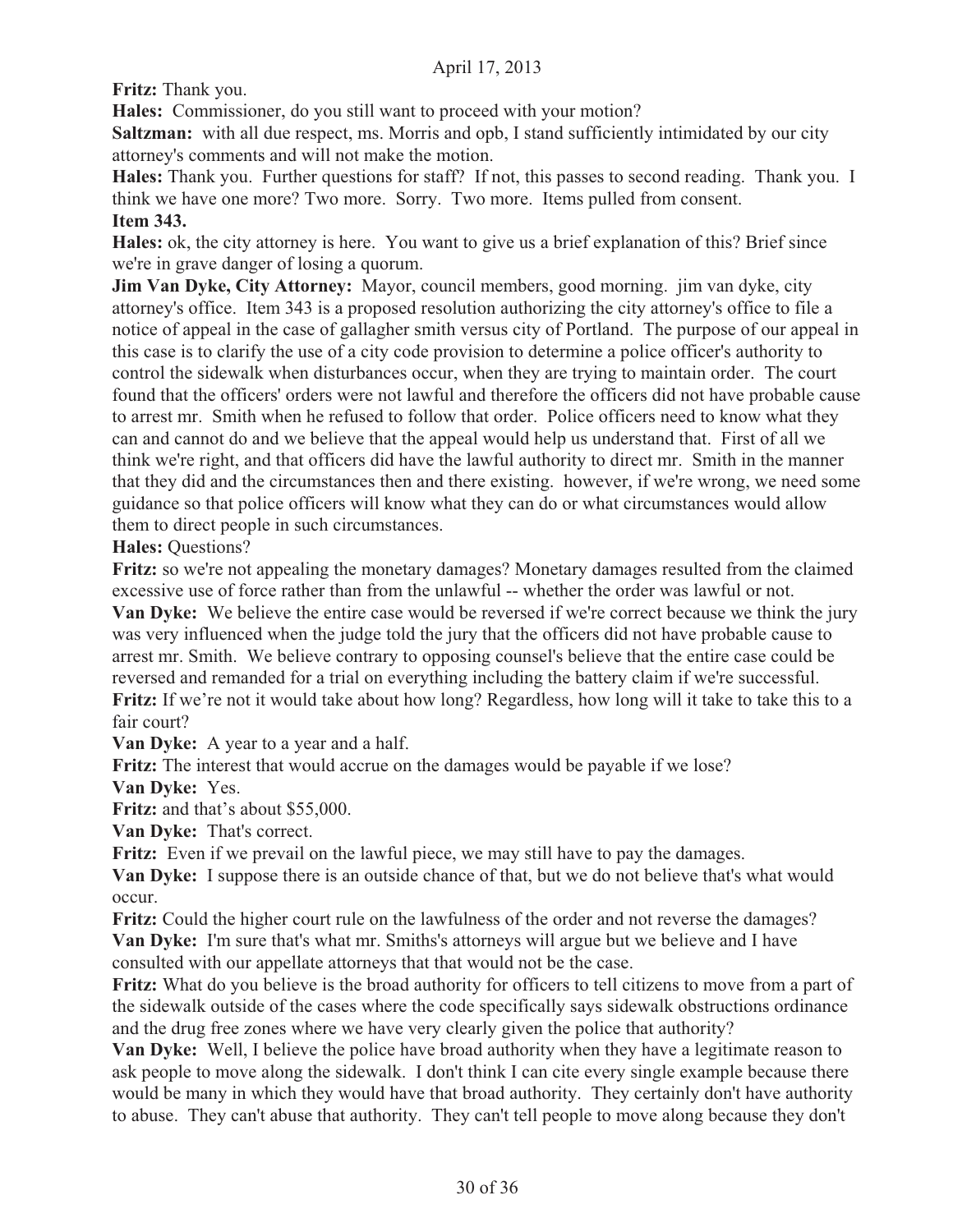like their politics or their race or their religion or things like that but they can certainly do so when there are disturbances in order to keep the public safe.

**Hales:** Other questions for jim?

**Novick:** What exactly -- so they were there on the grounds that they were told they were creating a disturbance?

**Van Dyke:** Yes.

**Novick:** That's would give them the authority to tell them to move?

**Van Dyke:** Yes.

**Novick:** just from reading the news account of this incident, I mean, there's a lot that went on beyond their simply telling him to move and he wouldn't move. Would we be arguing that his failure to move justified the rest of the police conduct?

**Van Dyke:** The failure to move would justify the arrest for trespass. There's a separate question of course whether what followed that, which is there was a claim of battery that the police used excessive force, we believe the jury's view on that matter was excessively colored by the judge's direction to the jury that the police didn't have the right to arrest him in the first place. So we think that the jury basically said, well, you shouldn't have arrested him in the first place and you're buying everything that happened after that.

**Novick:** So what was the judge's reason for that conclusion?

**Van Dyke:** Well, we believe the judge misunderstood the police officer's authority under the city code and did not believe according to the transcript that the police officer's direction to have him move along was lawful. That's where we disagree with the judge.

**Novick:** We wouldn't be trying to uphold the broad proposition that police in any case have the authority to tell somebody to leave the sidewalk.

**Van Dyke:** Absolutely not. We're not going to be taking that position at all. Only in the circumstances involved in this case where I have summarized it as a disturbance, but you know, that the facts of the case make a difference in all these cases and we think the facts of this case justify the police's order.

**Fritz:** You're proposing that it's a trespass violation that the police are enforcing here and that they were asking -- if the plaintiff to move from a particular part of the sidewalk to another different block face. He had already moved from in front of building but the thrust of the argument is because, as I understand it, because the owner of the nightclub asked for the person to be moved from in front of their sidewalk, at their building, that that was one of the bases for the police action. That the police have been delegated by the council to be the owners of the public right of way.

**Van Dyke:** The police have been delegated by the council with that, correct. They must use their authority correctly. We think they did in this particular person under state law, you commit trespass if you've been told to leave premises you don't have a right to be on and then you refuse to do so. Premises includes the sidewalk, in this particular case, so what the police were really trying to do here in the first instance was to resolve a safety problem at a very low level before things escalated.

**Fritz:** But the court in several instances have told us that we don't have that authority. both in the previous sit/lie ordinances and in this case, the judge you was very clear she and other judges don't agree with us on that.

**Van Dyke:** That's correct. Judge you did not agree with us. That's why we're appealing that. That's why you appeal because you think the judge got it wrong. We think sit/lie is a completely different circumstance than this particular case.

**Hales:** Other questions for jim? Ok, Thank you. Public testimony?

**Moore-Love:** We have four people signed up.

**Hales:** Joe, go ahead.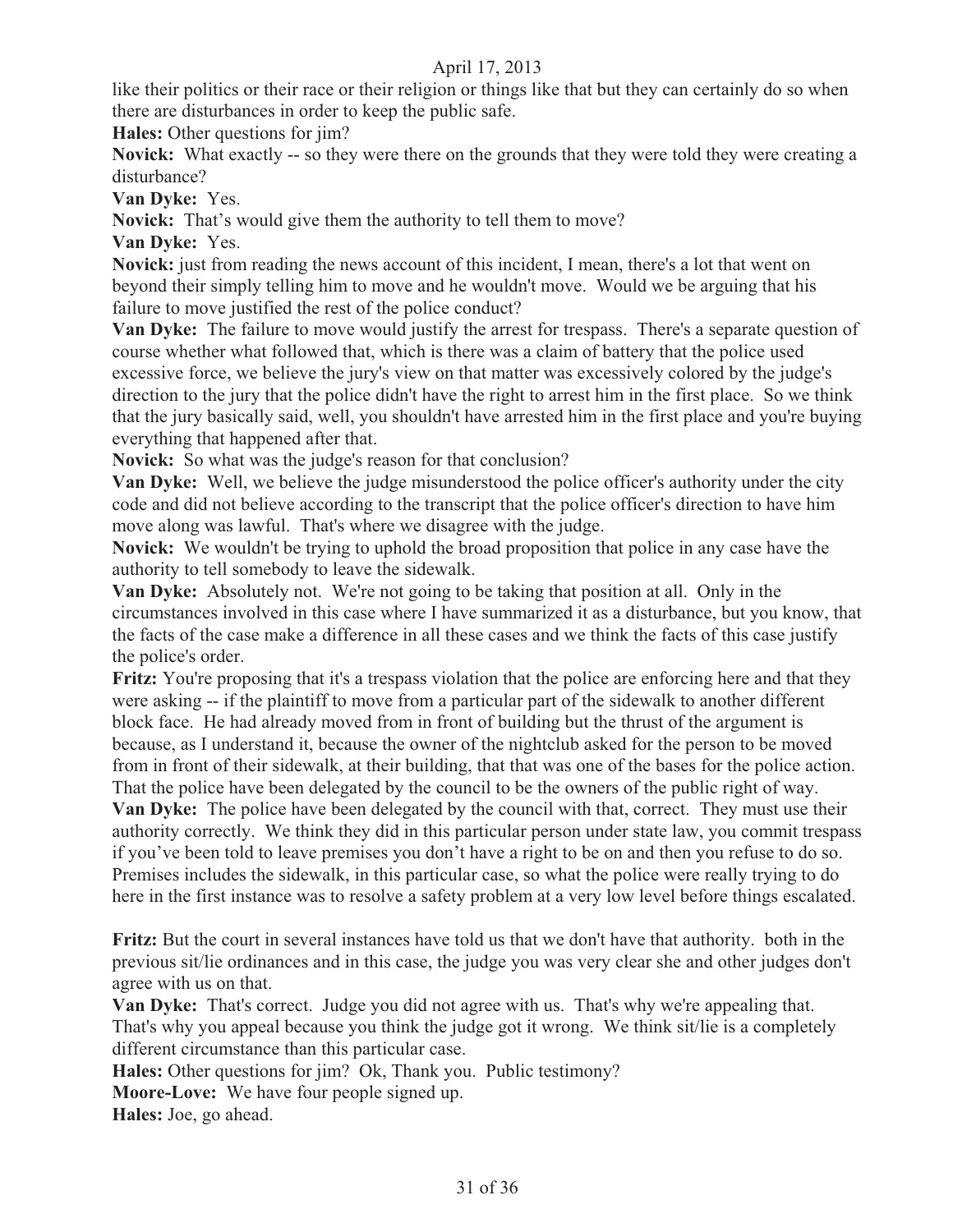**Joe Walsh:** My name is joe walsh. I definitely represent individuals for justice on this case. You have some written stuff that you can read or put it in the w file for waste or whatever you do with it. I'm at a disadvantage up here because I have two lawyers sitting on this council, I think. You're still a lawyer. You're still a lawyer. This is not a judge's trial, this is a jury trial. The jury went back into the room. Took all the evidence [inaudible]

**Hales:** Just stay farther away from the microphone.

**Walsh:** I'll do that. This was a jury trial. They went back into their room and they took all the evidence that you were just battering around and they said the cops were wrong. \$300,000 wrong. This man was electrocuted, he was maced, he was shackled, and he was beaten. And the original reason he went out that night was to celebrate. He went to a nightclub. He was stamped. They wouldn't let him back in. That is the origin of the argument. This city attorney is lying to you. It's not a judge's decision. It was a jury and for a jury to go against police officers it's very difficult I know. They want to protect them. They beat this guy so badly he is still suffering after a couple of years. You sit on this case for four months after the jury trial now you want to appeal it for another \$100,000? Those kids that were here today when they find out that this money is all the thing, you cut their programs and you protect the cops' ass, or the city attorney for blowing a case. I don't care. Give the man the money. Apologize. Move on. Thank you.

**Kathy Bushman:** I feel it's very appropriate that the kids were here today from the sun school because to me we have seen it happen year after year that the city has to pay out thousands of dollars because of abuse of the police authority. And this happens, and this is not the first time and i'm sure it won't be the last. We have sometimes seen the city council and the mayor have attempted to hold police department accountable. We would like to see the time when they can hold the police actually hold the police accountable but now it looks like you're trying to get the police off the hook. I don't think that's an appropriate way to spend our money. Many of us Portlanders think the money is better spent for schools and not jails, and it would probably save money on policing to spend more on schools. Certainly not to reward our police department for failure by you giving them their usual generous funding. Even after repeated failures from our point of view. Every year the police department is happy because they are usually well funded. I would like to see that stopped. I don't want to see them rewarded for failure. **Hales:** Thank you. Good morning.

**Chris Henry:** Good morning, my name is chris henry. I have run a couple of times for david wu's position that was in '08 and 2010, and I just finished running for attorney general of Oregon. I am a teamster. I find it interesting that we're ordering people away from a business that the person had already left. He had already left the premises and he was already in transit walking way from the building when the police approached him. Now, as a teamster, if I picket, if I protest, and the company ejects me out on to the sidewalk, at what point does that become the public sidewalk? It's no longer part of the company's established realm where they have authority. What we're discussing is the police authority. What authority did they have to question his rights, smith's, gallagher smith's, to be on the public sidewalk, on the public right of way? At first what the city attorney had said was that they do -- amanda asked the question when do they have the authority? Well, the city attorney says they need to maintain order. Well, was there disorder? Where was the public disorder that was happening that required a dog pile of six cops on top of mr. Smith? You can see the size of him. So they dog pile on top of him, they shoot him a couple of times with tasers, one doesn't take, the other, in this article, hits the target. How many of us would like to be hit by the target for just asking a question? By what authority do you have to tell me to get off of the public sidewalk and to move? He asked a simple question. Did that mean I have one min or - you raised your finger.

**Hales:** no, sorry, that didn't mean anything. [laughter]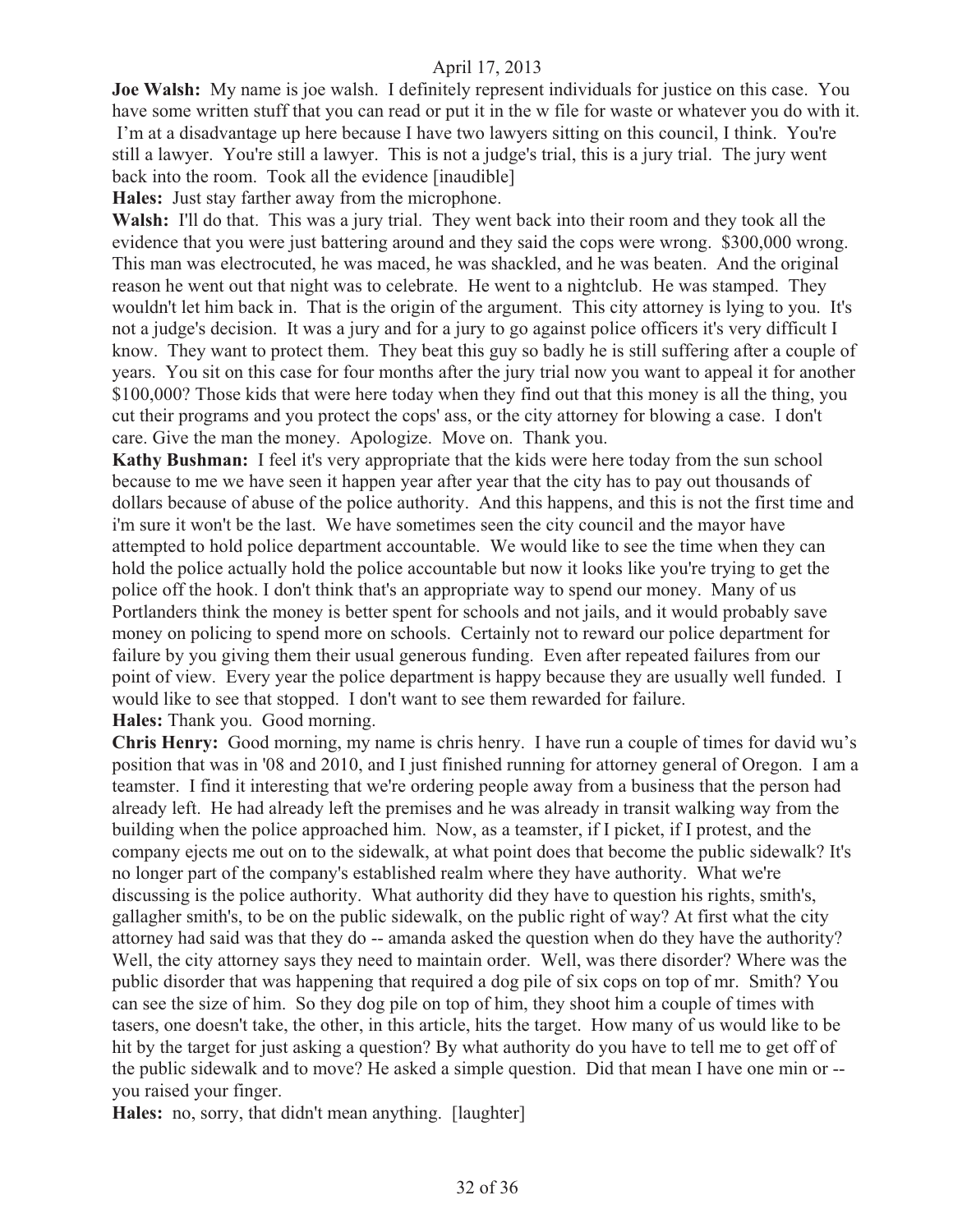**Henry:** so, I find this interesting. It's kind of dear to my heart because we have may day coming up in less than half a month. The whole concept around may day was workers and people who are on the public right of way were bashed by cops way back when and it still continues to go on whether it's one person or whether it's an entire union. Or whether it's protesters. We have the right to access our public sidewalks, our public streets, and the cops are given broad authority according to the city attorney, but I would argue there was no disturbance.

**Hales:** I need you to wrap up. That beep was your time.

**Henry:** there was no disturbance. The disturbance happened inside the establishment. There didn't appear to be a disturbance outside. If we follow up on this case, I argue that it's going to cost the city more money, substantially more, to oppose a case that's going to draw out and cost the city more funds.

**Hales:** Thanks very much. Hi.

**Charles Johnson:** Good noon exactly, council members. I just need to echo the things. My name is charles johnson. You're probably surprised dan handelman couldn't make it to speak on this issue from cop watch. One related issue is you're making an expensive misuses of police power. I was in old town chinatown the other day, and I observed you paying uniformed sergeants and officers to put out no parking signs for the nightclubs. That is why it relates to why you should not authorize paying for an appeal in this issue. We have 12 citizens of Multnomah county who in conjunction with the judge of Multnomah county recognized misconduct by the police. Now your city attorney is asking you to go to vegas. He's not spoken publicly about the statistics for appeal. He has a good vibe. You could follow his intuition, you might pay. I don't know if mr. Gallagher smith's attorney is precluded from speaking but he or she will get paid an will probably get paid more. That's why they are here not telling you to do it because you're voting to put more money into the legal system and to go to lawyers. And that's not what you want to do. You want to cut your losses and not appeal this case, not say that it's okay for police to brutalize citizens, not look for greater police powers on behalf of nightclub owners. If you want to protect individuals' property in their homes that is what the police is for. The police are not team 2 for the nightclub bouncers. I hope you will quickly think about this decision. You don't need to think about anything because if you don't authorize the appeal it can't happen. You could table the motion, have a special investigatory panel, but you should not pass this issue. During these budget cuts you do not want to be giving more money to appellate attorneys. You want to cut your losses, make the settlement, have the money respect the wishes of the jurors and the judges and get this over with, done, pay the poor guy. We all know he suffered injuries. We're looking for a little loophole technicality to pay some appeals attorneys. Actually you will disgust me if you pass this without specifically saying who the city's appeals attorneys will be and how much money you're going to pay them. I don't think you should go forward until that's disclosed to the public. Thank you very much.

**Hales:** Thank you. Anyone else signed up to testify? Jim, could you come back up, please? Maybe you can clarify the key issue for us in case is I believe city code. Can you describe why that's important and why it's somewhat separate from the particulars of this case?

**Van Dyke:** Well, the city code gives officers and the police bureau the right to direct pedestrian and vehicular traffic on a public right of way. You've got to be able to use that for a legitimate reason, obviously, but the importance in this particular case is we need to give clarity to police officers to know when they can exercise that authority.

Fish: You're before us today because your deadline for filing a notice of appeal is when? **Van Dyke:** I believe it's april 24th or 26th.

Fish: You're seeking authority to file notice of appeal and there's other steps along the way. [speaking simultaneously]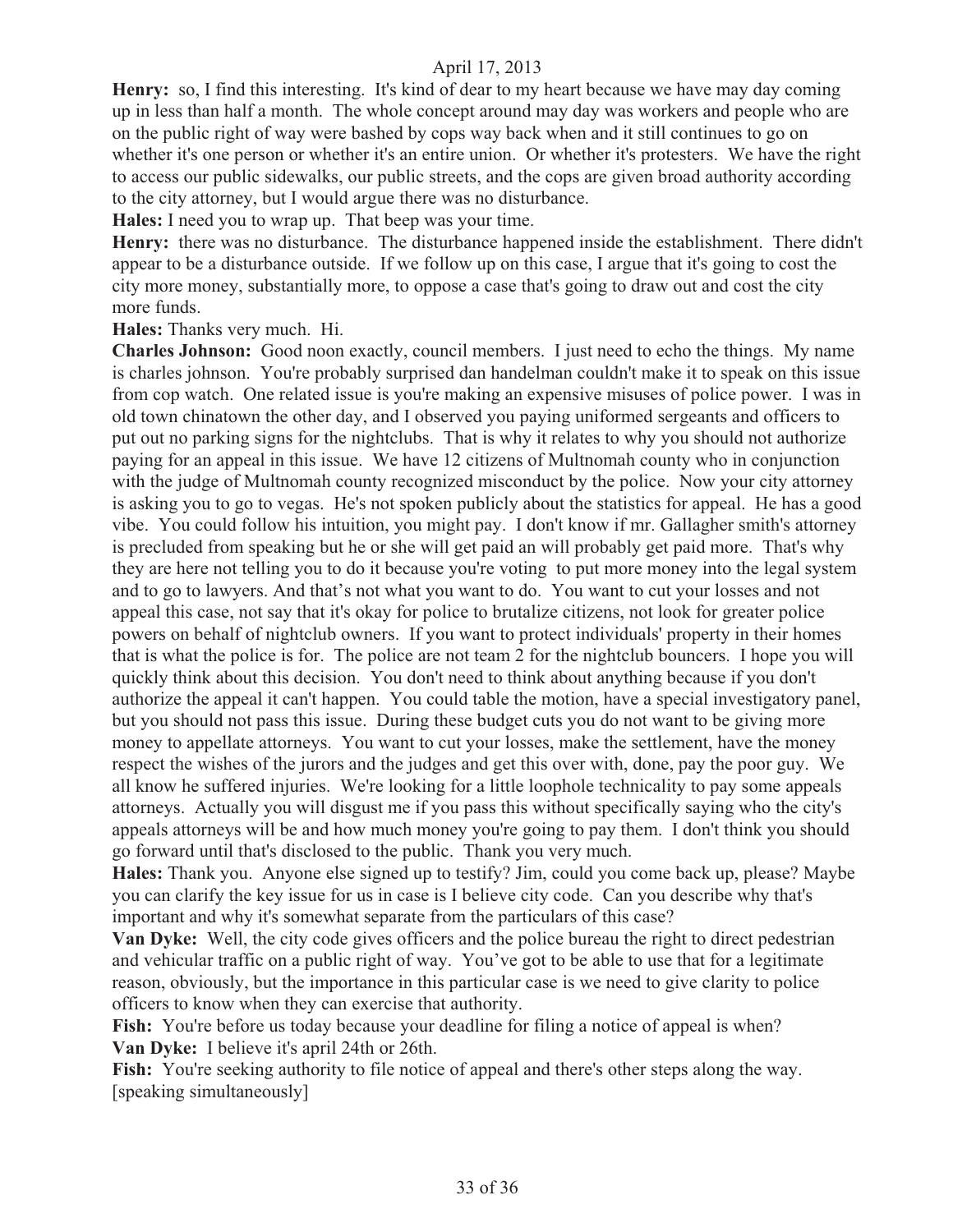**Van Dyke:** That's correct. All this authorizes us to do is file the notice of appeal which we must do within a certain period of time. If we file that notice of appeal and later take a look at the transcript or the case and thinks it doesn't warrant an appeal we would talk to you about that. **Hales:** Is there a motion?

**Fritz:** I have a comment, or a question. You just said the code gives authorities for officers to direct traffic on the right of way. What we're asking the court to do is define the parameters but the resolution also says that risk management and the Portland police bureau desire it be appealed to vindicate authority of police to maintain order particularly in the downtown entertainment district. We don't currently have code that specifically addresses what's expected in the entertainment district? Correct?

**Van Dyke:** That's correct.

**Fritz:** I'm not clear why we would ask the court to set those standards rather than us having the conversation in advance.

**Van Dyke:** I'm sorry that the resolution was maybe a little bit inartful. The entertainment district is where this comes up quite a bit but it's our general authority and the rules would apply inside or outside of the entertainment district about the police's authority.

**Fritz:** We don't have specifics on how they can direct traffic or what their authority is. So we've crafted those regulations in a sidewalk obstructions law and drug free zones and in the camping ordinance. Why would we not take the first crack at that rather than risking \$55,000 plus in interest on this particular case?

**Van Dyke:** Because I believe that even if we clarified those regulations, it would not resolve the question that has been posed by this case that we need help resolving.

**Hales:** Any further questions for jim?

**Novick:** Just one. This will demonstrate my spectacular ignorance of criminal law. Would it be possible to, just theoretically possible, settle a case by vacating the judgment but still paying the amount of the judgment? If what you're concerned about the precedent of the judge's decision is that something that would be theoretically possible.

**Van Dyke:** I don't know the answer to that whether it would be possible to vacate the judgment. I think at this point the judgment has been entered.

**Novick:** Is there like a written -- in terms of the presidential effect, did the judge enter a written statement that the police do not have authority to direct traffic on the sidewalk? or something like that?

**Van Dyke:** There was no written opinion issued by the trial courts. The trial courts typically don't issue a written opinion in cases like this. We're looking at the transcript and how she's been -- how she interpreted that in this particular case.

**Fish:** Can I follow up on your question, steve? Does our action today in authorizing you to file a notice of appeal preclude us from evaluating the concept that steve has floated to you? **Van Dyke:** Not at all.

**Fish:** I understand you want us to today is essentially preserve our right to appeal to get some appellate -- either side that the right to appeal and in this case there's a legal issue whether you agree or disagree -- [shouting]

**Hales:** Hey, hey, no more.

**Fish:** juries don't decide legal issues, they decide questions of fact. Our attorneys are saying there's a legal issue but if we say give you that authority that does not preclude us from coming back and exploring steve's options.

**Van Dyke:** That's correct.

**Novick:** actually colleagues, the resolution says that the city attorney is authorized to appeal the judgment or pursuant to its conclusion. I hate to throw a wrench into the mud -- could I offer an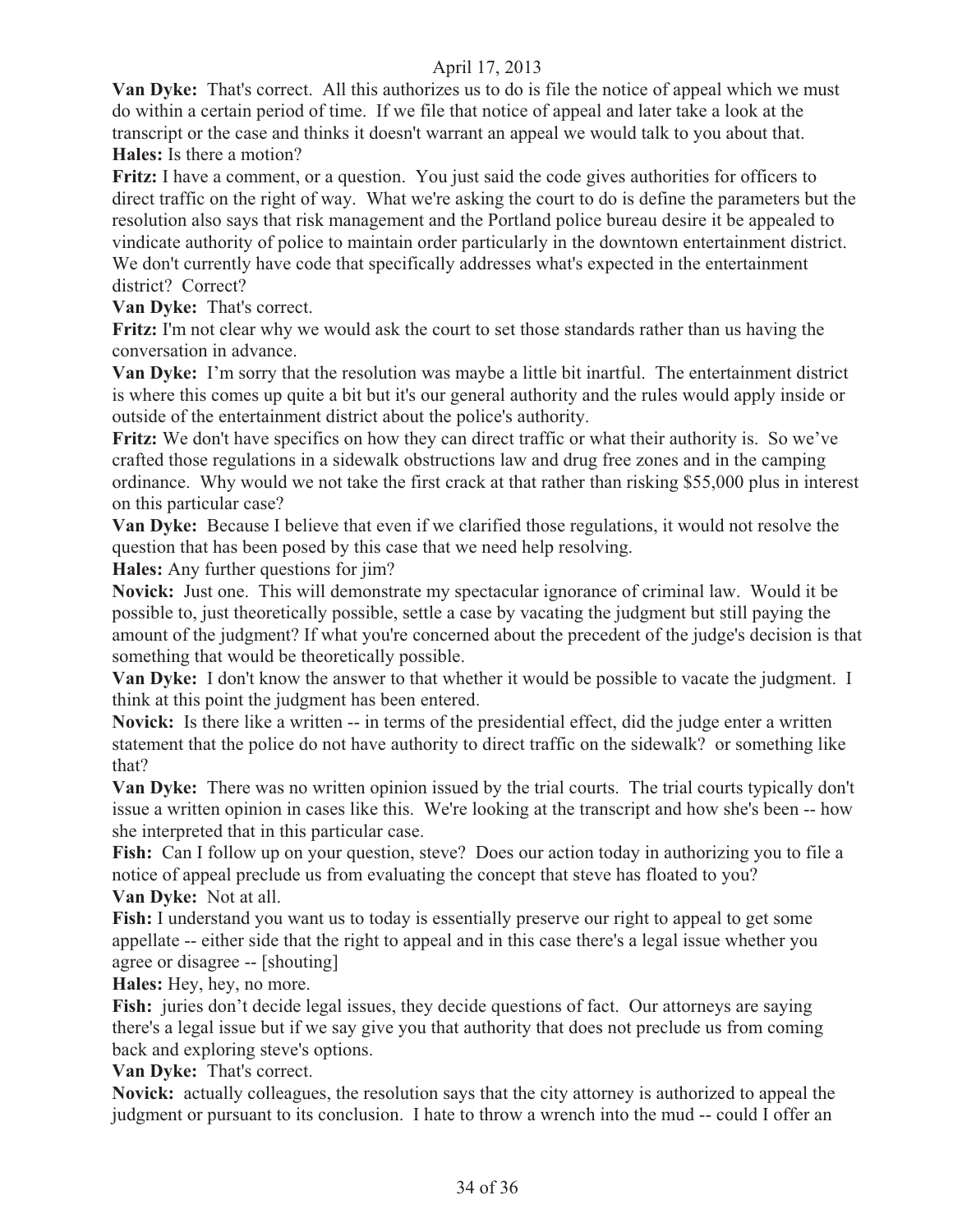amendment to say that city attorney is authorized to file a notice of appeal on the judgment in gallagher versus smith and delete the rest of it for the moment?

**Fish:** I think that's an artful compromise at this hour.

**Hales:** Any disagreement with that amendment? I'll accept it with consensus if it's okay. Motion -- [speaking simultaneously]

Fritz: so you're able to accept it as an amendment.

**Hales:** I'll accept it as a friendly amendment. [shouting]

**Hales:** No more. No more. [shouting]

**Walsh:** Point of order! Point of order!

**Hales:** You don't get to make points of order. You know you don't get to speak on the amendment.

**Walsh:** What country is this?

**Hales:** This is Portland and we're done. [shouting]

**Walsh:** if you change it, we should speak.

**Hales:** we have had a hearing. I'm sorry. We need a motion --

Fish: You've accepted it as a friendly motion.

**Hales:** Roll call on the resolution as amended.

**Fish:** Aye.

#### **Novick:** Aye.

**Fritz:** I don't want the court making the decision on this matter. I think council should have a discussion in a work session on what we might want to do regarding laws governing downtown sidewalks instead of pursuing this appeal. The appeal seems to be saying that officers have the right to order anyone off any sidewalk for practical any reason or none and we have crafted particular rules for when we the council give our opposite authority and we haven't given blanket approval. I believe we won't win this appeal and that it's costly to the city in more ways than just money because the principle seeks to secure is not one that I believe is in the best interests of Portlanders particularly for the entertainment district which as judge you notes is especially difficult to manage because so many citizens are drunk. The council rather than the court should set clear expectations for police and citizen behavior on sidewalks and closed streets and we should do this instead of appeals the smith case. No. [applause]

**Hales:** No more, please. I'm hope to new code, I'm open to negotiations but in the meantime i'm prepared to authorize our city attorney to file a notice of right to appeal and frankly carry it forward because there's a timetable for this and we need to meet it. Aye. And we have one more item left from this morning.

#### **Item 344.**

## **Hales:** Mr. Fish?

**Fish:** Thank you, mayor. I pulled this item because I have a number of concerns about this claim and about the proposal before us. I just would like to state my concerns for the record and then based on follow-up discussions I've had with our team i'm prepared to vote for it, reluctantly, but I wanted to highlight what I think is a structural problem: On a number of occasions I have expressed concerns that human resources, risk management and the city attorney's office need to be better aligned and coordinated with each other, especially in the handling of claims and legal actions involving city employees and especially upstream when these decisions are made. I believe that early and more robust risk assessments will help us prevent many of these claims from arising in the first instance and could serve to limit the amount of money we pay out in settlements. I received a confidential briefing on this matter from the city attorney and frankly was discouraged by what I heard. [shouting]

**Hales:** No more, please.